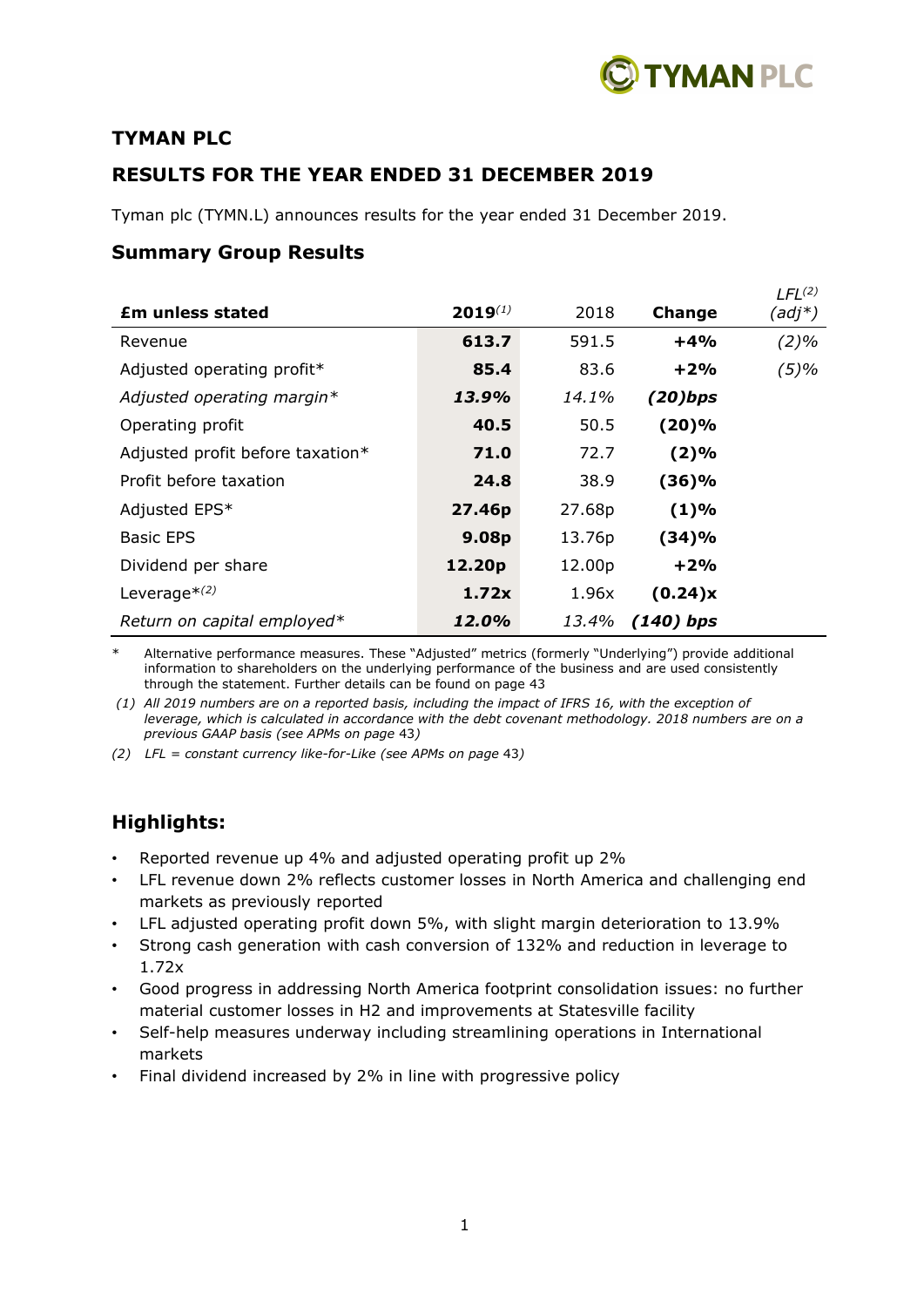

*Martin Towers, Chair of the Board of Directors, commented: "2019 has been a busy year for Tyman, a year of transition and stabilisation. The Board was delighted Jo Hallas joined as Chief Executive on 1st April. Jo moved quickly to address the emerging operational issues in North America, particularly at Statesville. Jo was joined by Jason Ashton as CFO in May. The new executive team has delivered a second half performance very similar to the comparative period in 2018. With work still to be done, the business nevertheless moves forward into 2020 from a strengthening platform and a sharper focus around its strategic positioning as a Group.*

*I am cognisant that, because of the need to recruit and onboard the new executive team, I have served on the Board for slightly longer than is current best practice. However, with the recent Board changes now in place, recruitment of a new Chair is underway. The process is being led by Paul Withers in his capacity as Senior Independent Director and search consultants have been appointed. To ensure an orderly transition, the Board has asked that I seek re-election at the forthcoming AGM. Following the recruitment of my successor, and after a short handover period, I intend to retire from the Board."*

*Jo Hallas, Chief Executive Officer, commented: "While revenue and adjusted operating profit increased following the successful acquisitions in 2018, performance was impacted by challenging markets and the operational and customer disruption which was identified in North America in the first half. I'm encouraged by the progress made to date in resolving these issues, with operational improvements ongoing, no further material customer losses in the second half and with a notable improvement in customer satisfaction. I'm pleased with the reduction in leverage to 1.72x, which reflects our strong focus on cash management through the year and is robust progress towards our new medium-term leverage target of between 1.0 and 1.5x.*

*We anticipate mixed markets in 2020, absent a material impact from the coronavirus situation which we are monitoring closely. We expect limited top-line growth, but aim to deliver margin expansion through self-help activities already commenced and improvement actions at the Statesville facility. In parallel, we will progress strategic initiatives that strengthen our platform for the next phase of Tyman's evolution. I am confident that, taken together, executing on these priorities will position the business well for long-term profitable growth."*

### **5 March 2020**

### **Enquiries**

Tyman plc 020 7976 8000 Jo Hallas – Chief Executive Officer Jason Ashton – Chief Financial Officer

MHP Communications 020 3128 8100 Reg Hoare / Rachel Mann / Ailsa Prestige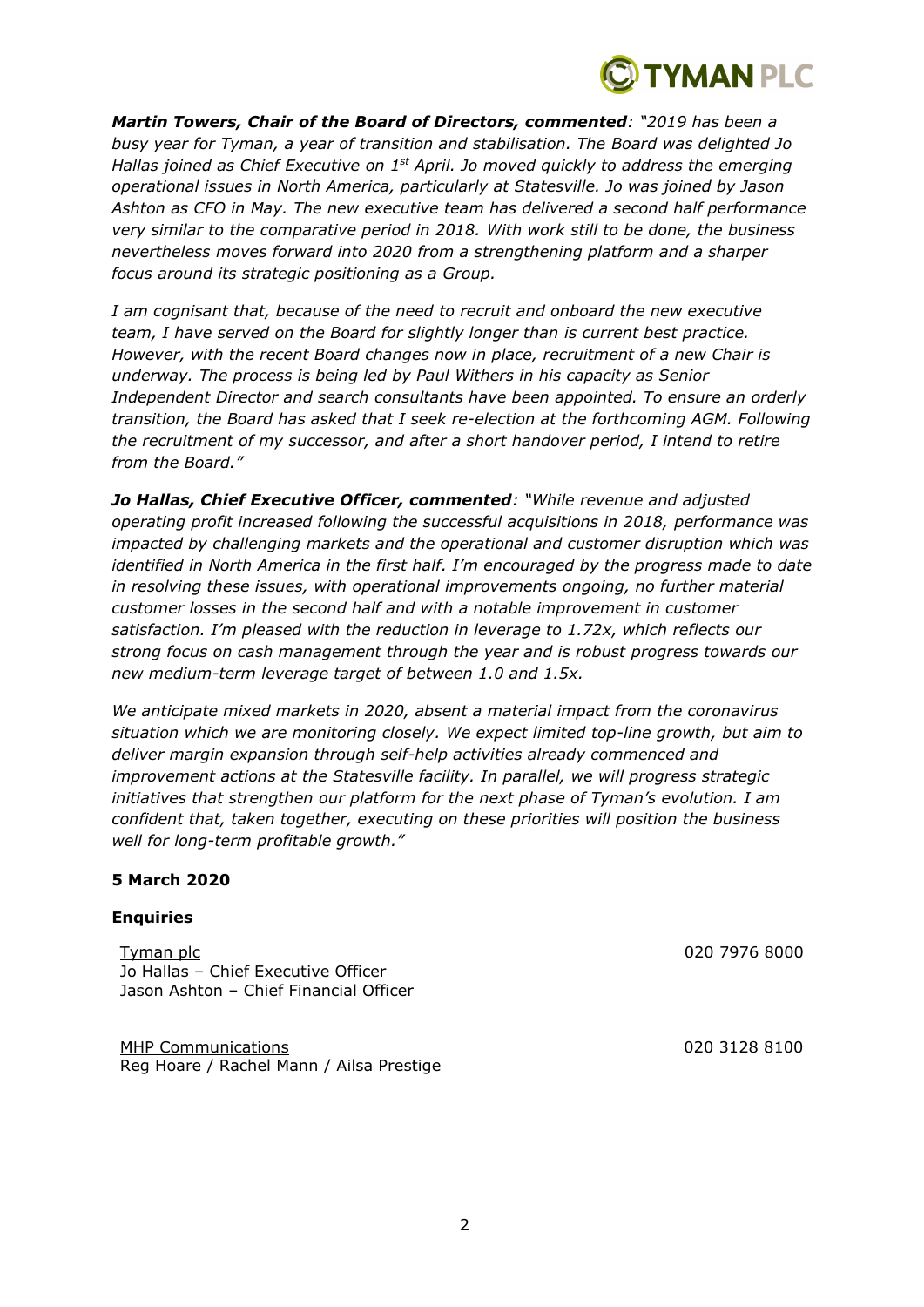

# **Analyst and investor presentation**

Tyman will host an analyst and investor presentation at 9.30 a.m. today, Thursday 5 March 2020, at the offices of Numis Securities, 10 Paternoster Square, London, EC4M 7LT.

The presentation will be webcast at the Group's website [\(www.tymanplc.com\)](http://www.tymanplc.com/) and the audio conference call details are:

Number +44 (0) 330 336 9127 Participant PIN 6976611

### **Notes to editors**

Tyman (TYMN: LSE) is a leading international supplier of engineered fenestration components and access solutions to the construction industry. The company designs and manufactures products that enhance the comfort, sustainability, security, safety and aesthetics of residential homes and commercial buildings. Tyman's portfolio of leading brands serve their markets through three divisions: North America (AmesburyTruth), UK and Ireland (ERA) and International (SchlegelGiesse). Headquartered in London, the Group employs approximately 3,900 people with facilities in 18 countries worldwide. Further information is available at [www.tymanplc.com.](http://www.tymanplc.com/)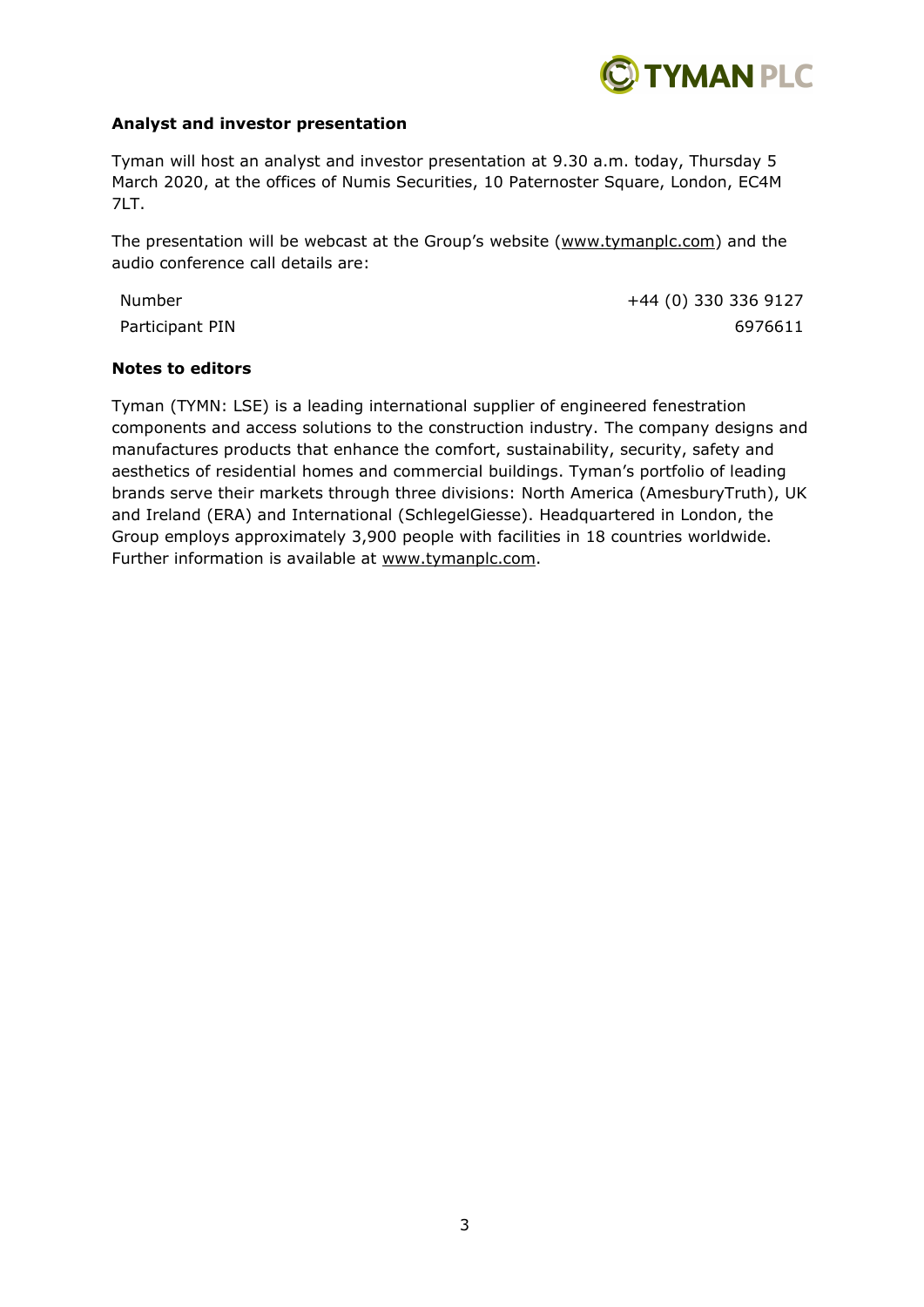

# **Overview of results**

# **Progress in 2019**

The Group delivered reported revenue and adjusted operating profit growth in 2019 of 4% and 2% respectively, assisted by the contributions from the acquisitions made in 2018 and the beneficial impact from currency. On a LFL basis, revenue decreased by 2% in the year and adjusted operating profit by 5%.

Performance was impacted by customer disruption and operational issues arising from the final moves of the North American footprint consolidation project and transition to the new type of door seal. Progress has been made towards resolving these issues in the second half, with new leadership in place and no further material customer losses. There has been notable improvement in the level of customer satisfaction through improved quality to the customer and better communication, however productivity levels are not yet at the desired level and operational improvements are ongoing. Resolving the remaining issues is a key priority for 2020 and the Group continues to progress options to re-instate supply of the legacy door seal product.

Pleasingly, the integration of Ashland into our North American division has continued to progress well and is on track to meet its \$5m synergy target in 2020. In a challenging market, the UK and Ireland division grew market share in the distribution channel and realised the benefits from its 2018 footprint consolidation. The International division achieved LFL revenue growth against a deteriorating market backdrop, including delivering further share gain in its largest market, Italy.

Across the Group, we implemented a number of self-help measures. Following a review of our geographical footprint, we commenced a programme to streamline operations in the International markets, including ceasing manufacturing in Australia and China and closing the distribution facility in Singapore. We also commenced the closure of a subscale facility in North America and undertook other cost management and right-sizing actions in both the North American and International divisions. These initiatives support re-alignment of the Group's fixed cost base and allow capital and management bandwidth to be better focused.

Close management of working capital and capital expenditure during the year led to strong cash conversion of 132% and resulted in a reduction in leverage to 1.72x adjusted EBITDA, supporting good progress towards our new medium-term target of between 1.0x and 1.5x.

# **Health, safety and sustainability**

The health and safety of our people is our top priority. We were very pleased to appoint our first Group Health, Safety and Sustainability Director during the year, bringing further momentum to our drive towards safety excellence. Having progressed our health and safety record over a number of years through a series of improvement activities, the next phase is to develop a behavioural-based safety culture, fostering a positive, open culture where everyone feels empowered to speak up and take proactive action. This will build greater unity across our teams and create genuine all-employee ownership for safety.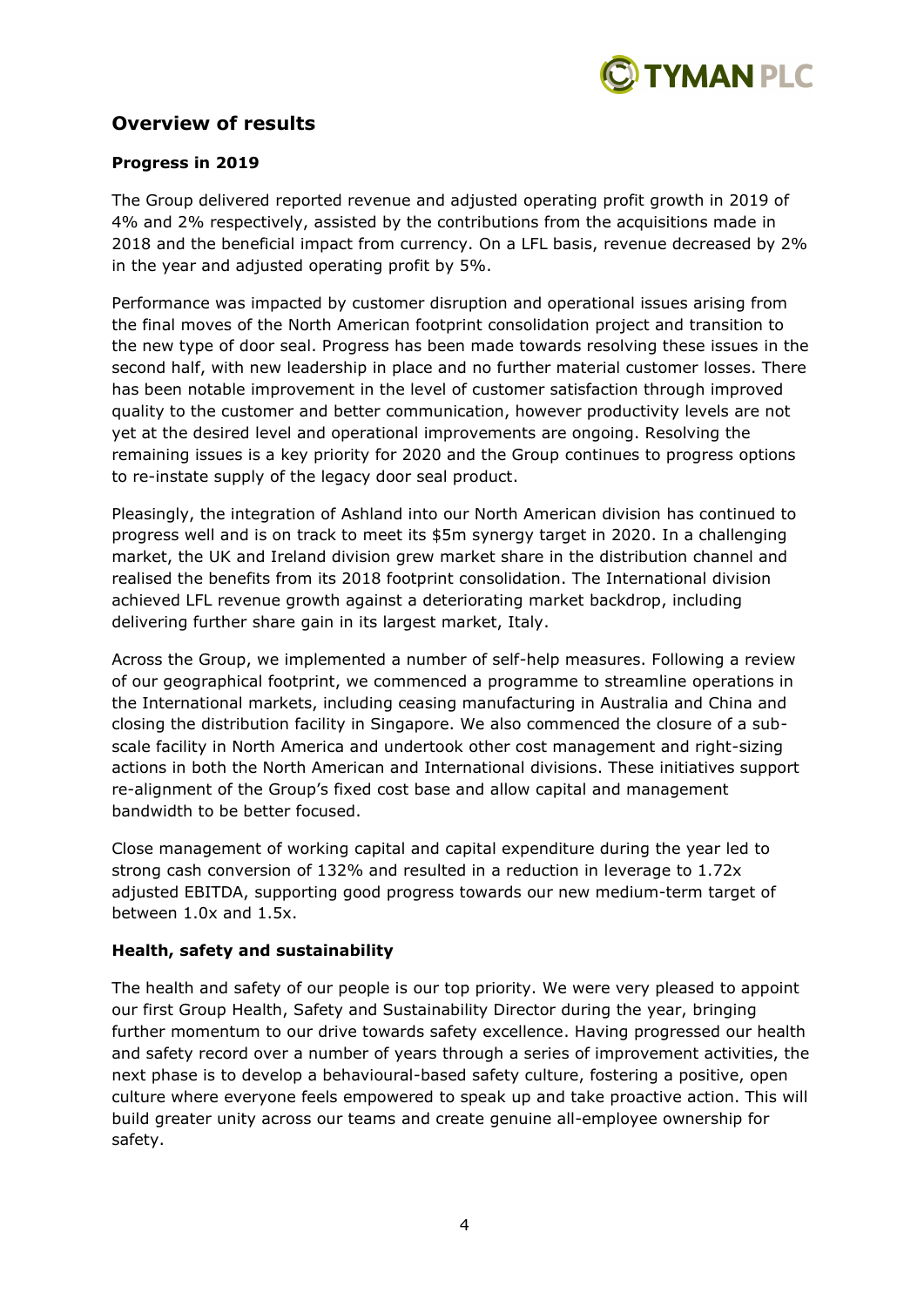

In 2019, the Group achieved a lost time injury frequency rate of 4.0 injuries sustained per million hours worked, representing a 17% reduction against prior year. Over the course of the year, a suite of leading-indicator metrics was introduced, root cause analysis in incident investigation was enhanced and safety leadership tours were introduced. A safety leadership training programme was also developed to equip leaders with the skills to role model the behaviours needed to help build the culture and worldclass levels of safety performance the Group aspires to. All people managers and supervisors globally will undertake the programme over the course of 2020.

We are also very excited by the role that Tyman can play in making our world more sustainable, through providing energy-saving and greener solutions for our customers as well as reducing our own operational impacts. We have already expanded the scope of our reporting and started to assess the broader impact of our products to help us understand where best to target our improvement programmes in the future. Further developing our sustainability action plans will be a key focus over the course of 2020.

# **M&A**

Early in the year, the Group acquired Y-cam, a smart home security business which operates a proprietary cloud-based platform. This acquisition provides us with a marketleading technology that will enable the provision of value-added services such as security monitoring. A range of new smartware products based on this platform is launching across late 2019 and the first half of 2020.

Progress has been made in integrating the acquisitions completed in 2018, with Ashland and Zoo continuing to perform strongly. Good momentum is also now building with both Profab and Reguitti despite some specific challenges faced by each business in the year.

### **Strategy update**

In late 2019, with new executive leadership in place and progress demonstrated in resolving the North American footprint consolidation issues, a strategy review was initiated to develop plans for the next phase of Tyman's growth.

Three distinct strategic themes emerged: 'focus', 'define' and 'grow', the first two of which are aimed at strengthening the base for future growth. Overall, the strategy is largely evolutionary, building on the inherent capabilities already established in the Group.

The focus element of the strategy reflects actions to streamline and strengthen what we have, thereby laying the foundations for sustainable, profitable growth. This includes self-help measures, such as resolving remaining Statesville issues, further footprint realignments and completing the integration of recent acquisitions. There is also significant scope to tune existing systems and processes across the Group.

The define element of the strategy centres on building cultural cohesion across the Group to facilitate ongoing synergy extraction. There has been genuine excitement across the organisation in 2019 as we have used safety excellence as a beachhead for our culture development and for establishing a clearly-defined business system that enables best practice development and propagation. Over the course of 2020, we plan to extend this to lean excellence and other initiatives.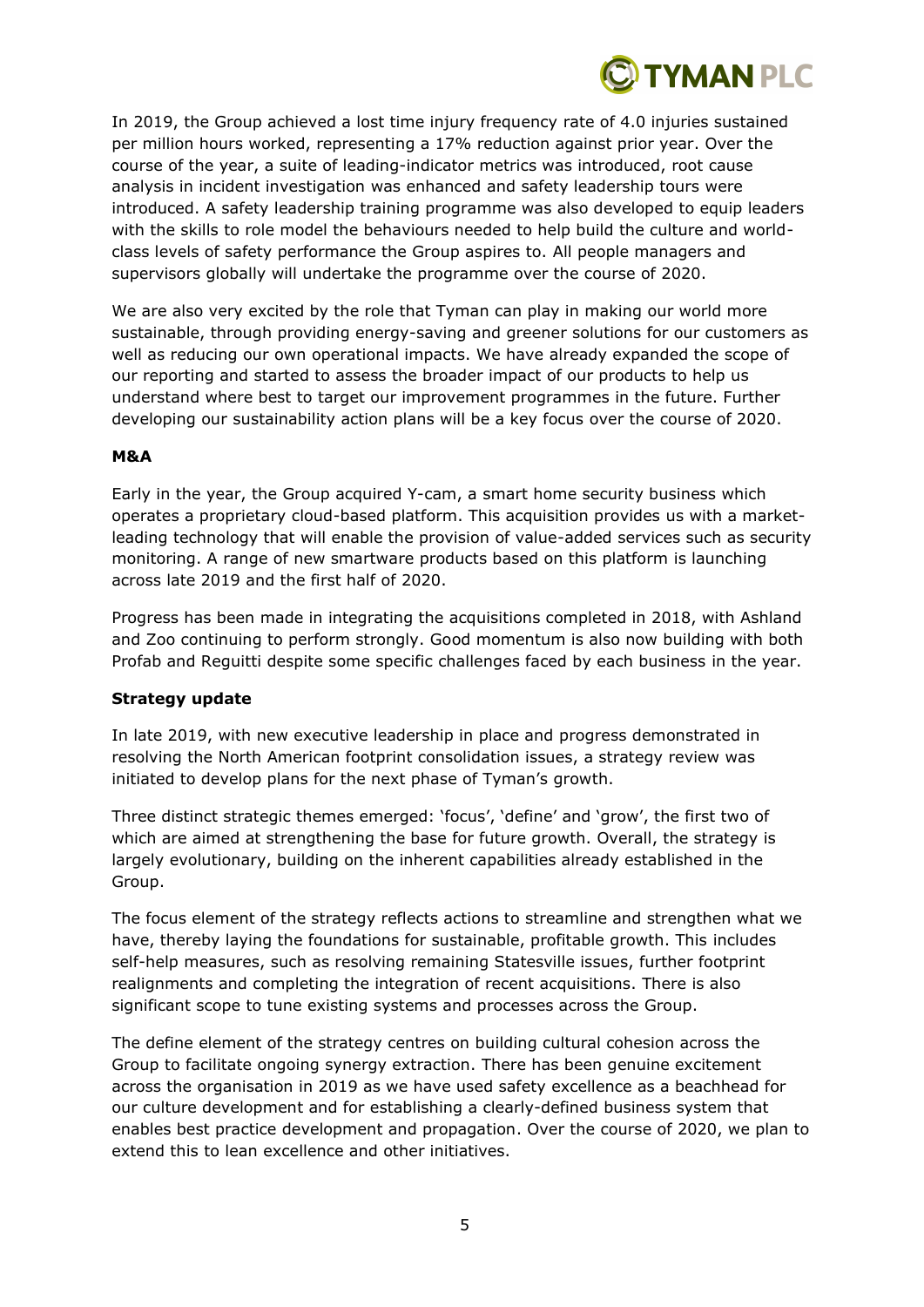

The grow element of the strategy is initially organic, through executing well in serving our customers, developing and launching new products and expanding our existing channels to market. In addition, we will seek to unlock the cross-leverage potential inherent in our portfolio. Over the course of 2019, some interesting wins have been generated through such cross-divisional activity, with further opportunities being identified. Mid-term, growth will be achieved through a blend of divisional initiatives, cross-portfolio leverage and M&A.

Capital allocation priorities will be aligned with the strategy. In the near-term, capital investments will be in organic development, including new products and operational excellence. Mid-term, Tyman continues to be the natural consolidator in a fragmented market and we would intend to supplement our organic growth with acquisitions that either bring products and technologies of future strategic importance, or synergistically balance out our geographic strength across our core markets. The Group's dividend policy remains progressive.

Further information will be provided at a capital markets day later in the year.

# **Coronavirus**

The situation regarding coronavirus is rapidly evolving and may create headwinds for our business in 2020. We are monitoring the situation very closely in terms of the wellbeing of our people and the risk of disruption to our supply base and markets. As we continue to assess the extent and duration of the potential impact on Tyman, we will provide updates as necessary.

# **Summary and outlook**

Whilst the short-term challenges in North America have led to a disappointing performance in 2019, the business has a solid platform for growth derived from our market-leading brands, extensive portfolio, deep customer relationships, domain expertise and geographic reach. There is still much to do in 2020 to resolve the issues in North America, but the progress made in the second half of the year is encouraging.

The macro-economic outlook is still challenging and unpredictable and consequently the focus is on both self-help measures and driving excellent execution with customers. In 2020, we expect limited top-line growth, but aim to deliver margin expansion underpinned by a continued focus on working capital management and cash generation to enable the Group to show meaningful progression on ROCE and leverage. Beyond 2020, there are further opportunities for commercial and cost synergies as well as from best practice development and propagation throughout the Group.

The resilience of our customer relationships through the difficulties in North America is evidence of the value that we create over the long-term for our customers. Alongside fixing our short-term issues and streamlining complexity, the core of our strategy will be to further enhance this value through our strengths in innovation, quality and service.

I am excited by the opportunity at Tyman and I look forward to sharing our plans at a capital markets day later in the year.

# **Jo Hallas** *Chief Executive Officer*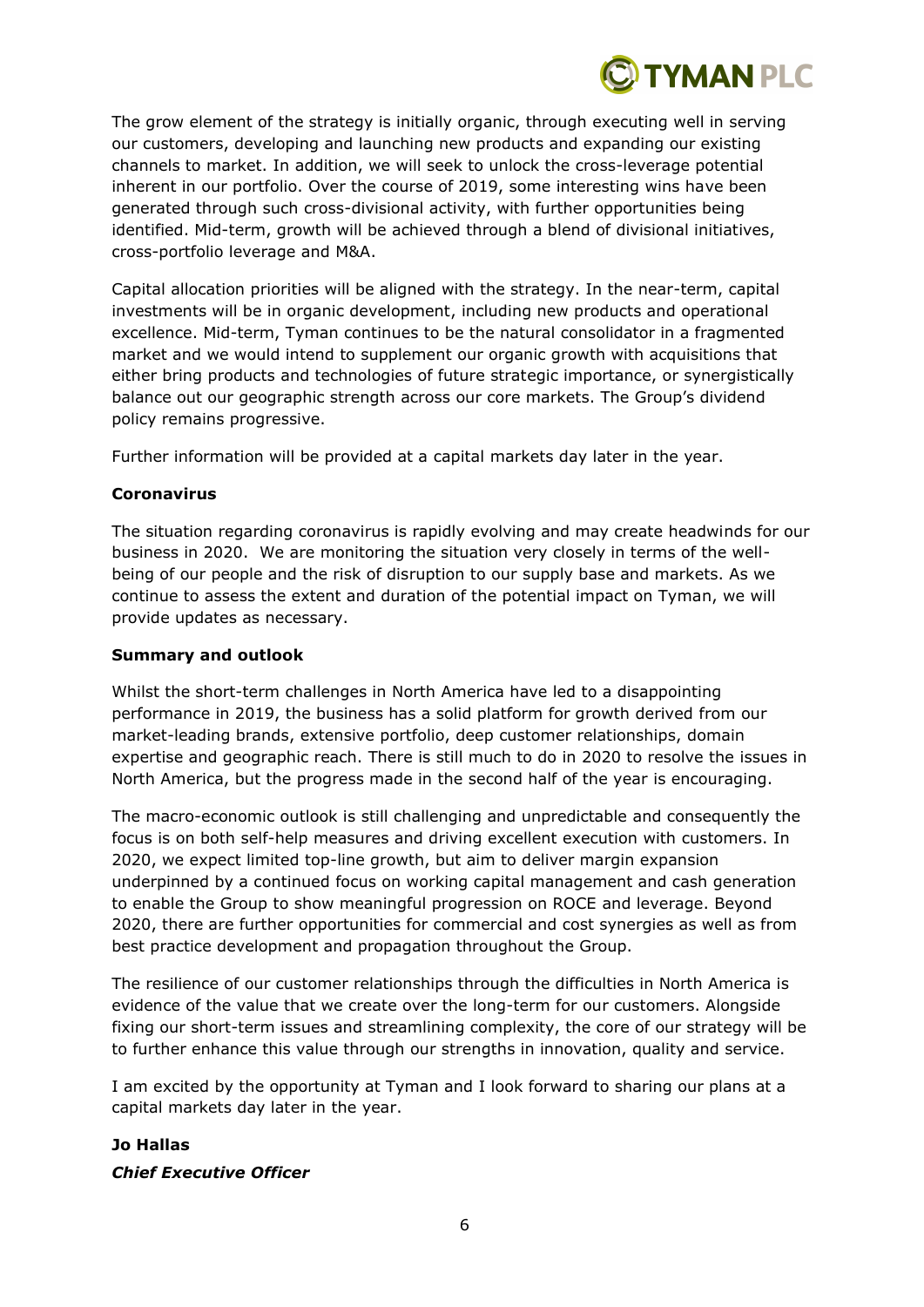

# **North America (AmesburyTruth)**

| <b>£m except where stated</b>    | 2019  | 20181 | Change   | LFL   |
|----------------------------------|-------|-------|----------|-------|
| Revenue                          | 386.0 | 377.9 | $+2%$    | $-3%$ |
| <b>Adjusted Operating Profit</b> | 64.5  | 62.5  | $+3%$    | $-3%$ |
| <b>Adjusted Operating Margin</b> | 16.7% | 16.5% | $+20bps$ |       |

1. Prior year divisional figures have been amended for comparability to reflect a change to the presentation of inter-divisional sales in 2019. For further details, see segment note on pages 31 to 33.

# **Markets**

After a weak start to the year, US residential and commercial markets recovered through the second half to end the year flat against 2018. Single-family housing starts, to which the Group has proportionally higher exposure, grew 1%, with building permits declining 1%. Growth in US residential repair and remodelling markets moderated, with the NAHB RMI average index lower at 54 (2018: 58).

The market in Canada continued to contract, with single-family housing starts down 6%, due in part to the discontinuation of government energy rebate programmes in place for some regions in 2018.

# **Business performance and developments**

Reported revenue increased 2% to £386.0 million, assisted by the incremental contribution from Ashland and the relative weakness of Sterling against the US Dollar in the year. On a LFL basis, revenue declined 3%, with performance impacted by operational disruption and customer losses relating to the North American footprint consolidation project.

Adjusted operating profit declined 3% on a LFL basis, with the impact of reduced sales and other operating inefficiencies related to the footprint consolidation project being partially mitigated by the underlying savings from the project as well as some restructuring undertaken in the second half.

While the final moves of the footprint consolidation project were completed in early 2019, two issues arose from the project: cost inefficiencies derived from issues associated with the transfer of production facilities, and customer losses related to both frustrations associated with poor customer service levels and challenges with the transition to a new type of door seal.

Phase 1 facilities are now fully stabilised and running at expected levels of productivity, with an encouraging level of new business wins. Progress has been made towards resolving the issues at the Phase 2 facility in Statesville, however this is not yet operating at the desired level. There has been notable improvement in the level of customer satisfaction through improved quality to the customer as well as better communication. Whilst temporary labour costs have been reduced and aged order backlog improved, yields remain low and processing costs high. Changes to the plant leadership team and further investment in quality and continuous improvement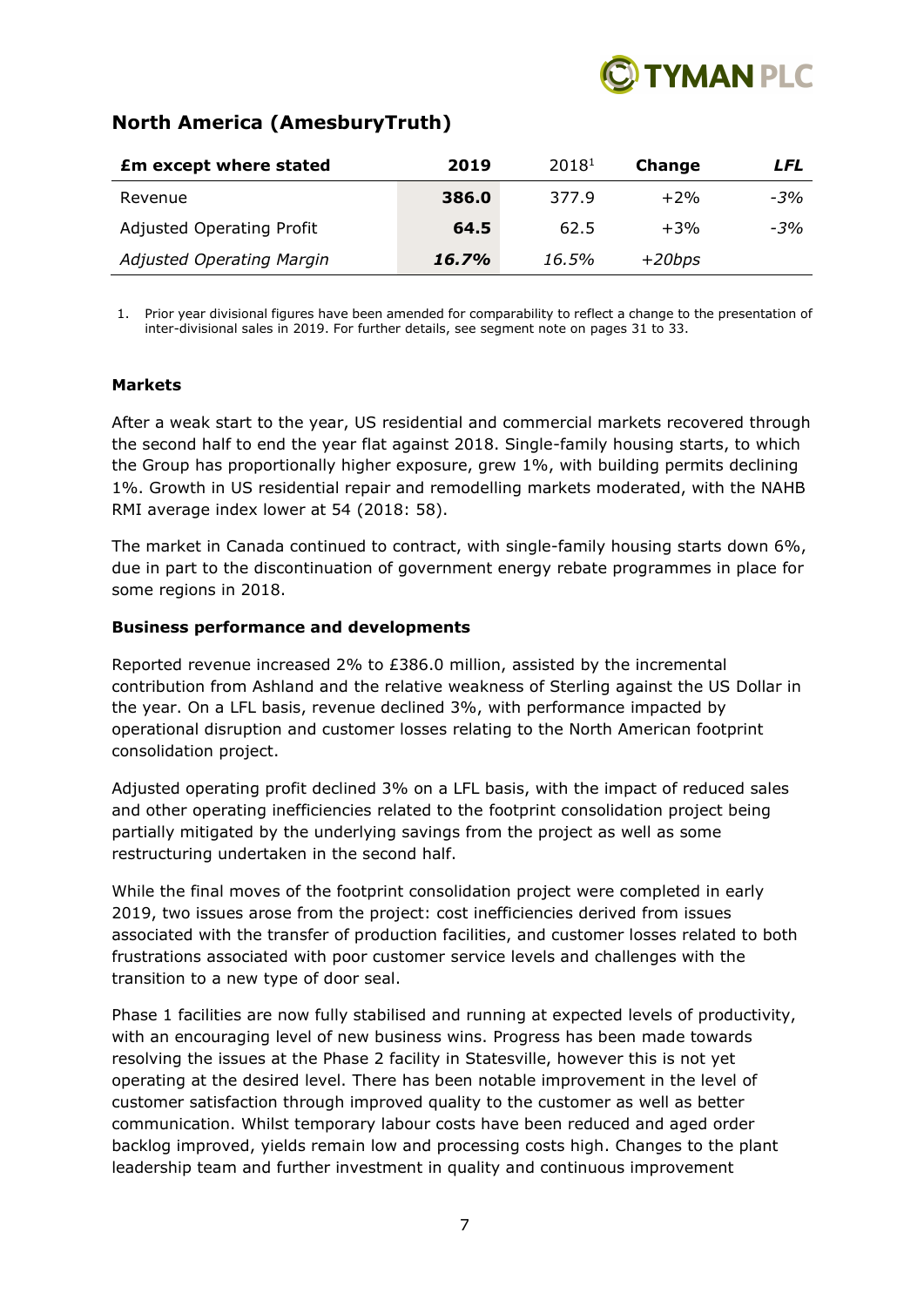

resources have been made in the second half and several Kaizen events have been held, with a number of initiatives underway to resolve the remaining issues.

The transfer of manufacturing from Rochester to the new Statesville facility in late 2018 also involved transition to a new type of door seal. While the new product offers various advantages, the different compressibility attributes resulted in the new product being rejected by several customers. In light of the reduction in expected volumes of the new seals product line, a non-cash charge of £5.3 million was recorded for the write down of the new door seal fixed assets and associated costs. The business continues to progress options to reinstate capacity for supply of the previous door seal product.

Ashland, which was acquired in March 2018, is performing well, with revenue up 1%. The business is on track to deliver US\$5.0 million of cumulative annual synergies in 2020. There are further opportunities in 2020 and beyond to integrate and optimise the combined North America product offering.

Revenue from the division's access solutions business, Bilco, grew 4% on a LFL basis, benefitting from the mix of projects delivered and strong growth in roof hatch sales to wholesale distributors and sidewalk door products despite a weaker commercial construction market in the second half.

# *Restructuring*

With the major building blocks of the North American footprint in place, some smaller optimisation opportunities have been identified. The closure of Fremont, a small stamping facility in Nebraska is underway, with manufacturing being transferred to other facilities, generating labour and facility cost savings as well as reducing future capital investment. In addition, as part of this closure, c. £2 million of low-margin, nonfenestration business will be exited. The transition is being managed in close collaboration with customers, with completion expected by June 2020.

### *New product development*

The division continues to focus on innovation, with products launched in 2018 and 2019 performing ahead of expectations and a strong pipeline of new products due for release in 2020. Addressing the trend in the US towards Euro Groove window systems, the Euro Contour Hardware system, which was co-developed with the International division, was launched in 2019. This solution balances maximum performance and flexibility, while minimising the number of SKUs required. The Pegasus combination operator and lock which combines opening/closing and locking into one motion as well as the SafeGard™, an innovative child safety device for windows, were also launched in 2019 and have been well-received.

### **Leadership changes**

In early June, Bob Burns was appointed to lead the North America division, having joined Tyman through the acquisition of Ashland Hardware in 2018. Over the balance of the year, further changes were made to strengthen the North American leadership team.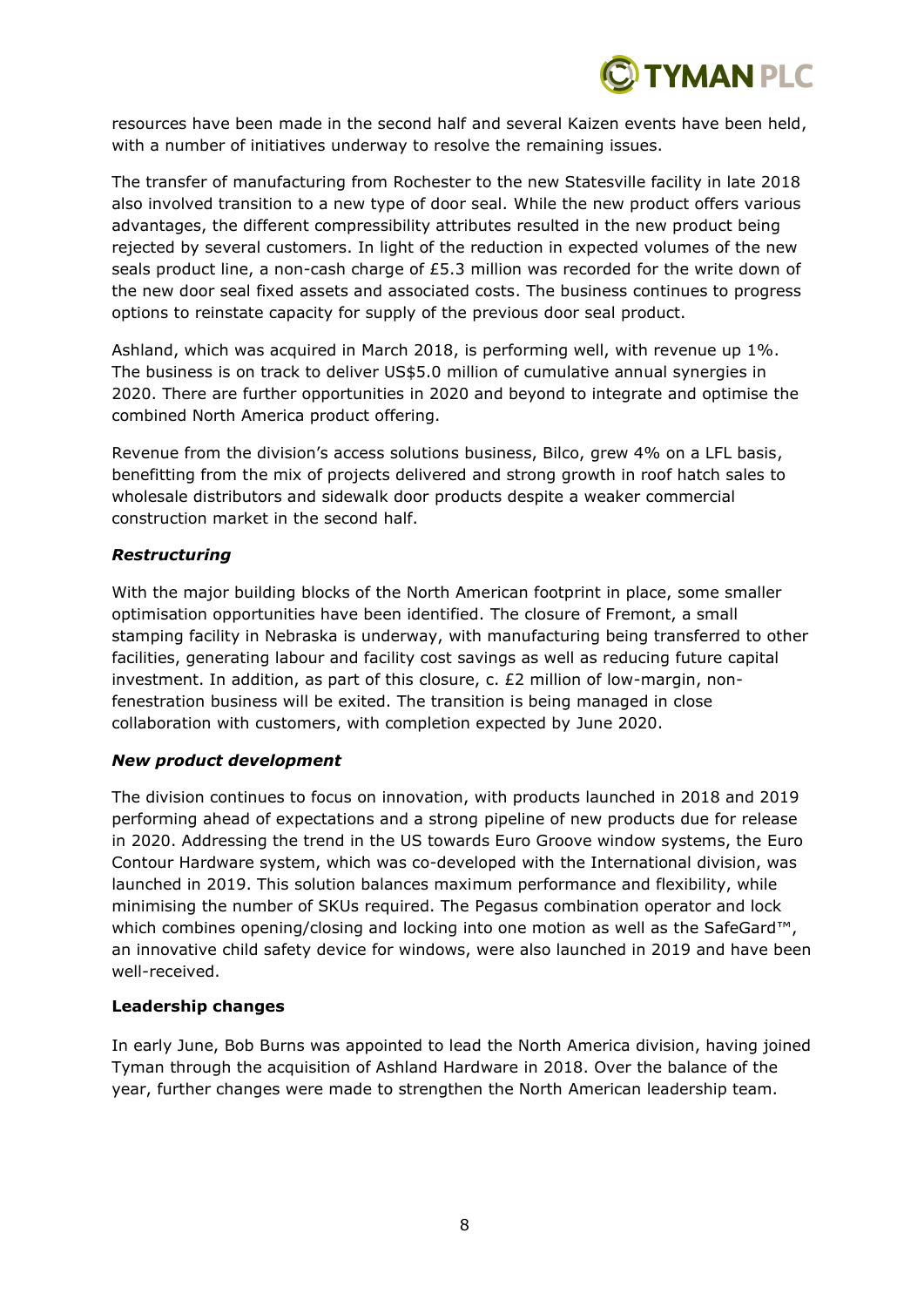

# **Outlook**

Single-family housing starts are expected to continue to grow modestly in 2020, supported by low mortgage rates and increased new home sales activity. Growth in US residential repair and remodelling markets is expected to slow in the second half of the year due to continued weakness in existing home sales as well as the forthcoming US election. Weakness in the commercial construction market is expected to continue.

The primary focus of the North America division in 2020 will be the continued operational improvement of the Statesville facility; realising further synergies from the integration of Ashland; and strengthening the overall offer through product rationalisation, repositioning and new product development.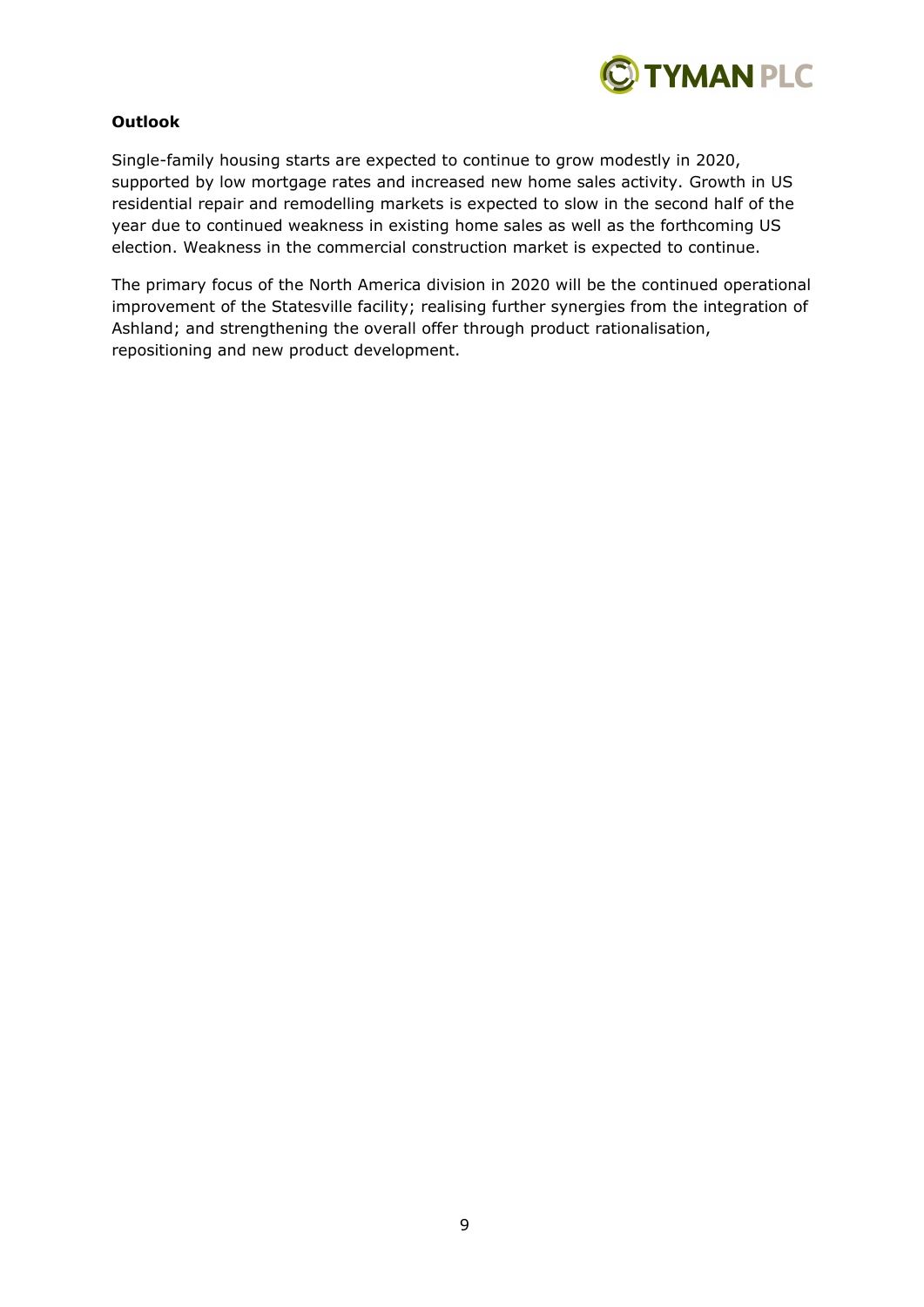

# **UK and Ireland (ERA)**

| <b>£m except where stated</b>    | 2019  | 20181 | Change   | LFL    |
|----------------------------------|-------|-------|----------|--------|
| Revenue                          | 107.2 | 97.4  | $+10%$   | $-1\%$ |
| <b>Adjusted Operating Profit</b> | 13.8  | 12.7  | $+9%$    | $-2%$  |
| <b>Adjusted Operating Margin</b> | 12.9% | 13.1% | $-20bps$ |        |

1. Prior year divisional figures have been amended for comparability to reflect a change to the presentation of inter-divisional sales in 2019. For further details, see segment note on pages 31 to 33.

### **Markets**

The UK market for doors and windows contracted further in 2019 as the uncertainty surrounding Brexit continued. FENSA data for door and window installations estimates the market was down 2% against 2018.

# **Business performance and developments**

Reported revenue increased by 10%, assisted by incremental contributions from Zoo and Profab, both of which were acquired in 2018. On a LFL basis, revenue declined 1%, largely reflecting the subdued RMI market, with the upturn seen at the end of 2018 providing a difficult comparator in the second half. This was partially offset by growth in sales into the distribution channel and the continued benefit of the May 2018 price increase.

Momentum against strategic objectives continued and the benefits from the 2018 footprint consolidation and lower input costs were realised. However, these were offset by the impact of lower volumes combined with the loss-making Ventrolla business and the investment being made in smartware. Consequently, LFL adjusted operating profit declined 2% and adjusted operating margin declined from 13.1% to 12.9%.

The impact of the weaker market on hardware sales into the OEM channel was exacerbated by some customer-specific issues in their operations, and consequently LFL revenue declined 5%. Despite the market conditions, a more focused channel strategy has driven growth in sales into the distribution channel of 6% on a LFL basis, further assisted by the incremental contribution from Zoo, which achieved strong revenue growth.

Smartware sales declined in the period as a result of the decision to exit a third-party distribution agreement in late 2018. In February 2019, the division completed the acquisition of Y-cam, a cloud-based smart security platform that enables the provision of value-added services such as security monitoring. The launch of the ERA Protect range of second generation smartware products using the Y-cam platform commenced at the end of 2019, with range extensions to follow in 2020. The network of smartware installers generated through the ERA Installer Scheme has expanded rapidly and creates a new channel for smart security products that addresses a consumer 'do it for me' trend. This unique channel combined with the leading product range creates a strong foundation for growth in this nascent market.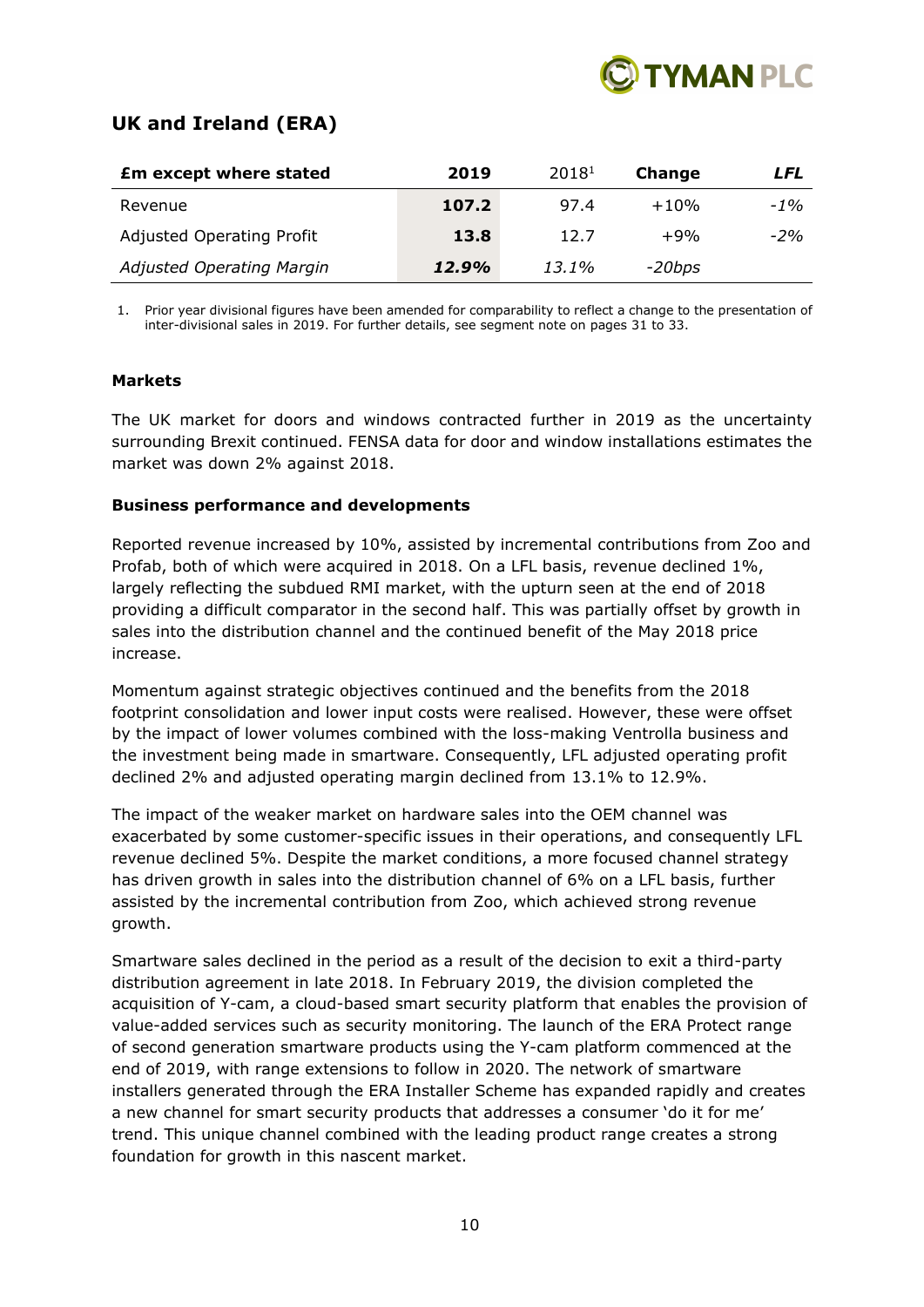

The division's commercial access businesses Bilco, Howe Green and Profab were brought together with the launch of the Access 360 brand in 2019, providing a single go-tomarket identity for this synergistic portfolio. LFL revenue for Access 360 increased by 9% in the period, reflective of the timing of projects and strong growth in roof hatches and smoke vent sales. Profab had a challenging year due to a weak opening project pipeline following acquisition in August 2018, recovery from which led to operational bottlenecks in H2, together impacting profitability across the year. The Access 360 business ended the year with a healthy order book and a strong pipeline for delivery in 2020.

The sash window refurbishment business, Ventrolla, recorded a decline in LFL revenue of 15% in 2019, due to the ongoing impact of the lower level of online residential enquiries seen following changes to the website in 2018. The new management team put in place at the beginning of 2019 resolved the inefficiencies in the installation process and improved lead generation for the residential business over the course of 2019. Encouragingly, these leads are now converting to sales. The commercial part of this business demonstrated significant growth in 2019.

# *New product development*

New product launches are gaining momentum, with sales from products introduced in the last three years now accounting for 12% of sales. Sales of the new Surefire auto-fire multipoint door locking system have exceeded expectations. Similarly, the new highsecurity patio door lock has gained good traction with leading system design houses. The Giesse aluminium hardware range continues to show strong sales growth in the UK.

### **Outlook**

With greater certainty around Brexit, the UK residential RMI market is expected to improve in 2020. In addition, the Access 360 business has a strong orderbook and pipeline of projects for delivery in 2020.

The primary focus of the UK and Ireland division in 2020 will be on driving new product introductions including building momentum with the new smartware offer; and further optimising the cost base through continued integration of recent acquisitions and strengthening of continuous improvement capabilities.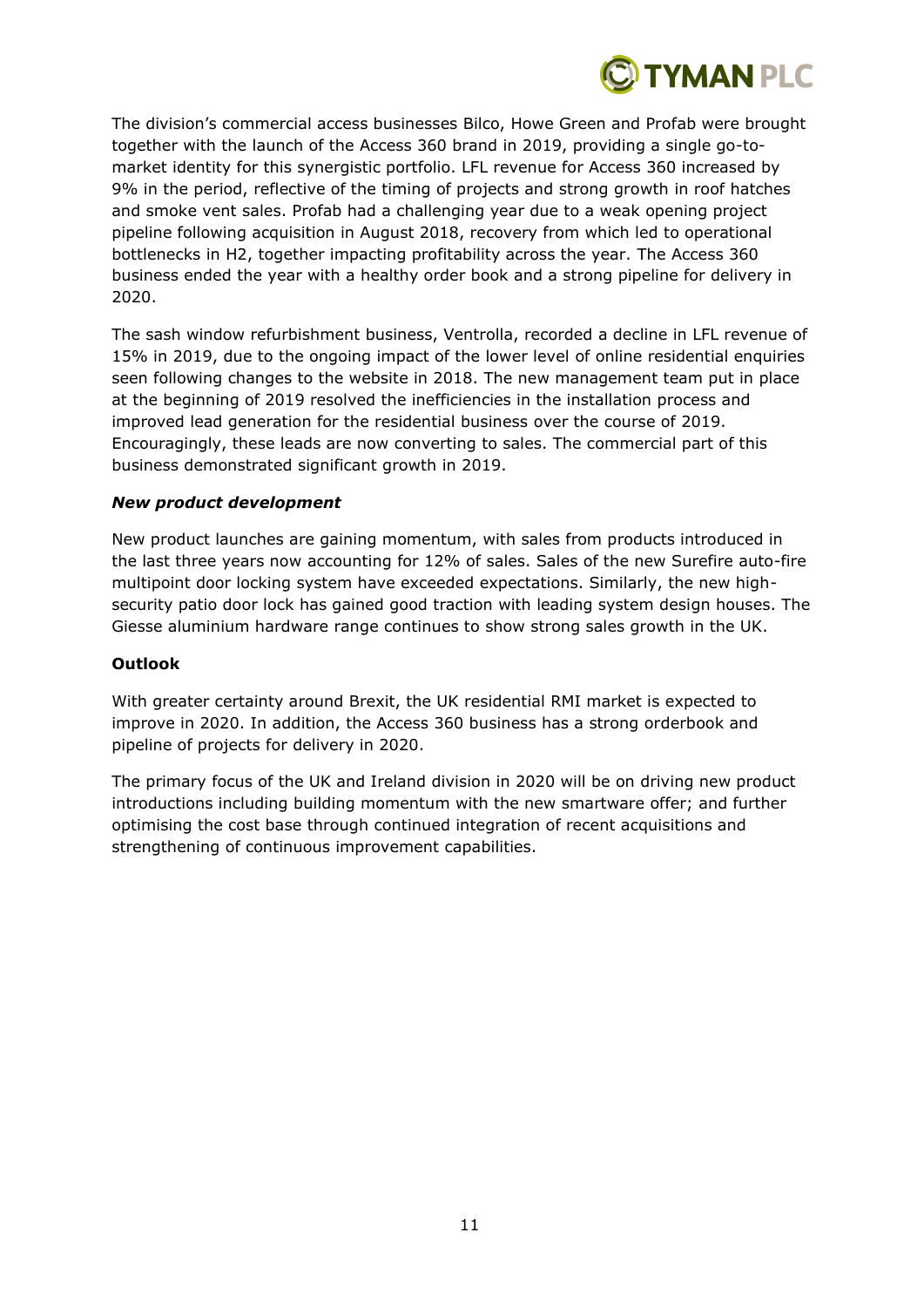

# **International (SchlegelGiesse)**

| <b>Em except where stated</b>    | 2019  | 20181 | Change | LFL    |
|----------------------------------|-------|-------|--------|--------|
| Revenue                          | 120.5 | 116.2 | $+4%$  | $+1\%$ |
| <b>Adjusted Operating Profit</b> | 14.8  | 15.2  | $-3%$  | $-8%$  |
| Adjusted Operating Margin        | 12.3% | 13.1% | -80bps |        |

1. Prior year divisional figures have been amended for comparability to reflect a change to the presentation of inter-divisional sales in 2019. For further details, see segment note on pages 31 to 33.

# **Markets**

The International division's primary markets were challenging in 2019, with most markets weakening, particularly in the second half of the year. In addition to the general slowdown in core European markets, there were macro issues in other specific markets: the Australian market continues to suffer from recession; the weak economic conditions in Latin America persisted; and the Middle East was impacted by the ongoing liquidity constraints.

# **Business performance**

Reported revenue grew by 4%, benefitting from the incremental contribution from Reguitti, which was acquired in August 2018, as well as favourable exchange movements. On a LFL basis, revenue grew by 1%, with a strong start to the year being largely offset in the second half as markets deteriorated.

On a LFL basis, adjusted operating profit declined by 8%, mainly driven by highermargin markets weakening proportionately more than lower-margin ones. The investment made in personnel in late 2018 in anticipation of growth was unwound through actions taken early in the second half of the year, thereby creating a neutral position across the full year.

In the division's largest market, Italy, the market leadership position was consolidated with further share gain in a declining market. The "all in one" strategy of cross-selling hardware and seals yielded positive results, while at the same time, strong progress was made with window and door system design houses on the strength of the division's innovation capabilities.

In Spain, volumes improved overall revenue growth, but hardware price competition was high in a difficult market environment. Pleasingly, while still small in absolute terms, the "all in one" strategy allowed the business to achieve high double-digit revenue growth in seals, demonstrating the success of this approach, alongside further strengthening of distributor partnerships.

In the division's third largest market of China, sales were overall flat as strong growth achieved in the first half was eroded through the remainder of the year as the market weakened and European competitors entered the residential RMI sector with competitively priced products. The division is in the process of value-engineering certain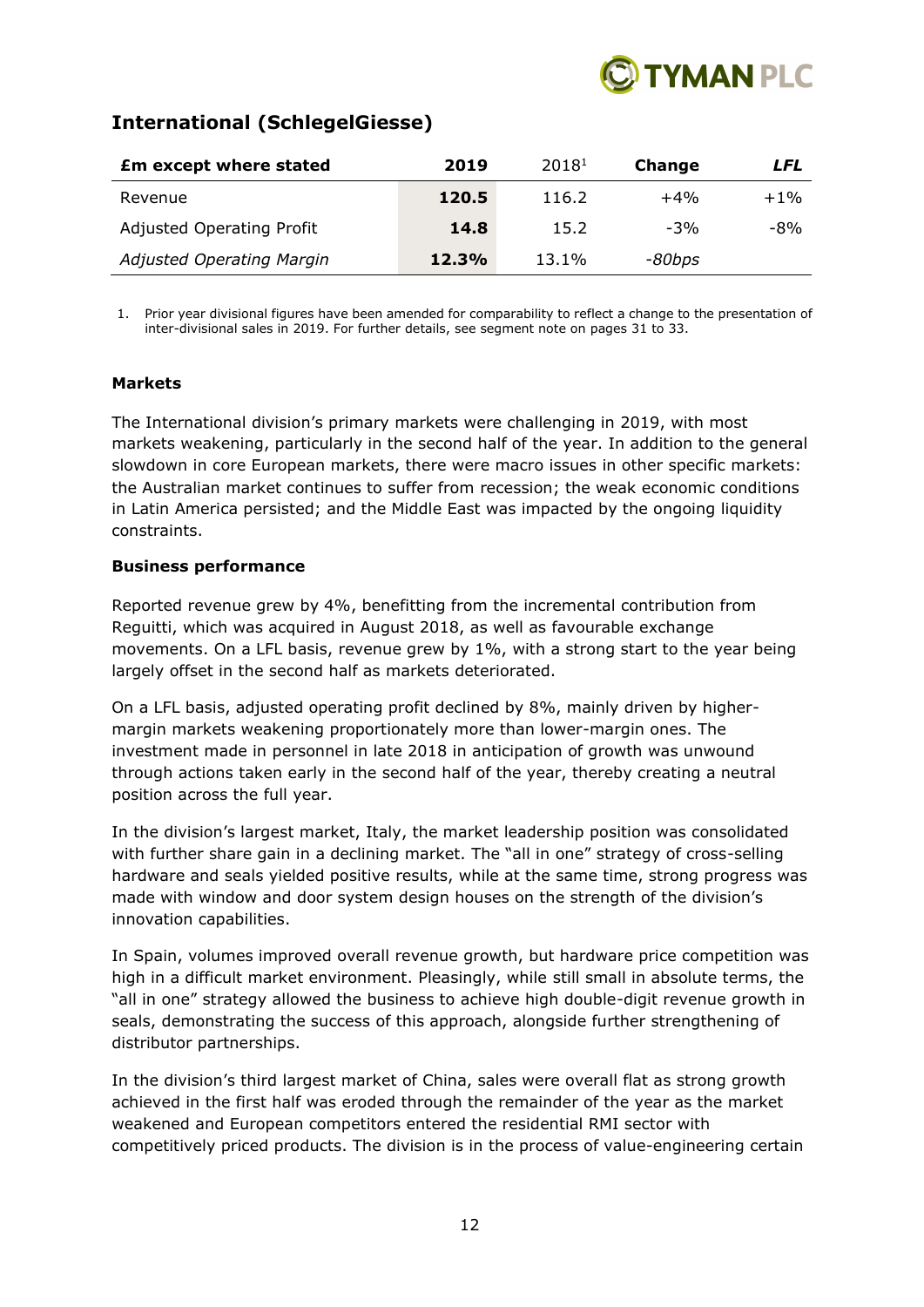

products to better reflect local market requirements and expects to launch these in the second half of 2020.

Integration of the Reguitti acquisition has proceeded to plan, with the combined salesforce now offering the full portfolio of products and generating the expected cross selling benefits. However, the overall return from Reguitti has been below expectations due to some specific low-cost competition in Italy. Actions have been taken to address this, including introducing a suite of value-engineered products supported by targeted marketing campaigns. Cross-selling is also underway with the Zoo portfolio in the UK and Ireland division, with products from both families featuring in the other's 2020 catalogue.

# *Restructuring*

In the second half of 2019, a review of the geographical footprint of the International division was undertaken with a view to re-aligning the fixed cost base and allowing capital and management bandwidth to be better focused. A restructuring programme was commenced to cease manufacturing in Australia and China, with products to be supplied to these markets from a combination of other Group manufacturing facilities and Far East suppliers. The distribution centre in Singapore will also be closed and the ASEAN market will be served as an export territory. All three projects will be completed in the first half of 2020. Other opportunities for footprint optimisation are under review.

# *New product development*

Several new products were launched in late 2019 or are due to be launched in early 2020. These included expanded ranges of CHIC concealed hinges as well as the Supra and Ultra rosette-free handles, both of which address the minimalist trend for narrower window frames with a wider expanse of glass. A particularly innovative new solution for patio doors is due to be launched in 2020, with universally positive feedback from customers to date on the prototype product. Products launched within the last three years generated 6% of revenue in 2019 and new product development will be a key element of driving organic growth in 2020 and beyond.

# **Outlook**

The Group expects core International markets to remain challenging in 2020. The main priorities of the International division in 2020 are to drive share gain in core markets through new product launches and continued channel expansion; and to successfully execute the restructuring plan to create a stronger foundation for growth.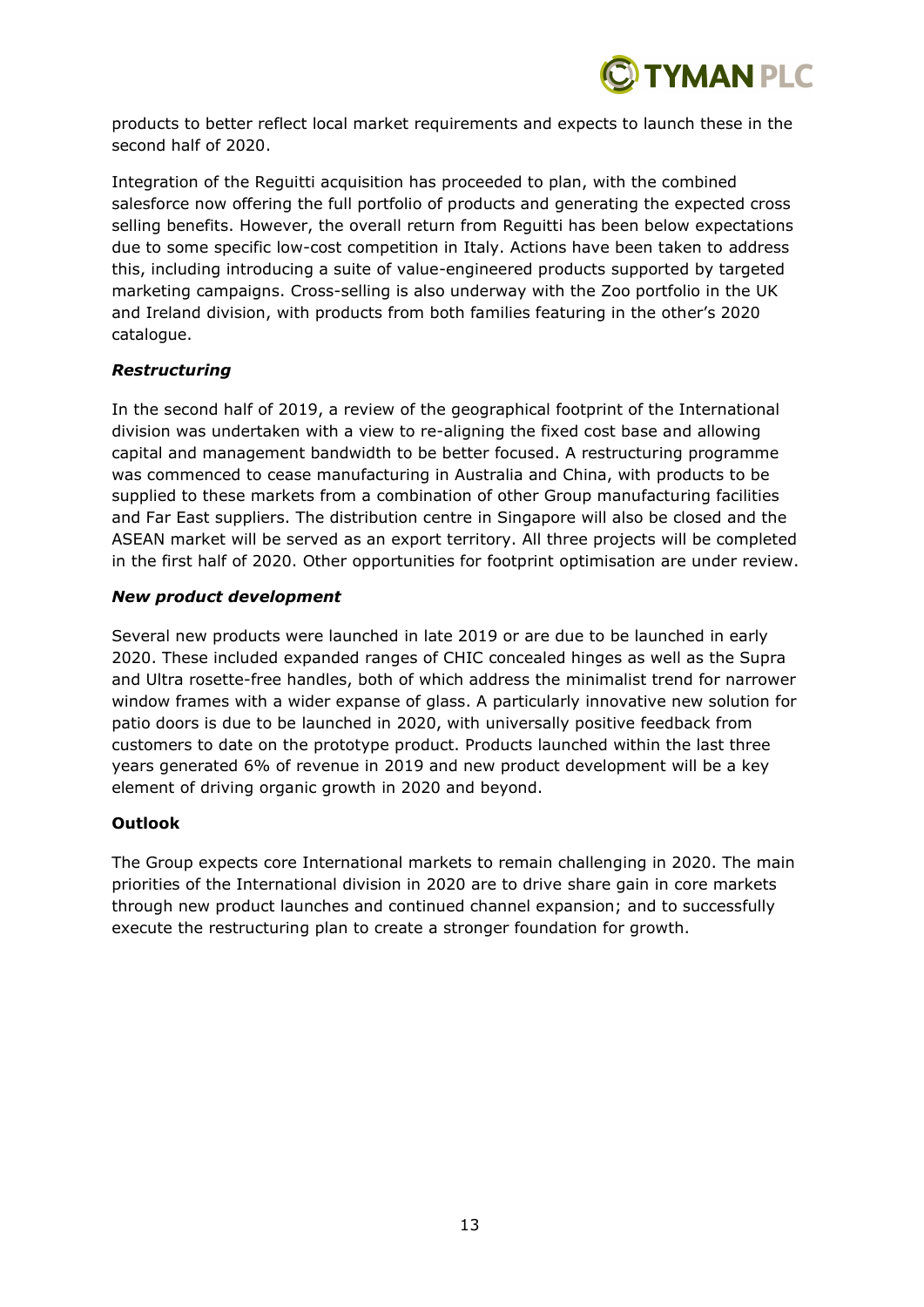

# **FINANCIAL REVIEW**

# **Income statement**

### **Revenue and profit**

Reported revenue in the period increased by 3.8% to £613.7 million (2018: £591.5 million), largely reflecting the impact of acquisitions made in 2018 of £24.0 million and the favourable impact of foreign exchange movements of £14.6 million. On a LFL basis, revenue declined 1.8% compared to the prior year, principally as a result of the customer losses associated with the North America footprint consolidation project of c. £12.9 million and volume declines largely driven by market softness of £14.6 million. The impact of these was partially offset by pricing actions of £11.0 million and surcharges of £5.8 million.

Adjusted administrative expenses increased to £120.2 million (2018 restated: £114.5 million), with £4.7 million of the increase due to acquisitions and £1.7 million due to the impact of foreign exchange. The majority of the underlying increase was a combination of inflation and increased marketing investment.

Adjusted operating profit increased by 2.2% to £85.4 million (2018: £83.6 million) and declined 4.8% on a LFL basis. The operational disruption and customer losses relating to the North America footprint consolidation project negatively impacted adjusted operating profit by c. £8.1 million. Pricing actions offset cost inflation which started to moderate in the year. Tariffs and surcharges of £5.8 million related to recovery of US tariffs and metal costs. Reported operating profit decreased 19.8%, with the benefit from more favourable foreign exchange movements of £1.6 million, acquisitions net of disposals of £1.9 million and the adoption of IFRS 16 'leases' (see note 13) of £1.6 million being offset by increased exceptional items. The Group's adjusted operating margin decreased 20bps to 13.9% (2018: 14.1%).

Adjusted profit before taxation decreased by 2.3% to £71.0 million (2018: £72.7 million) and declined 7.8% on a LFL basis. Reported profit before taxation decreased by 36.2% to £24.8 million (2018: £38.9 million) as a result of an increase in exceptional items of £11.6 million and the impact of applying IFRS 16, which reduced profit before tax by £1.4 million.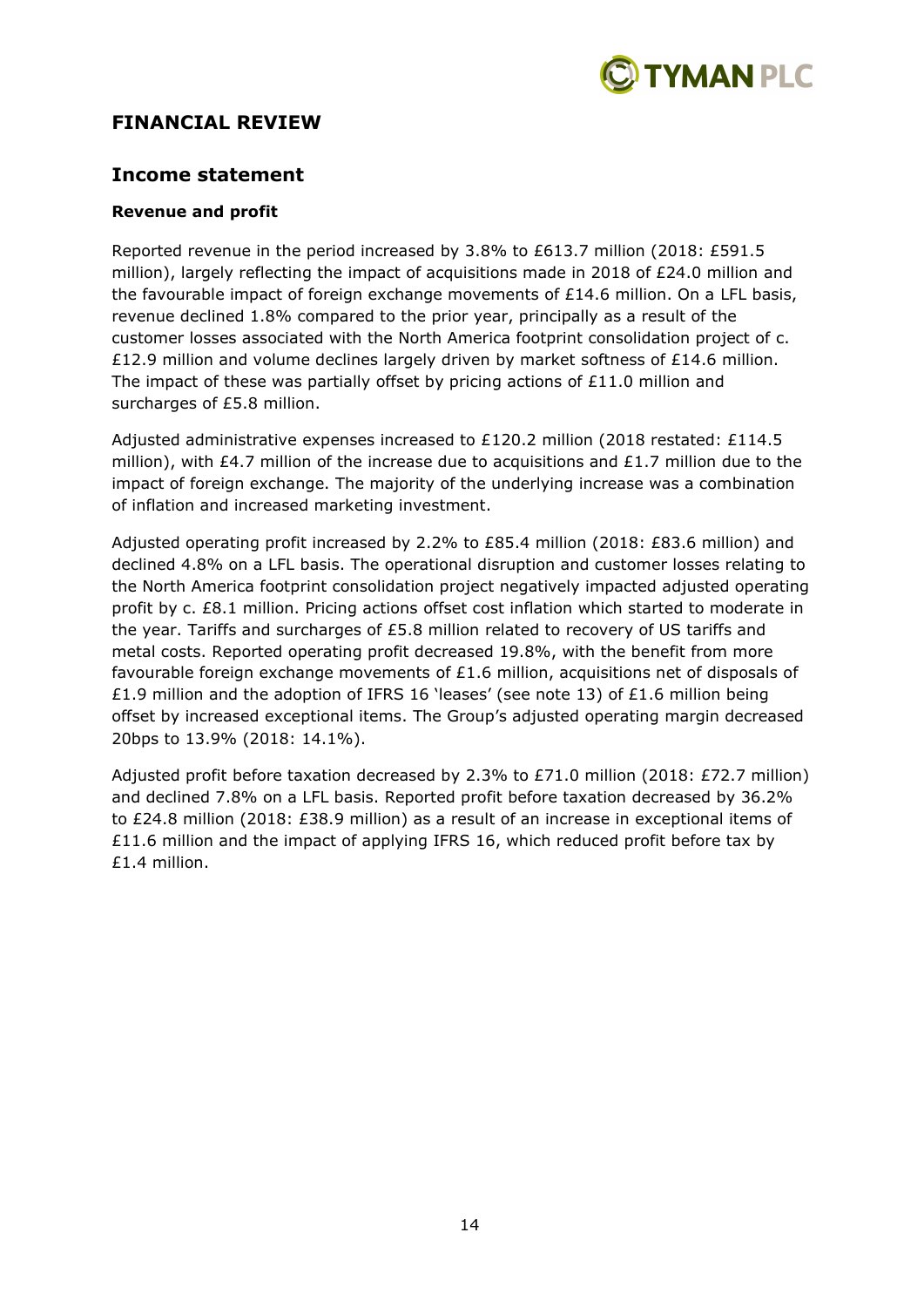

# **Materials and input costs**

|                                  | <b>FY 2019</b>           |                        |                     |
|----------------------------------|--------------------------|------------------------|---------------------|
| <b>£m except where stated</b>    | Materials <sup>(1)</sup> | Average <sup>(2)</sup> | Spot <sup>(3)</sup> |
| Aluminium (Euro)                 | 23.2                     | $-4%$                  | $-6%$               |
| Polypropylene (Euro)             | 34.8                     | $-7%$                  | $-10%$              |
| Stainless steel (US)             | 52.8                     | $-3%$                  | $+8%$               |
| $Zinc$ (US)                      | 33.4                     | $-11%$                 | $-4%$               |
| Far East components $(UK)^{(4)}$ | 45.2                     | $-5%$                  | $-8%$               |

*(1) FY 2019 materials cost of sales for raw materials, components and hardware for overall category*

*(2) Average 2019 tracker price compared with average 2018 tracker price* 

*(3) Spot tracker price as at 31 December 2019 compared with spot tracker price at 31 December 2018*

*(4) Pricing on a representative basket of components sourced from the Far East by ERA.*

Raw material costs continued to moderate in 2019 with average prices across all commodity categories lower than 2018. Steel purchases in North America continue to be impacted by the direct and indirect effect of US tariffs and surcharges are in place to recover these costs.

# **Exceptional items**

Certain items that are material and non-trading in nature have been drawn out as exceptional such that the effect of these items on the Group's results can be better understood and to enable a clearer analysis of trends in the Group's underlying performance. Exceptional costs paid in cash in 2020 are expected to be c. £5.0–£10.0 million.

| £m                                            | 2019   | 2018  |
|-----------------------------------------------|--------|-------|
| Footprint restructuring - costs               | (7.1)  | (4.8) |
| Footprint restructuring - credits             | 0.6    | 0.9   |
| Footprint restructuring - net                 | (6.5)  | (3.9) |
| M&A and integration                           | (5.3)  | (1.7) |
| Write-off of inventory fair value adjustments | -      | (2.5) |
| Loss on disposal of business                  | (1.7)  | (0.1) |
| Impairment charges                            | (5.4)  |       |
| Other                                         | ь      | 0.9   |
|                                               | (18.9) | (7.3) |

# *Footprint restructuring*

Costs attributable to footprint restructuring in the year amounted to  $E7.1$  million, with credits of £0.6 million., Footprint restructuring principally relates to directly attributable costs incurred in the ongoing North American footprint consolidation project. This includes costs associated with the closure of the Fremont, Nebraska facility which was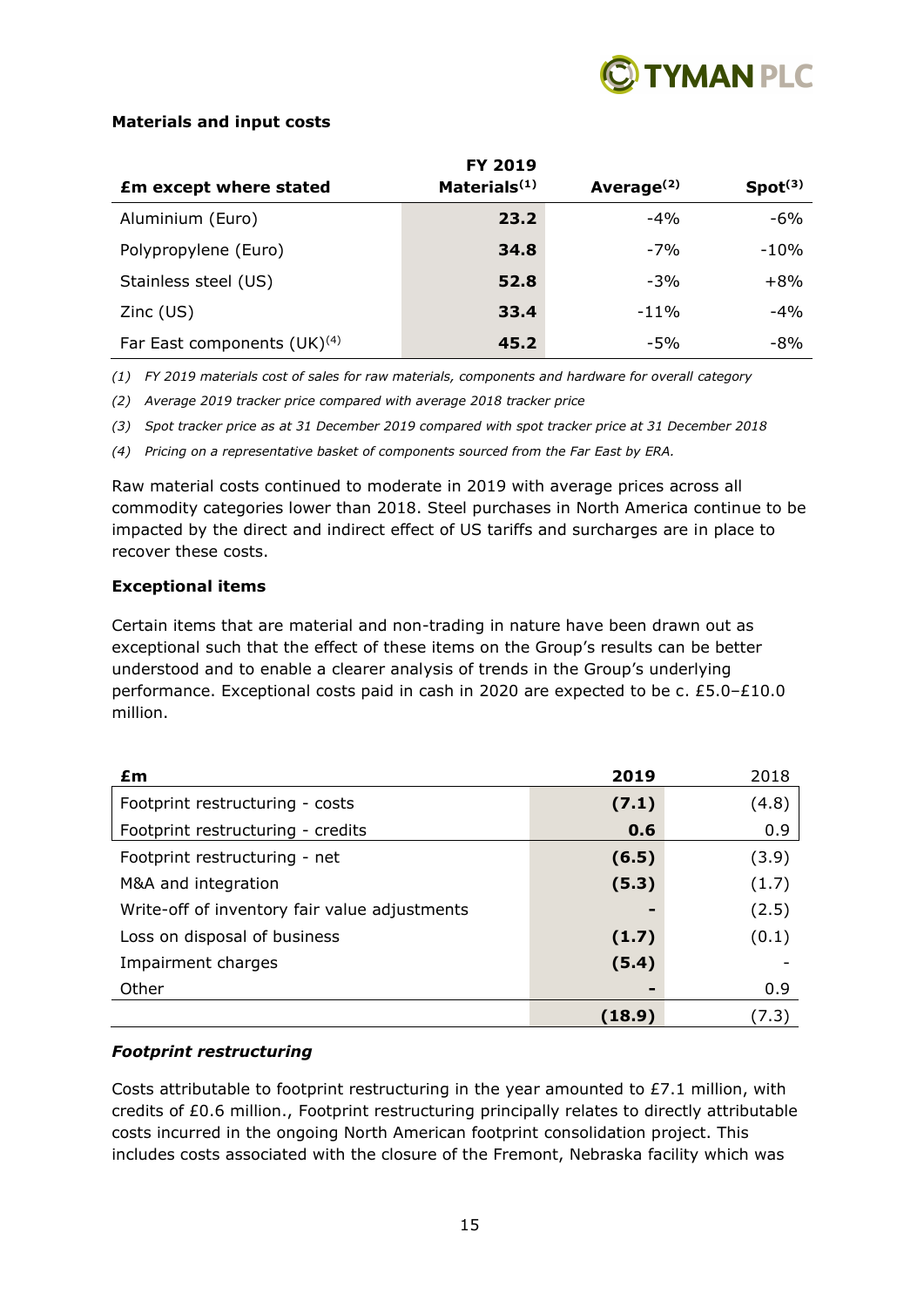

announced in late 2019. The credits related to gains on the disposal of assets and release of unused provisions.

Additionally, a restructuring project has been commenced to streamline operations in the International markets with a view to better focussing the business and improving the cost base. This includes exit of manufacturing in Australia and China and closure of the distribution facility in Singapore. Estimated costs associated with this of  $£1.4$  million are therefore included in exceptional items in 2019.

### *M&A and integration*

£2.8 million of the M&A and integration costs relate to costs associated with the integration of Ashland, Zoo, Profab, and Reguitti which were acquired in 2018 and Y-cam which was acquired in 2019. The remaining  $£2.5$  million of these costs relate to adjustments made to the consideration and fair value of inventory in respect of previous acquisitions which are outside of the measurement period for adjustment against goodwill. The adjustment to consideration related to finalisation of a tax liability on closure of an escrow account, and the adjustment to inventory resulted from further information that has come to light regarding the condition of certain aged inventory at the acquisition date.

# *Write-off of inventory fair value adjustments*

The write-off of inventory fair value adjustments in 2018 of £2.5 million related to noncash adjustments relating to the IFRS requirement that finished goods held in inventory must be revalued to their market value on acquisition. This uplift in the book value was considered to be of a one-off nature and is of a magnitude that would distort the adjusted trading result of acquisitions in the period and was therefore classified as exceptional.

### *Loss on disposal of business*

This charge relates to a reduction in expected deferred consideration receivable in respect of the Rochester non-fenestration business which was disposed in December 2018.

### *Impairment charges*

Impairment charges relate to the write down of assets and inventory associated with the new door seals product in North America. There is uncertainty over the level of future cash flows that will be generated to support these assets in the near term and therefore these have been written down to their estimated recoverable value.

### **Finance costs**

Net finance costs increased to £15.7 million (2018: £11.6 million), with £3.0 million of the increase relating to interest on lease liabilities recognised as a result of adopting IFRS 16.

Interest payable on bank loans, private placement notes and overdrafts increased to £11.1 million (2018: £10.7 million) reflecting additional finance charges incurred on higher average borrowings. The Group's average cost of funds and margin payable over the year increased by 10 bps to 3.9% (2018: 3.8%) reflecting increased base rates and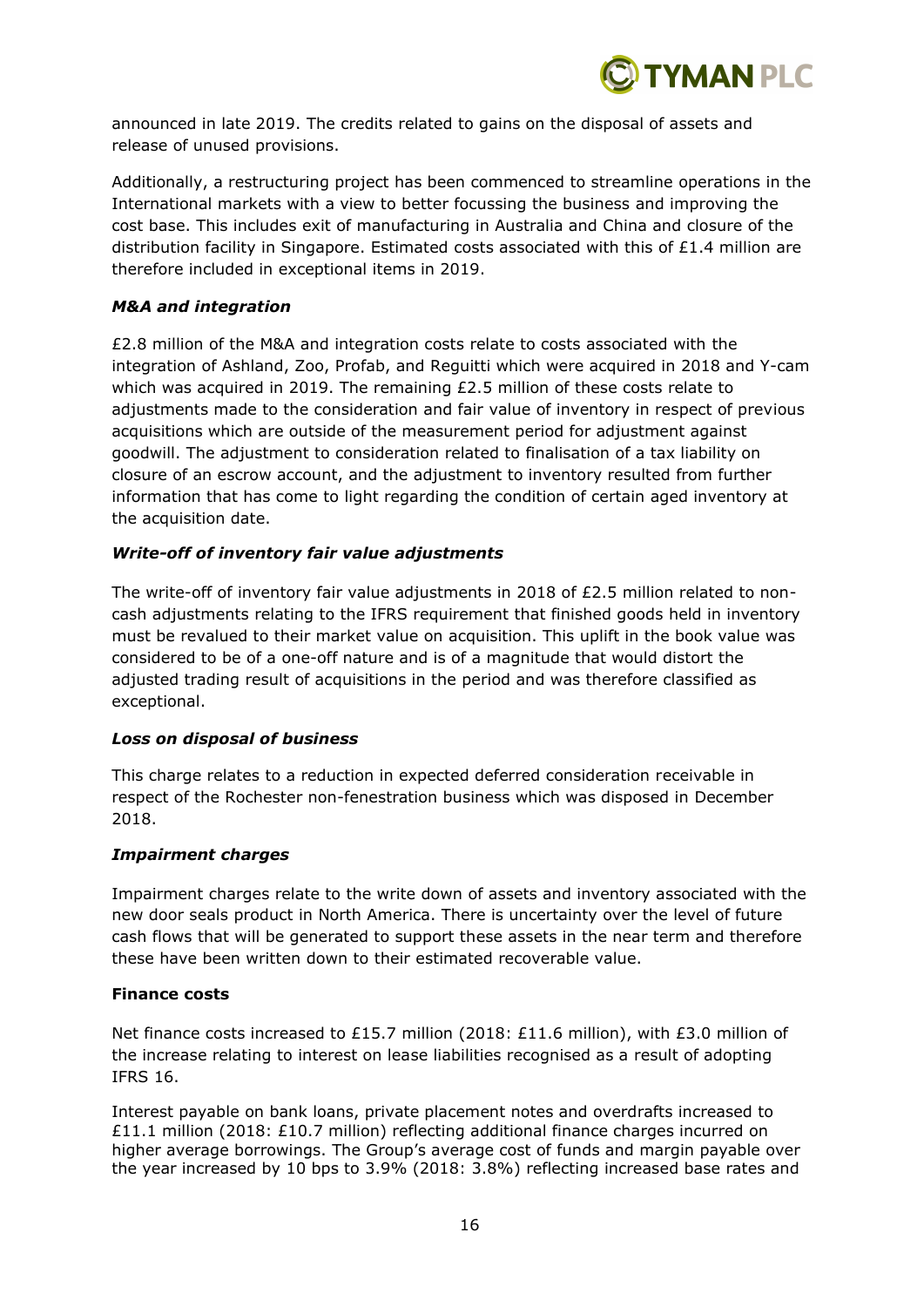

a higher weighting of US dollar denominated borrowings which carry a higher rate of interest.

Non-cash movements charged to net finance costs in the period include amortisation of capitalised borrowing costs of £0.5 million (2018: £1.0 million) and pension interest cost of £0.3 million (2018: £0.3 million).

# *Interest rate swap contracts*

A portion of the Group's floating rate borrowings are held at fixed rates via interest rate swap contracts. At the year end, the notional value to swap of the Group's outstanding borrowings under the revolving credit facility was 13.5% (2018: 10.4%). The weighted average fixed rate of the swap contracts was 1.7% (2018: 1.7%).

In addition, the Group has issued US\$100 million in aggregate under its US Private Placement programme, all of which is held at fixed rates. In total, 46.0% (2018: 29.9%) of the Group's Adjusted Debt excluding lease liabilities is effectively held at fixed rates of interest.

At 31 December 2019, the Group held interest swap contracts with a liability at fair value of £0.2 million (2018: £0.3 million).

# *Forward exchange contracts*

At 31 December 2019, the Group's portfolio of forward exchange contracts at fair value amounted to a net liability of £0.5 million (2018: net asset of £0.3 million). The notional value of the portfolio amounted to £34.1 million, comprising US dollar and Chinese renminbi forward exchange contracts with notional values of US\$39 million and RMB45 million respectively. These contracts have a range of maturities up to 30 September 2020.

During the year, a fair value loss of £0.8 million (2018: fair value gain of £0.3 million) was recognised directly in the income statement.

# **Taxation**

The Group reported an income tax charge of £7.1 million (2018: £12.6 million), comprising a current tax charge of £13.4 million (2018: £15.4 million) and a deferred tax credit of £6.3 million (2018: £2.8 million). The decrease in the income tax charge reflects the reduction in profit before tax.

The adjusted tax charge was £17.5 million (2018: £19.7 million) representing an effective adjusted tax rate of 24.6% (2018: 27.1%). The reduction in the adjusted effective tax rate of 250bps reflects an adjustment to the liability for prior years following the submission of final returns, utilisation of available tax credits, and elimination of double taxation following a Group reorganisation.

During the period, the Group paid corporation tax of £14.2 million (2018: £12.3 million), reflecting a £1.2m refund received in 2018 not repeated, as well as timing of payments on account. This reflects a cash tax rate on adjusted profit before tax of 20.0% (2018: 17.0%).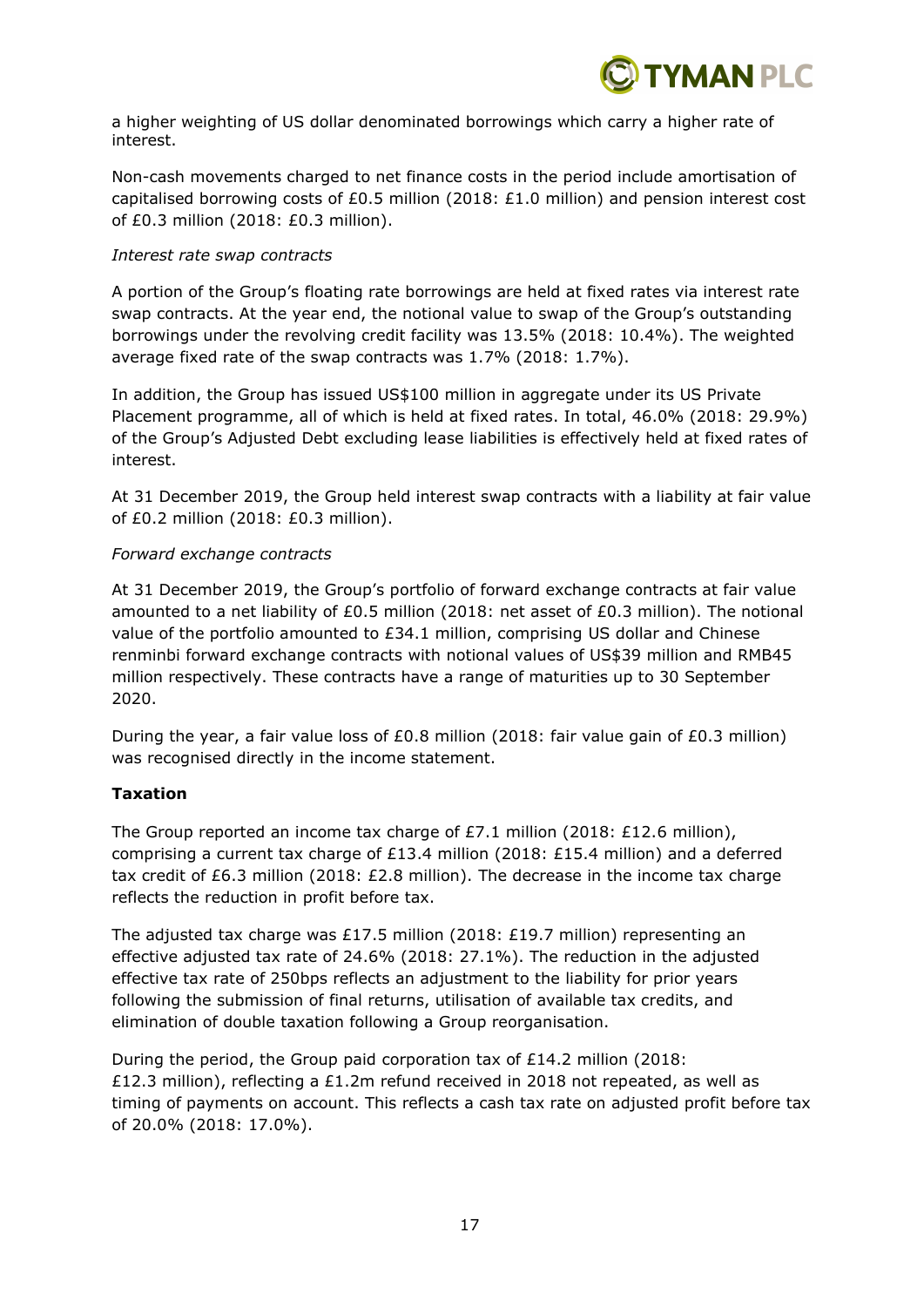

# **Earnings per share**

Basic earnings per share decreased by 34.0% to 9.08 pence (2018: 13.76 pence). Adjusted earnings per share decreased slightly to 27.46 pence (2018: 27.68 pence) as a result of the reduction in profit before tax and the impact of adopting IFRS 16, offset by lower tax charges. Excluding the impact of IFRS16, basic earnings per share decreased 28.7% and adjusted earnings per share increased by 1.9%.

There is no material difference between these calculations and the fully diluted earnings per share calculations.

# **Cash generation, funding and liquidity**

# **Cash and cash conversion**

| £m                                                        | 2019   | 2018   |
|-----------------------------------------------------------|--------|--------|
| Net cash generated from operations                        | 97.1   | 72.6   |
| Add: Pension contributions                                | 1.0    | 1.1    |
| Add: Income tax paid                                      | 14.2   | 12.3   |
| Less: Purchases of property, plant and equipment          | (10.7) | (15.7) |
| Less: Purchases of intangible assets                      | (0.8)  | (1.5)  |
| Add: Proceeds on disposal of PPE                          | 0.8    | 5.3    |
| <b>Operational Cash Flow after exceptional cash costs</b> | 101.6  | 74.1   |
| Exceptional cash costs                                    | 11.3   | 3.2    |
| <b>Operational Cash Flow</b>                              | 112.9  | 77.3   |
| Less: Pension contributions                               | (1.0)  | (1.1)  |
| Less: Income tax paid                                     | (14.2) | (12.3) |
| Less: Net interest paid                                   | (15.0) | (9.2)  |
| Less: Exceptional cash costs                              | (11.3) | (3.2)  |
| <b>Free Cash Flow</b>                                     | 71.4   | 51.5   |

### *Excluding impact of IFRS 16*

| <b>Operational Cash Flow</b> | 104.3 |  |
|------------------------------|-------|--|
| Free Cash Flow               | 62.8  |  |

Operational cash flow in the period increased by 46.1% to £112.9 million, primarily as a result of applying IFRS 16, a slight reduction in net capital expenditure and strong working capital management. As a result of applying IFRS 16, lease cashflows that were previously included in net cash generated from operations are now included within financing activities. Operational cash flow excluding the impact of IFRS 16 increased by 35.0% to £104.3 million (2018: £77.3 million). This is after adding back £11.3 million (2018: £3.2 million) of exceptional costs cash settled in the period,  $£4.7$  million of which related to settlement of costs associated with the North American footprint project and were provided for in 2018.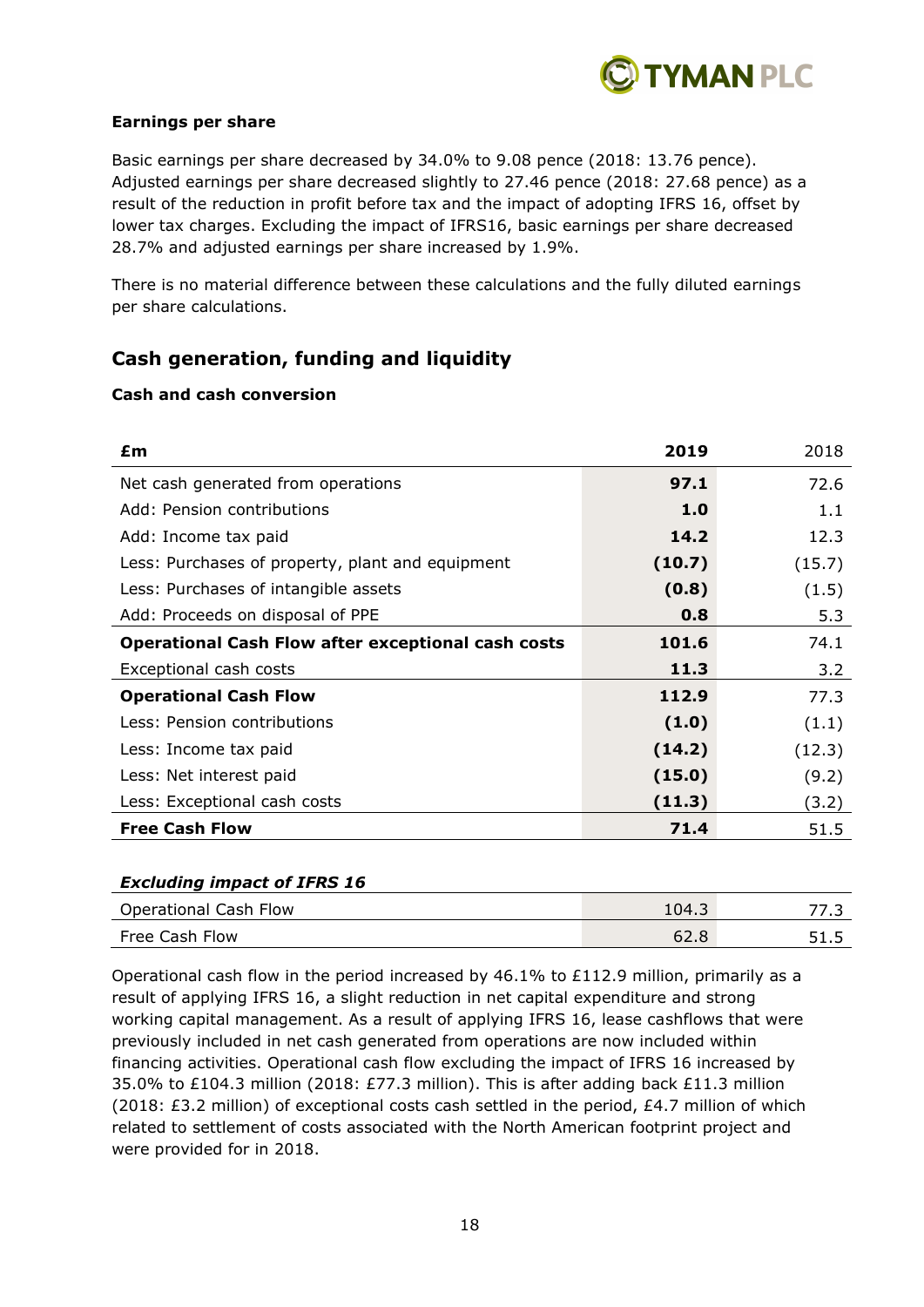

Free cash flow in the period was higher than 2018 at £71.4 million (2018: £51.5 million) reflecting the strong operational cash flow, offset to some extent by the increased exceptional cash outflows, increased interest payments, and higher levels of income tax payments on account.

Operating cash conversion in 2019 was strong at 132.2% (2018: 92.4%) as a result of the significant focus on working capital optimisation as well as the impact of adopting IFRS 16. Excluding the impact of IFRS 16, Operating cash conversion increased 320bps to 124.4%.

### **Bank facilities and US private placement notes**

| <b>Facility</b>  | <b>Maturity</b> | <b>Currency</b> | <b>Committed</b> | <b>Uncommitted</b> |
|------------------|-----------------|-----------------|------------------|--------------------|
| 2018 Facility    | Feb 2024        | Multicurrency   | £240.0m          | £70.0m             |
| 4.97 % USPP      | Nov 2021        | US\$            | US\$55.0m        |                    |
| 5.37 % USPP      | Nov 2024        | US\$            | US\$45.0m        | -                  |
| Other facilities | Various         | €               | €0.6m            |                    |

Total facilities available to the Group, as at 31 December 2019, were as follows:

# **Liquidity**

At 31 December 2019 the Group had gross outstanding borrowings of £273.5 million (2018: £262.5 million), cash balances of £49.0 million (2018: £51.9 million) and committed but undrawn facilities of £102.8 million (2018: £58.5 million) as well as potential access to the uncommitted £70.0 million accordion facility. The increase in gross borrowings is due to the adoption of IFRS 16, which has resulted in £60.0 million of lease liabilities being recorded on the balance sheet at 31 December 2019 (see notes 8 and 13). This was offset by a reduction in bank borrowings reflecting the strong cash generation in the year. Excluding lease liabilities, gross borrowings were £213.5 million.

Net debt at 31 December 2019 was £224.5 million. Adjusted net debt, which excludes lease liabilities and unamortised finance arrangement fees was £164.5 million (2018: £210.6 million).

# **Covenant performance**

| At 31 December 2019 | Test    | Performance <sup>(1)</sup> | Headroom $(2)$ | Headroom $(2)$ |
|---------------------|---------|----------------------------|----------------|----------------|
| Leverage            | < 3.00x | 1.72x                      | 42.2m          | 42.7%          |
| Interest Cover      | > 4.00x | 8.95x                      | 54.7m          | 55.3%          |

*(1) Calculated covenant performance consistent with the Group's banking covenant test (banking covenants set on a frozen GAAP basis and not impacted by IFRS 16)*

*(2) The approximate amount by which adjusted EBITDA would need to decline before the relevant covenant is breached*

At 31 December 2019, the Group retained significant headroom on its banking covenants. Leverage at the year end improved significantly to 1.72x (2018: 1.96x) following a year without significant acquisitions and strong working capital control.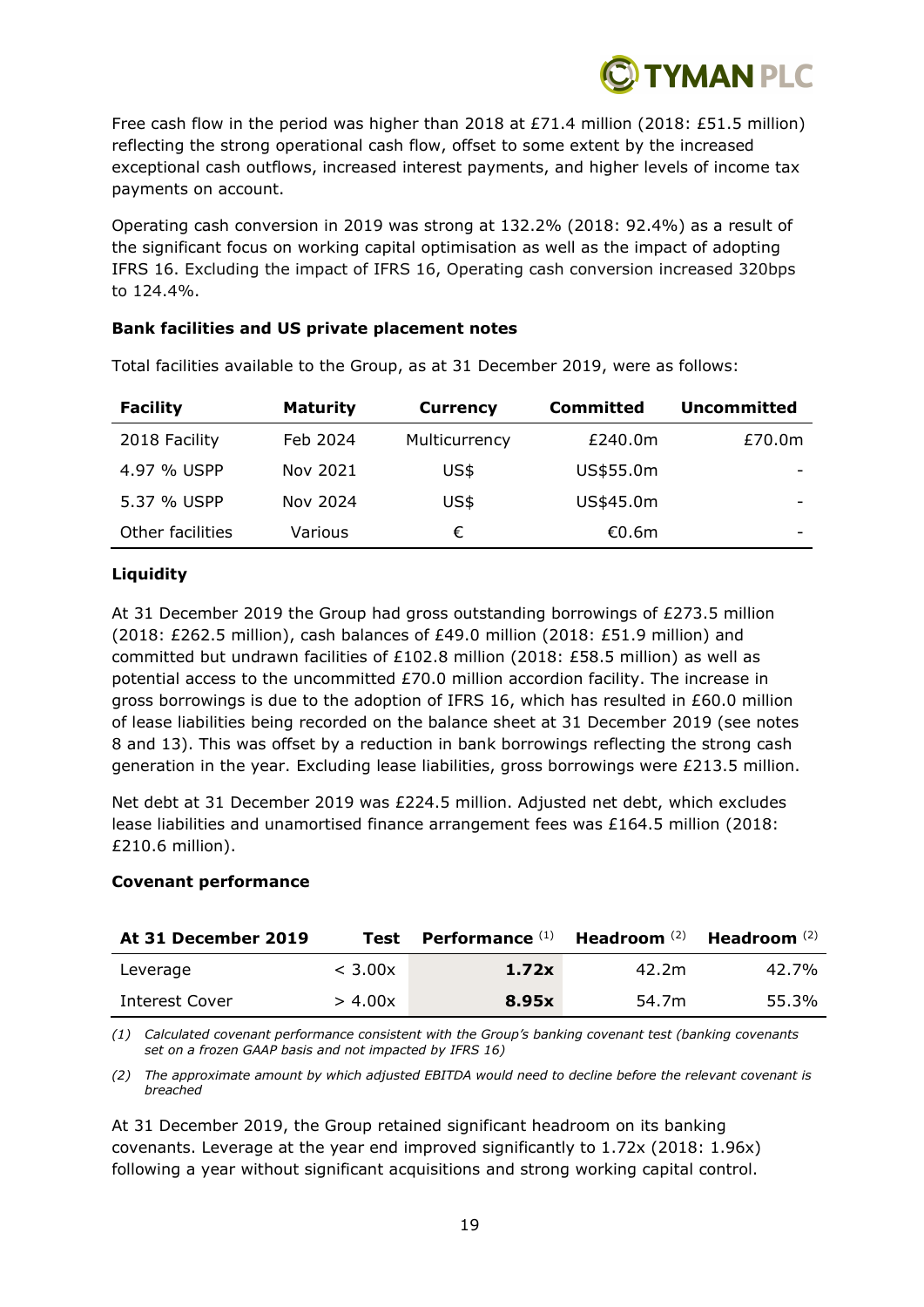

Interest cover decreased to 8.95x (2018: 9.27x), reflecting the higher interest charges and reduction in EBITDA as measured under the banking covenants.

# **Balance sheet – assets and liabilities**

# **Working capital**

| £m                           | <b>FY 2018</b> | Mvt    | Acqns $(1)$              | FX    | 2019   |
|------------------------------|----------------|--------|--------------------------|-------|--------|
| Inventories                  | 105.3          | (13.7) | $\overline{\phantom{a}}$ | (3.0) | 88.6   |
| Trade receivables            | 71.6           | (8.9)  | 0.1                      | (2.3) | 60.5   |
| Trade payables               | (52.6          | 4.4    | (0.1)                    | 1.7   | (46.6) |
| <b>Trade working capital</b> | 124.3          | (18.2) | -                        | (3.6) | 102.5  |

*(1) The fair value of working capital items assumed at the acquisition date*

Trade working capital at the year end, net of provisions, was  $£102.5$  million (2018: £124.3 million).

Inventories decreased by £16.7 million to £88.6 million (2018: £105.3 million) driven by the strong focus on working capital optimisation. The provision for slow-moving and obsolete inventory is slightly higher at £19.9 million (2018: £19.2 million).

Trade receivables decreased by £11.1 million to £60.5 million (2018: £71.6 million) due to an improvement in collection of overdue debts. Trade payables decreased by  $£6.0$ million to £46.6 million (2018: £52.6 million).

Of the decrease in trade working capital, £3.6 million related to exchange.

# **Capital expenditure**

Gross capital expenditure decreased to £11.5 million (2018: £17.3 million) or 0.79x depreciation excluding IFRS 16 RoU asset depreciation (2018: 1.25x), as a result of a reduction in capital investment projects following completion of the significant site moves as part of the footprint project. Net capital expenditure was £10.7 million (2018: £12.0 million), with 2018 including a higher level of asset sales due to the footprint project. Capital expenditure for the 2020 financial year is expected to be £15-£20 million.

# **Goodwill and intangible assets**

At 31 December 2019, the carrying value of Group goodwill and intangible assets was £475.3 million (2018: £516.9 million). Amortisation of intangible assets through the income statement during the year was £25.0 million (2018: £27.3 million). An impairment charge of £2.5m was recorded due to the closure of the Fremont facility. Of the movement in carrying values, acquisitions increased the carrying value by  $£1.5$ million, with this being offset by exchange movements of £12.6 million. The exchange movement reflects the impact of the weakening of Sterling against the US Dollar on the translation of the underlying US Dollar denominated carrying values into the Group's functional currency at the year end.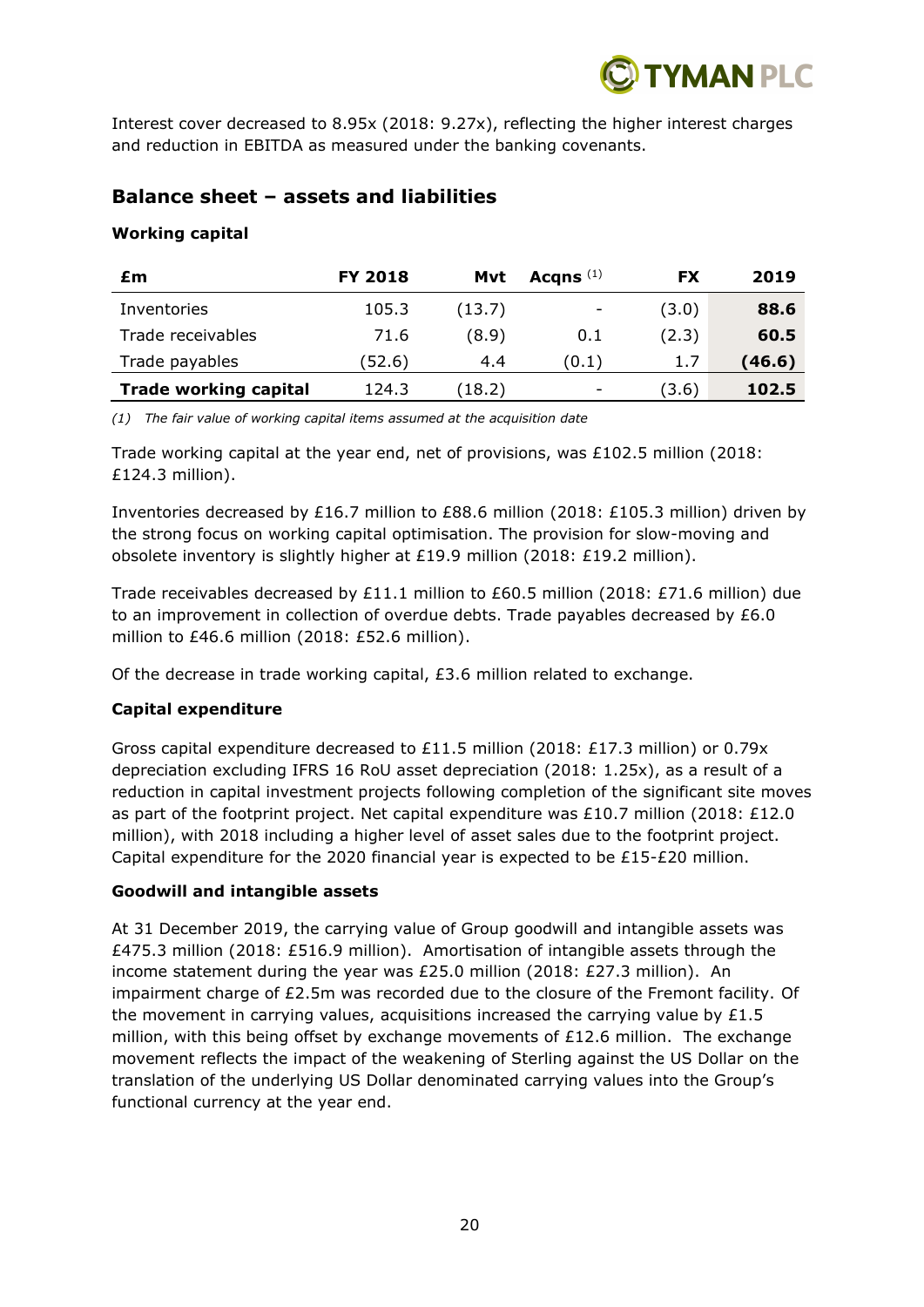

# **Provisions**

Provisions at 31 December 2019 reduced to £9.6 million (2018: £15.1 million), primarily reflecting the payment of costs related to the closure of the Rochester, NY, and Amesbury, MA facilities offset by additional provisions related to the restructuring of the International division.

# **Balance sheet - equity**

# **Shares in issue**

At 31 December 2019, the total number of shares in issue was 196.8 million (2018: 196.8 million) of which 0.5 million shares were held in treasury (2018: 0.5 million).

# **Bonus share issue and capital reduction**

As outlined in the 2018 annual report and approved by shareholders at the AGM on 9 May 2019, a bonus share issue from undistributable reserves and subsequent capital reduction was completed on 4 June 2019. The entire share premium was cancelled and transferred to retained earnings. This increased the level of reserves available for distribution as at 31 December 2019 to £369.1 million.

# **Employee Benefit Trust purchases**

At 31 December 2019, the EBT held 1.4 million shares (2018: 1.5 million). During the period, the EBT purchased 0.8 million shares in Tyman plc at a total cost of £2.0 million to satisfy certain share awards vested in March 2019 as well as future obligations under the Group's various share plans.

# **Dividends**

A final dividend of 8.35 pence per share (2018: 8.25 pence), equivalent to £16.3 million based on the shares in issue as at 31 December 2019, will be proposed at the Annual General Meeting (2018: £16.1 million). The total dividend declared for the 2019 financial year is therefore 12.20 pence per share (2018: 12.0 pence), an increase of 1.7%. This equates to a Dividend Cover of 2.25x, at the mid-point of the Group's target range of 2.00x to 2.50x.

The ex-dividend date will be 23 April 2020 and the final dividend will be paid on 29 May 2020 to shareholders on the register at 24 April 2020.

Only dividends paid in the year have been charged against equity in the 2019 financial statements. In aggregate £23.6 million (2018: £22.4 million) of dividend payments, representing 33.1% of 2019 Free Cash Flow, were made to shareholders during 2019.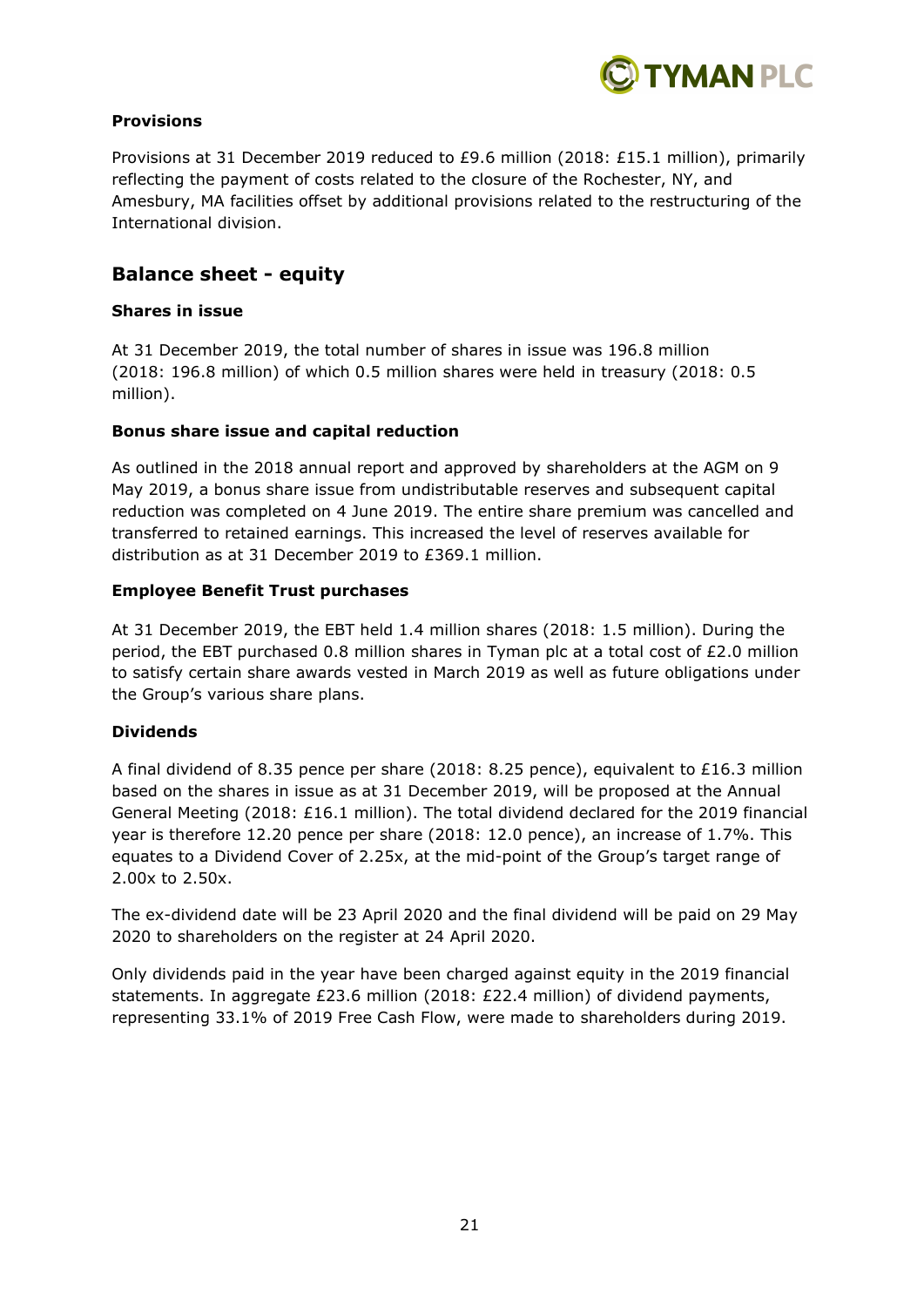

# **Other financial matters**

# **Return on capital employed**

ROCE decreased by 140 bps to 12.0% (2018: 13.4%) due to increases in the average capital employed, as a result of the adoption of IFRS 16, acquisitions made in 2018, and the impact of the fall in like for like adjusted operating profit. Excluding the impact of IFRS 16, ROCE fell by 60bps to 12.8%. Following adoption of IFRS 16, the medium-term target has been revised from 15% to 14%.

### **Returns on acquisition investment**

|              | <b>Acquisition</b><br><b>Date</b> | <b>Original</b><br><b>Acquisition</b><br><b>Investment</b> | <b>ROAI</b><br>$2019^{(1)}$ |
|--------------|-----------------------------------|------------------------------------------------------------|-----------------------------|
| Howe Green   | March 2017                        | £6.2m                                                      | <b>17.0%</b>                |
| Ashland      | March 2018                        | US\$102.4m                                                 | <b>16.4%</b>                |
| Zoo Hardware | May 2018                          | £18.7m                                                     | 18.9%                       |
| Profab       | <b>July 2018</b>                  | £4.1m                                                      | 10.5%                       |
| Reguitti     | August 2018                       | €16.2m                                                     | 7.8%                        |

*(1) See Alternative Performance Measures on page 43*

The Group's target ROAI was reduced from 15% to 14% in 2019, in line with the change in ROCE target.

The integration of Howe Green is now complete and its run rate ROAI after two years of ownership is 17.0%; exceeding the Group's minimum target return threshold.

Ashland and Zoo have continued to perform well since acquisition and are on track to exceed the minimum target return threshold. The ROAI of Ashland after 22 months of ownership is 16.4%. Ashland is expected to generate US\$5m of annual synergy benefits from 2020. The ROAI of Zoo after 19 months of ownership is 18.9%.

Profab suffered from a weak project pipeline in the first half of the year, recovery from which led to operational bottlenecks in the second half, impacting productivity across the year. Actions have been taken to resolve these issues and an improvement in ROAI is expected.

Reguitti is generating the expected level of synergies, however these have been offset by the impact of some specific low-cost competition in Italy. Actions have been taken to address this, including introducing a suite of value-engineered products supported by targeted marketing campaigns.

Y-Cam was acquired in February 2019 for an upfront consideration of  $£1.0$  million. This business is loss-making, reflecting that it is a nascent business and investment is being made to support future growth. Returns on this investment will therefore be generated over a longer period than two years in line with the acquisition plan.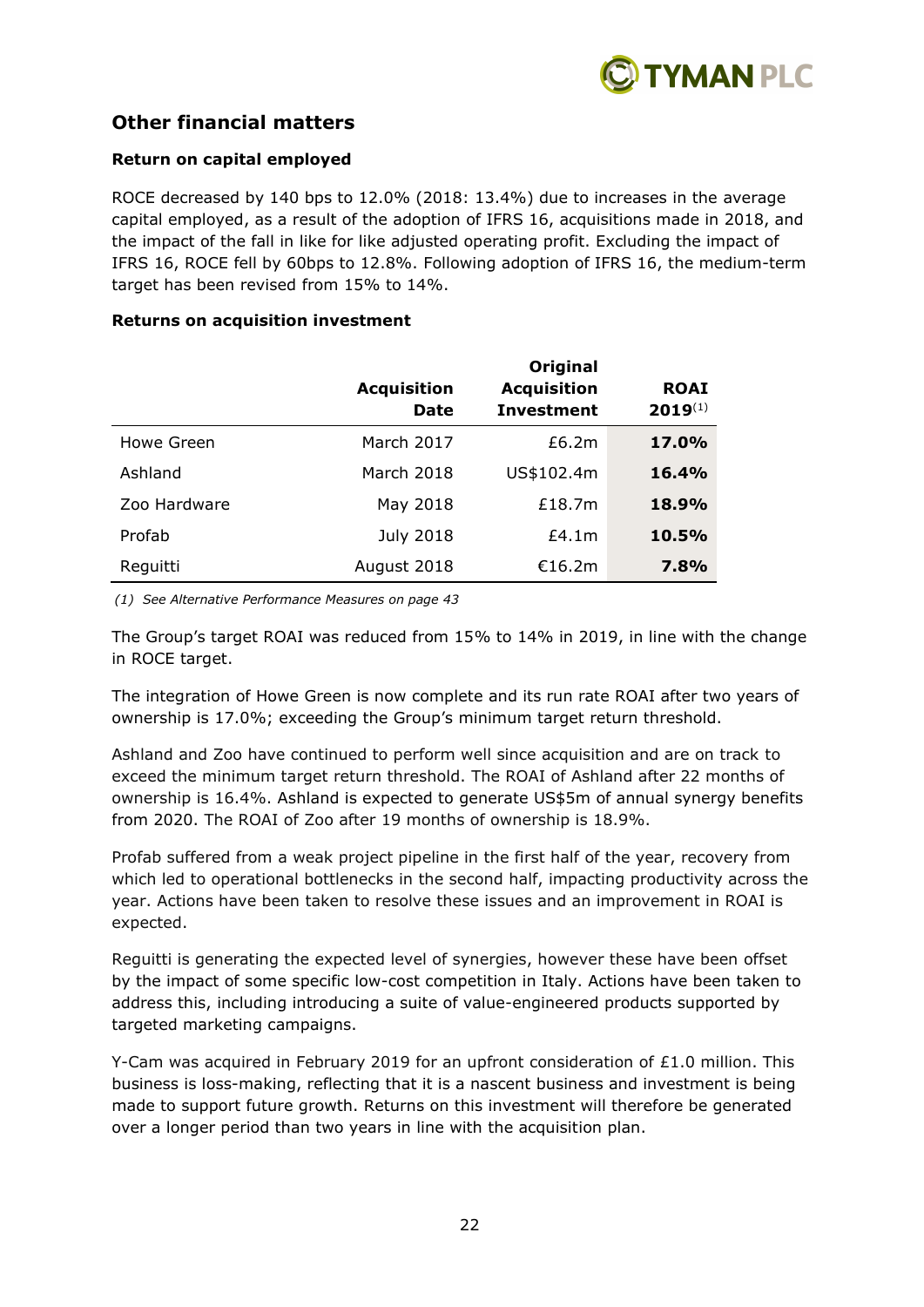

# **Currency**

# *Currency in the consolidated income statement*

The principal foreign currencies that impact the Group's results are the US Dollar, the Euro, the Australian Dollar and the Canadian Dollar.

In 2019, the Sterling was weaker against the US Dollar and Canadian Dollar, and stronger against the Euro and Australian Dollar when compared with the average exchange rates in 2018.

| Translational exposure |  |
|------------------------|--|
|------------------------|--|

| <b>Currency</b>          | US\$      | <b>Euro</b> | AUS\$ | CA\$      | <b>Other</b> | Total |
|--------------------------|-----------|-------------|-------|-----------|--------------|-------|
| % mvt in average rate    | $(4.3\%)$ | $0.9\%$     | 2.8%  | $(2.0\%)$ |              |       |
| Em Revenue impact        | 16.4      | (0.7)       | (0.2) | 0.2       | (2.3)        | 13.4  |
| $Em$ Profit impact $(1)$ | 2.6       | (0.1)       | -     | -         | (0.1)        | 2.4   |
| 1c decrease impact $(2)$ | 470k      | 87k         | 5k    | 7k        |              |       |

*(1) Adjusted Operating Profit impact*

*(2) Defined as the approximate favourable translation impact of a 1c decrease in the Sterling exchange rate of the respective currency on the Group's Adjusted Operating Profit*

The net effect of currency translation caused revenue and adjusted operating profit from ongoing operations to increase by £13.3 million and £2.4 million respectively compared with 2018.

### *Transactional exposure*

Foreign exchange hedges against the US Dollar and Renminbi held by the UK and Ireland division resulted in a loss of  $E0.8m$  in 2019 compared to a profit of  $E0.3m$  in 2018. The Group's other transactional exposures generally benefit from the existence of natural hedges and are immaterial.

### **Currency in the consolidated balance sheet**

The Group aims to mitigate the translational impact of exchange rate movements by denominating a proportion of total borrowings in those currencies where there is a material contribution to adjusted operating profit. Tyman's banking facility allows for funds to be drawn in currencies.

The Group's gross borrowings (excluding leases) are denominated in the following currencies:

|                         | 2019                     |                | 2018            |
|-------------------------|--------------------------|----------------|-----------------|
| £′m                     | Gross                    | %              | $\%$<br>Gross   |
| Sterling                | $\overline{\phantom{0}}$ | $\blacksquare$ | 2.2<br>(5.8)    |
| <b>US Dollars</b>       | (146.7)                  | 68.7           | 71.7<br>(188.1) |
| Euros                   | (66.8)                   | 31.3           | 26.1<br>(68.4)  |
| <b>Gross borrowings</b> | (213.5)                  |                | (262.3)         |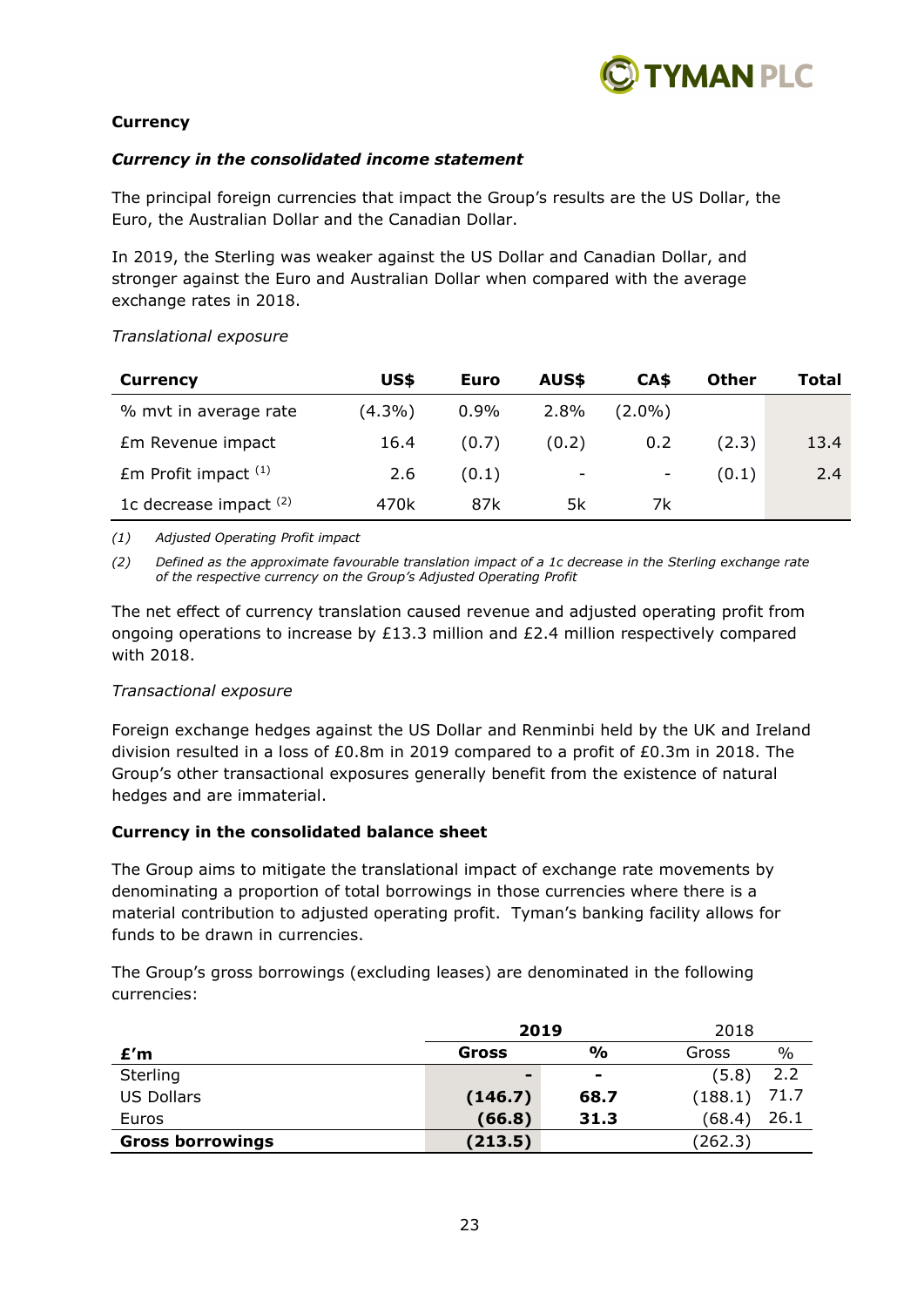

# **New accounting standards**

# **IFRS 16 – Leases**

The Group has applied IFRS 16 for the first time in the period ended 31 December 2019. As permitted by the standard, comparatives for 2018 have not been restated and the impact on net assets has been recognised within retained earnings as at 1 January 2019.

IFRS 16 has resulted in almost all leases being recognised on the balance sheet. An asset (the right to use the leased item) of £59.4 million and a financial liability to pay rentals of £60.0 million have been recognised on the balance sheet. Instead of recognising a rental expense over the term of the lease within operating profit, a depreciation charge of £7.5 million has been recognised on the right to use asset, and a finance charge of £3.0 million recognised on the lease liability.

This has increased adjusted operating profit by  $£1.6$  million in the period as a result of a portion of the expense now being included within finance expenses and has reduced profit before tax by £1.4 million as a result of interest charges being higher at the beginning of the lease term.

Cash flows associated with lease payments which were previously classified as operating cash flows are now classified within financing cash flows, which has increased operating cash inflows and increased financing cash outflows by £8.6 million.

The Group's banking covenants are unaffected as these are set on the basis of prevailing GAAP. For further details of the impact of IFRS 16 on the Group, see note 13.

**Jason Ashton Chief Financial Officer**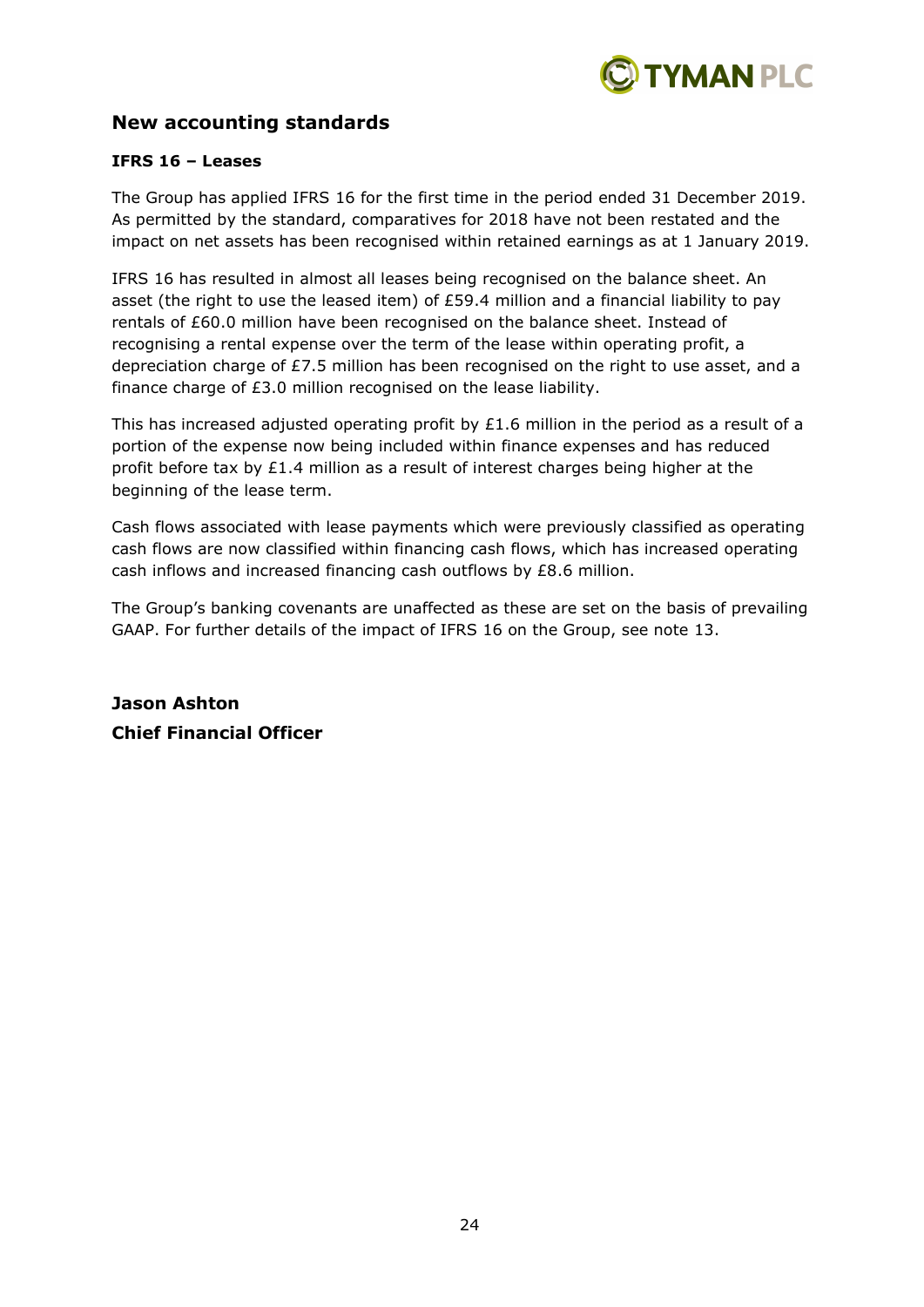

# Consolidated income statement

For the year ended 31 December 2019

|                                                        |      | 2019              | 2018                     |
|--------------------------------------------------------|------|-------------------|--------------------------|
|                                                        |      |                   | (Restated <sup>2</sup> ) |
|                                                        | Note | £'m               | E'm                      |
| <b>Revenue</b>                                         | 3    | 613.7             | 591.5                    |
| Cost of sales                                          | 3    | (408.1)           | (393.4)                  |
| <b>Gross profit</b>                                    |      | 205.6             | 198.1                    |
| Administrative expenses                                |      | (165.1)           | (147.6)                  |
| <b>Operating profit</b>                                |      | 40.5              | 50.5                     |
| Analysed as:                                           |      |                   |                          |
| Adjusted <sup>1</sup> operating profit                 | 3    | 85.4              | 83.6                     |
| <b>Exceptional items</b>                               | 4    | (18.9)            | (7.3)                    |
| Amortisation of acquired intangible assets             | 7    | (23.5)            | (25.8)                   |
| Impairment of acquired intangible assets               | 7    | (2.5)             |                          |
| <b>Operating profit</b>                                |      | 40.5              | 50.5                     |
| Finance income                                         |      |                   | 0.4                      |
| Finance costs                                          |      | (15.7)            | (12.0)                   |
| <b>Net finance costs</b>                               |      | (15.7)            | (11.6)                   |
| <b>Profit before taxation</b>                          | 3    | 24.8              | 38.9                     |
| Income tax charge                                      | 5    | (7.1)             | (12.6)                   |
| Profit for the year                                    |      | 17.7              | 26.3                     |
|                                                        | 6    | 9.08p             |                          |
| Basic earnings per share                               | 6    |                   | 13.76p                   |
| Diluted earnings per share                             |      | 9.05 <sub>p</sub> | 13.66p                   |
|                                                        |      |                   |                          |
| Non-GAAP alternative performance measures <sup>1</sup> |      |                   |                          |
| Adjusted <sup>1</sup> operating profit                 |      | 85.4              | 83.6                     |
| Adjusted <sup>1</sup> profit before taxation           | 6    | 71.0              | 72.7                     |
|                                                        |      |                   |                          |
| Basic Adjusted earnings per share                      | 6    | 27.46p            | 27.68p                   |
| Diluted Adjusted earnings per share                    | 6    | 27.35p            | 27.47p                   |

1 Before amortisation of acquired intangible assets, deferred taxation on amortisation of acquired intangible assets, impairment of goodwill, exceptional items, unwinding of discount on provisions, gains and losses on the fair value of derivative financial instruments, amortisation of borrowing costs and the associated tax effect. See Alternative Performance Measures on page 43.

2 Depreciation on manufacturing assets was reclassified from administrative expenses to cost of sales in 2019 to better reflect the nature of this charge. For comparability, the 2018 comparatives have been amended to reflect the new classification. See note 2.2.3.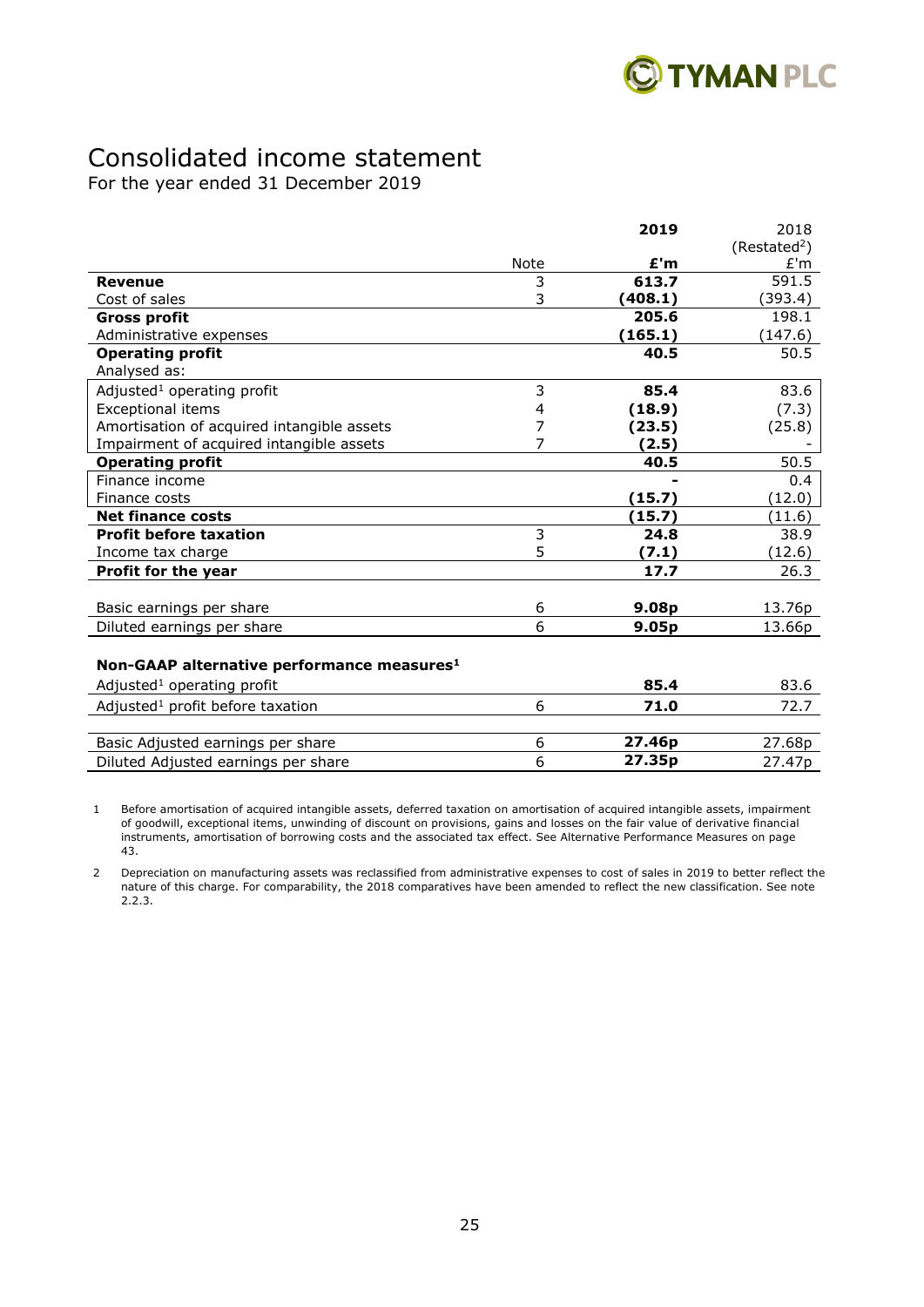

# Consolidated statement of comprehensive income

For the year ended 31 December 2019

|                                                               | 2019   | 2018 |
|---------------------------------------------------------------|--------|------|
|                                                               | E'm    | E'm  |
| Profit for the year                                           | 17.7   | 26.3 |
| Other comprehensive (expense)/income                          |        |      |
| Items that will not be reclassified to profit or loss         |        |      |
| Remeasurements of post-employment benefit obligations         | (1.0)  | 0.9  |
| Total items that will not be reclassified to profit or loss   | (1.0)  | 0.9  |
| Items that may be reclassified subsequently to profit or loss |        |      |
| Exchange differences on translation of foreign operations     | (11.9) | 15.2 |
| Total items that may be reclassified to profit or loss        | (11.9) | 15.2 |
| Other comprehensive (expense)/income for the year, net of tax | (12.9) | 16.1 |
| Total comprehensive income for the year                       | 4.8    | 42.4 |

Items in the statement above are disclosed net of tax. The income tax relating to each component of other comprehensive income is disclosed in note 5.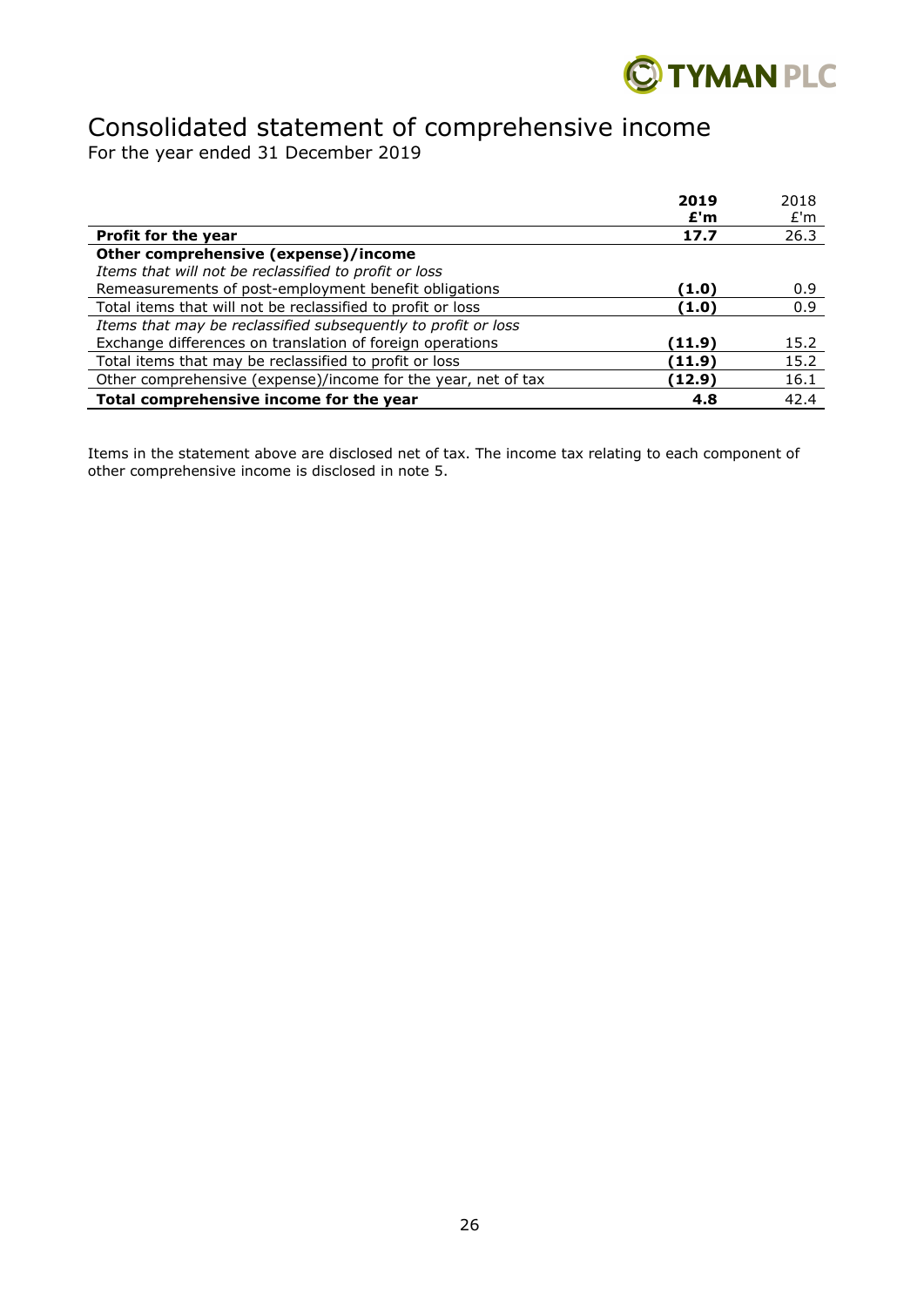

# Consolidated statement of changes in equity

For the year ended 31 December 2019

|                                                             | Share<br>capital         | Share<br>premium | Other<br>reserves <sup>1</sup> | Treasury<br>reserve      | Hedging<br>reserve       | Translation<br>reserve   | Retained<br>earnings     | Total<br>equity |
|-------------------------------------------------------------|--------------------------|------------------|--------------------------------|--------------------------|--------------------------|--------------------------|--------------------------|-----------------|
|                                                             | E'm                      | E'm              | E'm                            | E'm                      | E'm                      | E'm                      | E'm                      | E'm             |
| At 1 January 2018                                           | 8.9                      | 81.4             | 8.9                            | (2.8)                    | (0.3)                    | 56.2                     | 212.3                    | 364.6           |
| Change in accounting policy <sup>2</sup>                    | $\equiv$                 | $\mathbf{r}$     | $\equiv$                       | $\equiv$                 | $\blacksquare$           | $\overline{a}$           | (0.7)                    | (0.7)           |
| Total comprehensive                                         |                          |                  |                                |                          |                          |                          |                          |                 |
| (expense)/income                                            |                          |                  |                                |                          |                          | 15.2                     | 27.2                     | 42.4            |
| Profit for the year                                         |                          |                  | $\sim$                         |                          |                          | $\overline{a}$           | 26.3                     | 26.3            |
| Other comprehensive                                         |                          |                  |                                |                          |                          |                          |                          |                 |
| income/(expense)                                            |                          |                  |                                |                          |                          | 15.2                     | 0.9                      | 16.1            |
| Transactions with owners                                    | 0.9                      | 50.8             | (8.9)                          | (2.1)                    | $\overline{\phantom{0}}$ | $\blacksquare$           | (13.2)                   | 27.5            |
| Share-based payments <sup>3</sup>                           |                          |                  |                                |                          |                          |                          | 1.3                      | 1.3             |
| Dividends paid                                              |                          |                  |                                |                          |                          |                          | (22.4)                   | (22.4)          |
| Issue of shares                                             | 0.9                      | 50.8             |                                |                          |                          |                          | $\overline{\phantom{a}}$ | 51.7            |
| Transfer of merger reserve                                  |                          |                  | (8.9)                          |                          |                          |                          | 8.9                      |                 |
| Issue of own shares from Employee                           |                          |                  |                                |                          |                          |                          |                          |                 |
| <b>Benefit Trust</b><br>Purchase of own shares for          |                          |                  |                                | 1.1                      |                          | $\overline{a}$           | (1.0)                    | 0.1             |
| Employee Benefit Trust                                      |                          |                  |                                | (3.2)                    |                          |                          |                          | (3.2)           |
| At 31 December 2018                                         | 9.8                      | 132.2            | $\blacksquare$                 | (4.9)                    | (0.3)                    | 71.4                     | 225.6                    | 433.8           |
| Change in accounting policy <sup>4</sup>                    | $\blacksquare$           |                  | $\blacksquare$                 | $\overline{\phantom{a}}$ | $\sim$                   | $\overline{\phantom{a}}$ | 2.4                      | 2.4             |
| At 1 January 2019                                           | 9.8                      | 132.2            | $\blacksquare$                 | (4.9)                    | (0.3)                    | 71.4                     | 228.0                    | 436.2           |
| Total comprehensive                                         |                          |                  |                                |                          |                          |                          |                          |                 |
| income/(expense)                                            | $\overline{\phantom{a}}$ |                  |                                |                          | $\blacksquare$           | (11.9)                   | 16.7                     | 4.8             |
| Profit for the year                                         | ٠                        | $\blacksquare$   | $\blacksquare$                 | $\blacksquare$           | $\overline{\phantom{0}}$ | L.                       | 17.7                     | 17.7            |
| Other comprehensive                                         |                          |                  |                                |                          |                          |                          |                          |                 |
| income/(expense)                                            |                          |                  |                                |                          | -                        | (11.9)                   | (1.0)                    | (12.9)          |
| Transactions with owners                                    | $\overline{a}$           | (132.2)          | $\mathbf{r}$                   | 0.6                      | ٠                        | $\overline{\phantom{0}}$ | 106.9                    | (24.7)          |
| Share-based payments <sup>2</sup>                           |                          |                  |                                |                          |                          | ٠                        | 0.9                      | 0.9             |
| Dividends paid                                              |                          |                  |                                |                          |                          | $\overline{a}$           | (23.6)                   | (23.6)          |
| Capital reduction                                           |                          | (132.2)          |                                |                          |                          |                          | 132.2                    |                 |
| Issue of own shares from Employee                           |                          |                  |                                |                          |                          |                          |                          |                 |
| <b>Benefit Trust</b>                                        |                          |                  |                                | 2.6                      |                          | $\overline{a}$           | (2.6)                    |                 |
| Purchase of own shares for<br><b>Employee Benefit Trust</b> |                          |                  |                                | (2.0)                    |                          |                          |                          | (2.0)           |
| At 31 December 2019                                         | 9.8                      |                  |                                | (4.3)                    | (0.3)                    | 59.5                     | 351.6                    | 416.3           |
|                                                             |                          |                  |                                |                          |                          |                          |                          |                 |

1 Other reserves related to a merger reserve which arose on a previous acquisition. This reserve was transferred to retained earnings in 2018 on the basis that it was available for distribution.

2 The change in accounting policy at 1 January 2018 related to adoption of new accounting standards IFRS 15 and IFRS 9.

3 Share-based payments include a tax credit of £0.1 million (2018: tax debit of £0.1 million) and a release of the deferred share-based payment bonus accrual of £0.4 million (2018: £0.3 million).

4 The change in accounting policy at 1 January 2019 relates to adoption of new accounting standard IFRS 16. See note 13.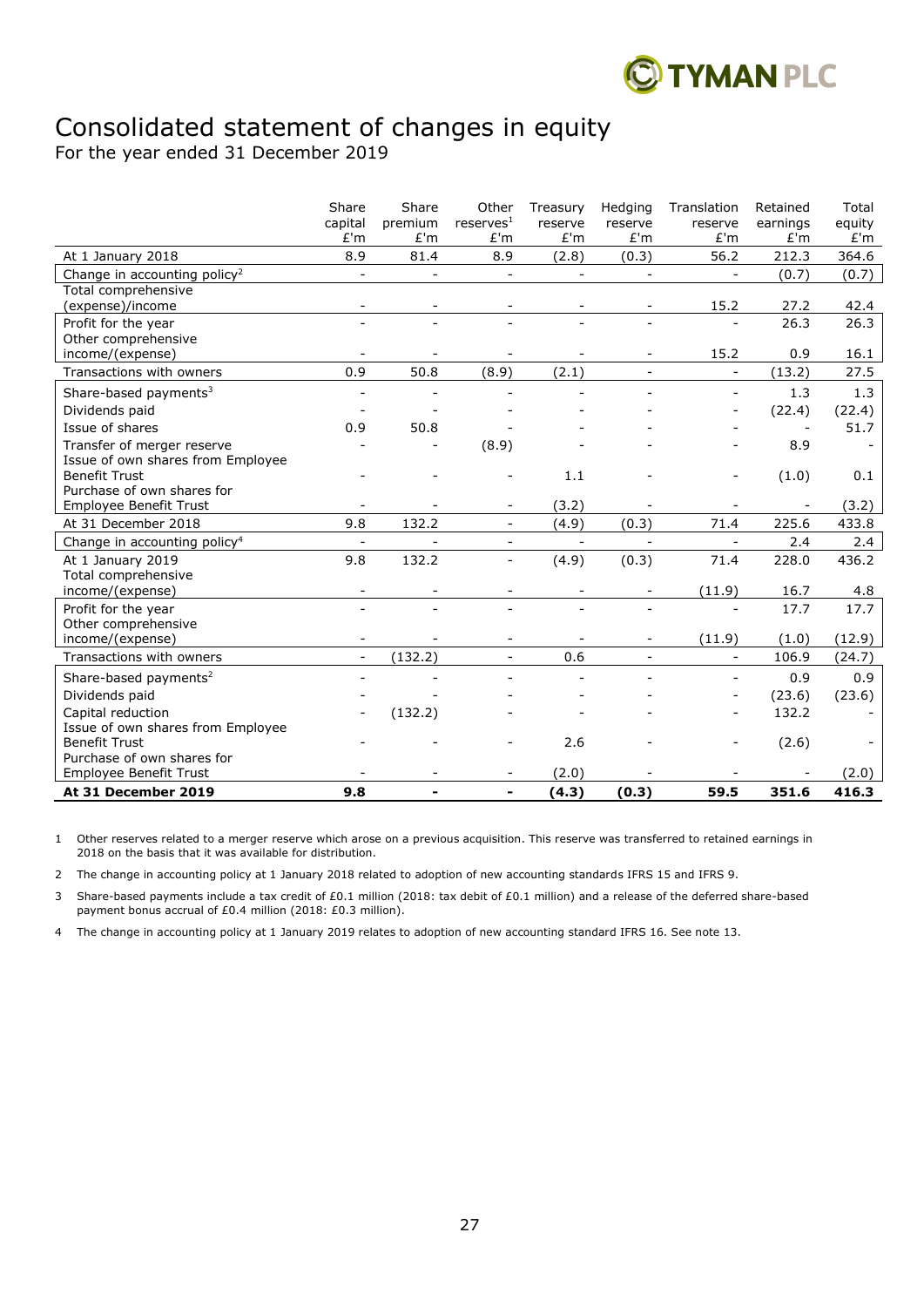

# Consolidated balance sheet

As at 31 December 2019

|                                                            |      | 2019          | 2018          |
|------------------------------------------------------------|------|---------------|---------------|
|                                                            | Note | E'm           | £'m           |
| <b>TOTAL ASSETS</b>                                        |      |               |               |
| <b>Non-current assets</b>                                  |      |               |               |
| Goodwill                                                   | 7    | 371.3         | 382.1         |
| Intangible assets                                          | 7    | 104.0         | 134.8         |
| Property, plant and equipment                              |      | 65.8          | 76.9          |
| Right of use assets                                        | 8    | 59.4          |               |
| Financial assets at fair value through profit or loss      |      | 1.1           | 1.2           |
| Deferred tax assets                                        |      | 17.2          | 17.4          |
|                                                            |      | 618.8         | 612.4         |
| <b>Current assets</b>                                      |      |               |               |
| Inventories                                                |      | 88.6          | 105.3         |
| Trade and other receivables                                |      | 76.3          | 87.3          |
| Cash and cash equivalents                                  |      | 49.0          | 51.9          |
| Derivative financial instruments                           |      |               | 0.3           |
|                                                            |      | 213.9         | 244.8         |
| <b>TOTAL ASSETS</b>                                        |      | 832.7         | 857.2         |
| <b>LIABILITIES</b>                                         |      |               |               |
| <b>Current liabilities</b>                                 |      |               |               |
| Trade and other payables                                   |      | (84.9)        | (87.0)        |
| Derivative financial instruments                           |      | (0.7)         |               |
| Borrowings                                                 | 9    | (0.3)         | (1.5)         |
| Lease liabilities                                          | 8    | (6.0)         |               |
| Current tax liabilities                                    |      | (6.5)         | (7.4)         |
| Provisions                                                 |      | (2.5)         | (7.0)         |
|                                                            |      | (100.9)       | (102.9)       |
| <b>Non-current liabilities</b>                             |      |               |               |
| Borrowings                                                 | 9    | (211.5)       | (259.2)       |
| Lease liabilities                                          | 8    | (54.0)        |               |
| Derivative financial instruments                           |      |               | (0.3)         |
| Deferred tax liabilities                                   |      | (31.3)        | (38.2)        |
| Retirement benefit obligations                             |      | (11.2)        | (10.8)        |
| Provisions                                                 |      | (7.1)         | (8.1)         |
| Other payables                                             |      | (0.4)         | (3.9)         |
|                                                            |      | (315.5)       | (320.5)       |
| <b>TOTAL LIABILITIES</b>                                   |      | (416.4)       | (423.4)       |
| <b>NET ASSETS</b>                                          |      | 416.3         | 433.8         |
| <b>EQUITY</b>                                              |      |               |               |
| Capital and reserves attributable to owners of the Company |      |               |               |
|                                                            |      | 9.8           | 9.8           |
| Share capital<br>Share premium                             |      |               | 132.2         |
| Treasury reserve                                           |      |               |               |
| Hedging reserve                                            |      | (4.3)         | (4.9)         |
| Translation reserve                                        |      | (0.3)<br>59.5 | (0.3)<br>71.4 |
|                                                            |      |               |               |
| Retained earnings                                          |      | 351.6         | 225.6         |
| <b>TOTAL EQUITY</b>                                        |      | 416.3         | 433.8         |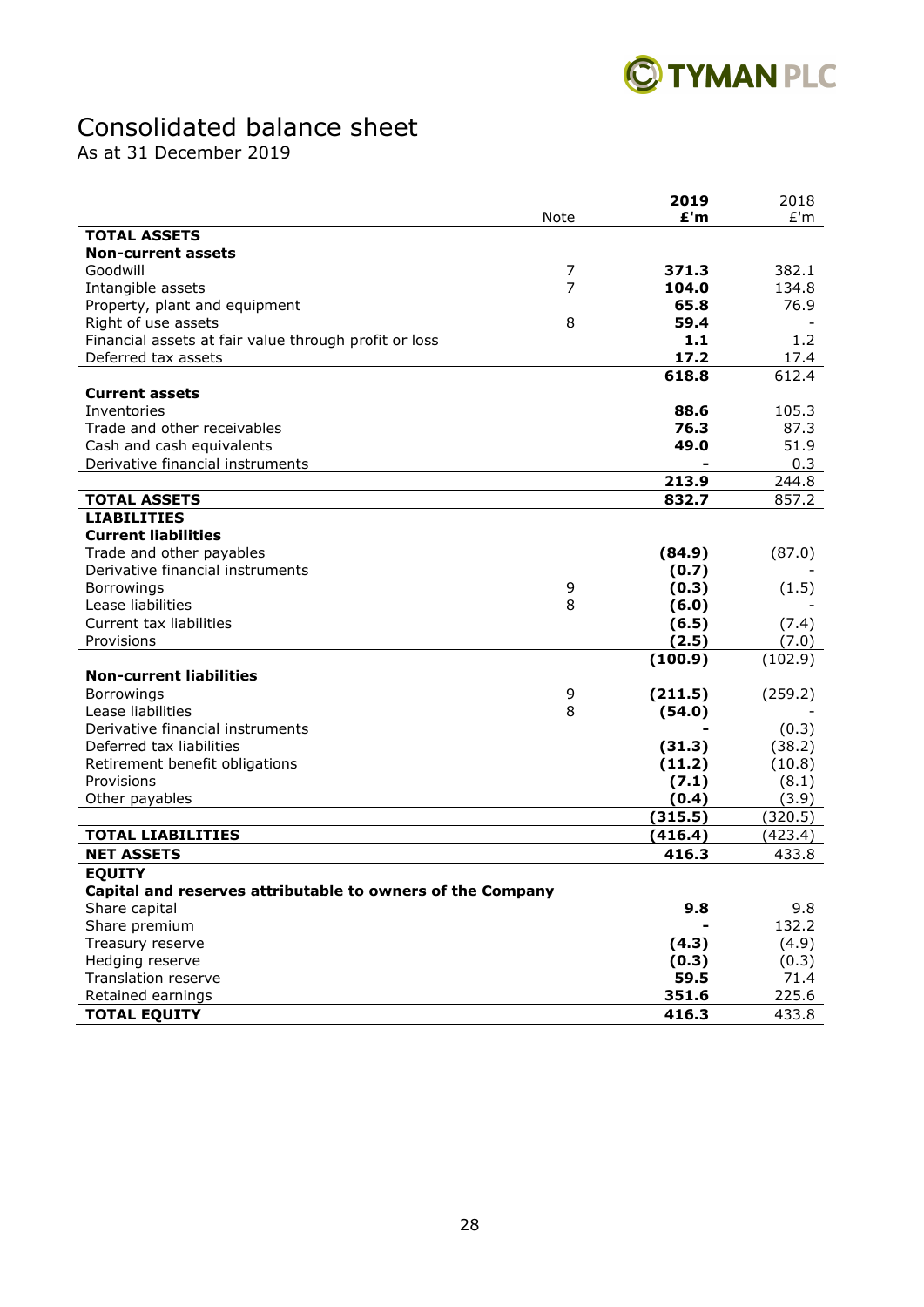

# Consolidated cash flow statement

For the year ended 31 December 2019

|                                                               |      | 2019   | 2018    |
|---------------------------------------------------------------|------|--------|---------|
|                                                               | Note | E'm    | E'm     |
| Cash flow from operating activities                           |      |        |         |
| Profit before taxation                                        | 3    | 24.8   | 38.9    |
| Adjustments                                                   | 11   | 71.9   | 53.6    |
| Changes in working capital <sup>1</sup> :                     |      |        |         |
| Inventories                                                   |      | 13.7   | (4.5)   |
| Trade and other receivables                                   |      | 7.7    | (2.8)   |
| Trade and other payables                                      |      | 0.7    | 3.3     |
| Provisions utilised                                           |      | (6.5)  | (2.5)   |
| Pension contributions                                         |      | (1.0)  | (1.1)   |
| Income tax paid                                               |      | (14.2) | (12.3)  |
| Net cash generated from operations                            |      | 97.1   | 72.6    |
| Cash flow from investing activities                           |      |        |         |
| Purchases of property, plant and equipment                    |      | (10.7) | (15.7)  |
| Purchases of intangible assets                                | 7    | (0.8)  | (1.6)   |
| Proceeds on disposal of property, plant and equipment         |      | 0.8    | 5.3     |
| Acquisitions of subsidiary undertakings, net of cash acquired | 10   | (0.9)  | (106.4) |
| Interest received                                             |      |        | 0.1     |
| Net cash used in investing activities                         |      | (11.6) | (118.3) |
| Cash flow from financing activities                           |      |        |         |
| Interest paid                                                 |      | (15.0) | (9.1)   |
| Dividends paid                                                |      | (23.6) | (22.4)  |
| Net proceeds on issue of shares                               |      |        | 50.4    |
| Purchase of own shares for Employee Benefit Trust             |      | (2.0)  | (3.2)   |
| Refinancing costs paid                                        |      | (0.3)  | (2.0)   |
| Proceeds from drawdown of revolving credit facility           |      | 33.5   | 272.7   |
| Repayments of revolving credit facility                       |      | (73.4) | (229.6) |
| Principal element of lease payments                           |      | (5.6)  |         |
| Net cash (used in)/generated from financing activities        |      | (86.4) | 56.8    |
| Net (decrease)/increase in cash and cash equivalents          |      | (0.9)  | 11.1    |
| Exchange losses on cash and cash equivalents                  |      | (2.0)  | (1.8)   |
| Cash and cash equivalents at the beginning of the year        |      | 51.9   | 42.6    |
| Cash and cash equivalents at the end of the year              |      | 49.0   | 51.9    |

1 Excluding the effects of acquisition and exchange differences on consolidation.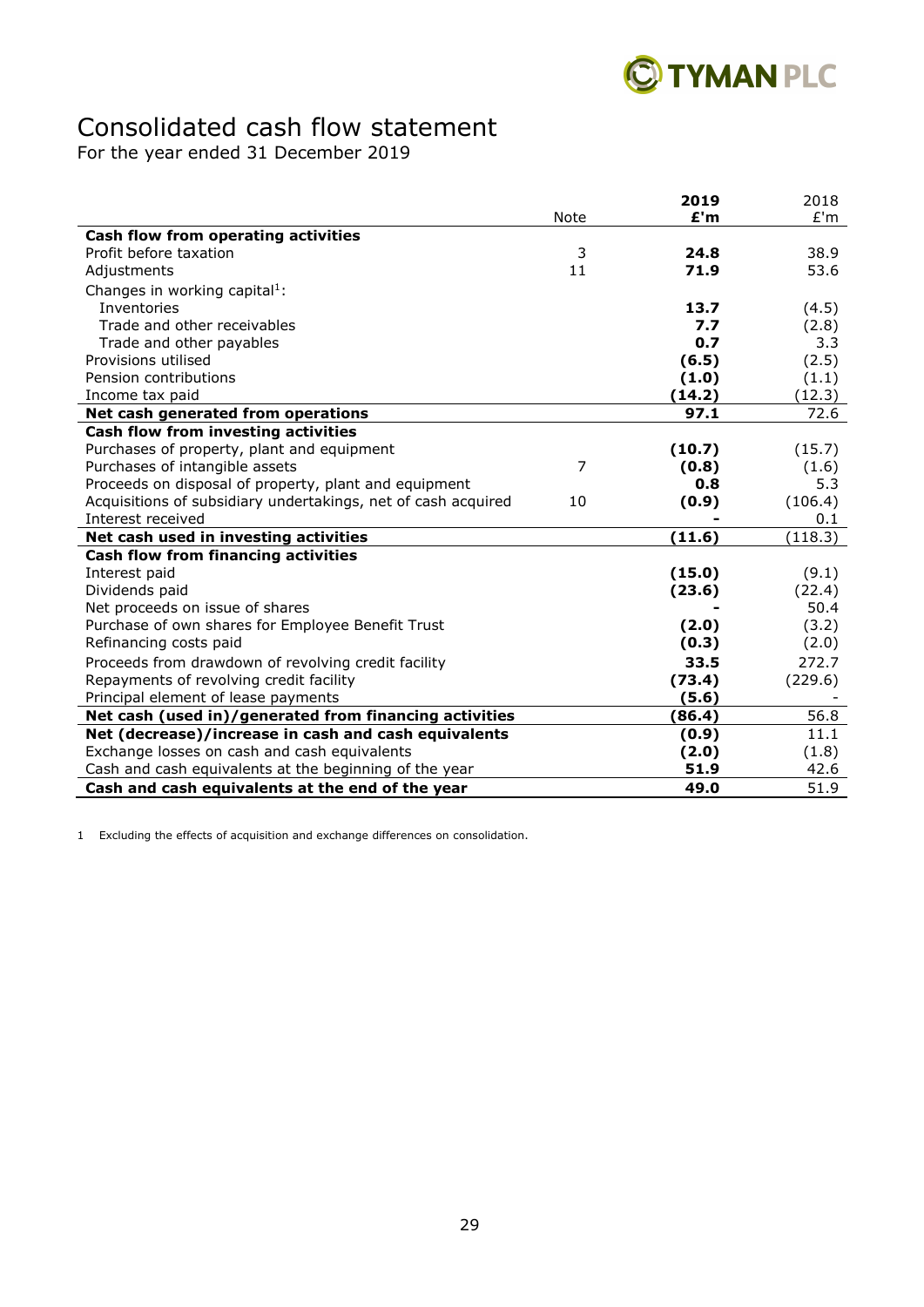

# Notes to the financial statements

### **1. General information**

Tyman plc is a leading international supplier of engineered fenestration and access solutions to the construction industry. The Group designs and manufactures products that enhance the comfort, sustainability, security, safety and aesthetics of residential homes and commercial buildings. Tyman serves its markets through three regional divisions. Headquartered in London, the Group employs approximately 3,900 people with facilities in 18 countries worldwide.

Tyman plc is a public limited company listed on the London Stock Exchange, incorporated and domiciled in England and Wales. The address of the Company's registered office is 29 Queen Anne's Gate, London SW1H 9BU.

### **2. Accounting policies and basis of preparation**

The consolidated financial statements have been prepared in accordance with IFRS as adopted by the European Union, interpretations issued by the International Financial Reporting Interpretations Committee of the IASB, as adopted by the European Union and the Companies Act 2006 applicable to companies reporting under IFRS.

The consolidated financial statements have been prepared on a historical cost basis, except for items that are required by IFRS to be measured at fair value, principally certain financial instruments.

Accounting policies have been consistently applied to all the years presented, except as described below.

The financial information included in the full year results announcement does not constitute statutory accounts of the Company for the years ended 31 December 2019 and 2018. Statutory accounts for the year ended 31 December 2018 have been reported on by the Company's auditor and delivered to the Registrar of Companies. Statutory accounts for the year ended 31 December 2019 have been audited and will be delivered to the Registrar of Companies following the Company's Annual General Meeting. The report of the auditors for both years was (i) unqualified, (ii) did not include a reference to any matters to which the auditors drew attention by way of emphasis without qualifying their report, and (iii) did not contain a statement under Section 498 (2) or (3) of the Companies Act 2006.

These results were approved by the Board of Directors on 5 March 2020.

### *2.1 Going concern*

The Directors are confident, on the basis of current financial projections, the banking facilities available, and after considering sensitivities, that the Company and the Group have sufficient resources for its operational needs that will enable the Group to remain in compliance with its financial covenants in its bank facilities for at least the next 12 months. Accordingly, the Directors continue to adopt the going concern basis.

### *2.2 Changes in accounting policies and disclosures*

### *2.2.1 New, revised and amended EU-endorsed accounting standards*

Certain new or amended standards became applicable for the current reporting year and the Group changed certain accounting policies and made adjustments to opening balances as at 1 January 2019 as a result of adopting IFRS 16 'Leases'.

The adoption of IFRS 16 had a material impact on the Group's financial statements, and the impact of the adoption of this standard is disclosed in note 13.

The other standards that became applicable in the year did not materially impact the Group's accounting policies and did not require retrospective adjustments.

*2.2.2 New, revised and amended accounting standards currently EU-endorsed but not yet effective* A number of new, revised and amended accounting standards and interpretations are currently endorsed but are effective for annual periods beginning on or after 1 January 2020, and have not been applied in preparing these consolidated financial statements.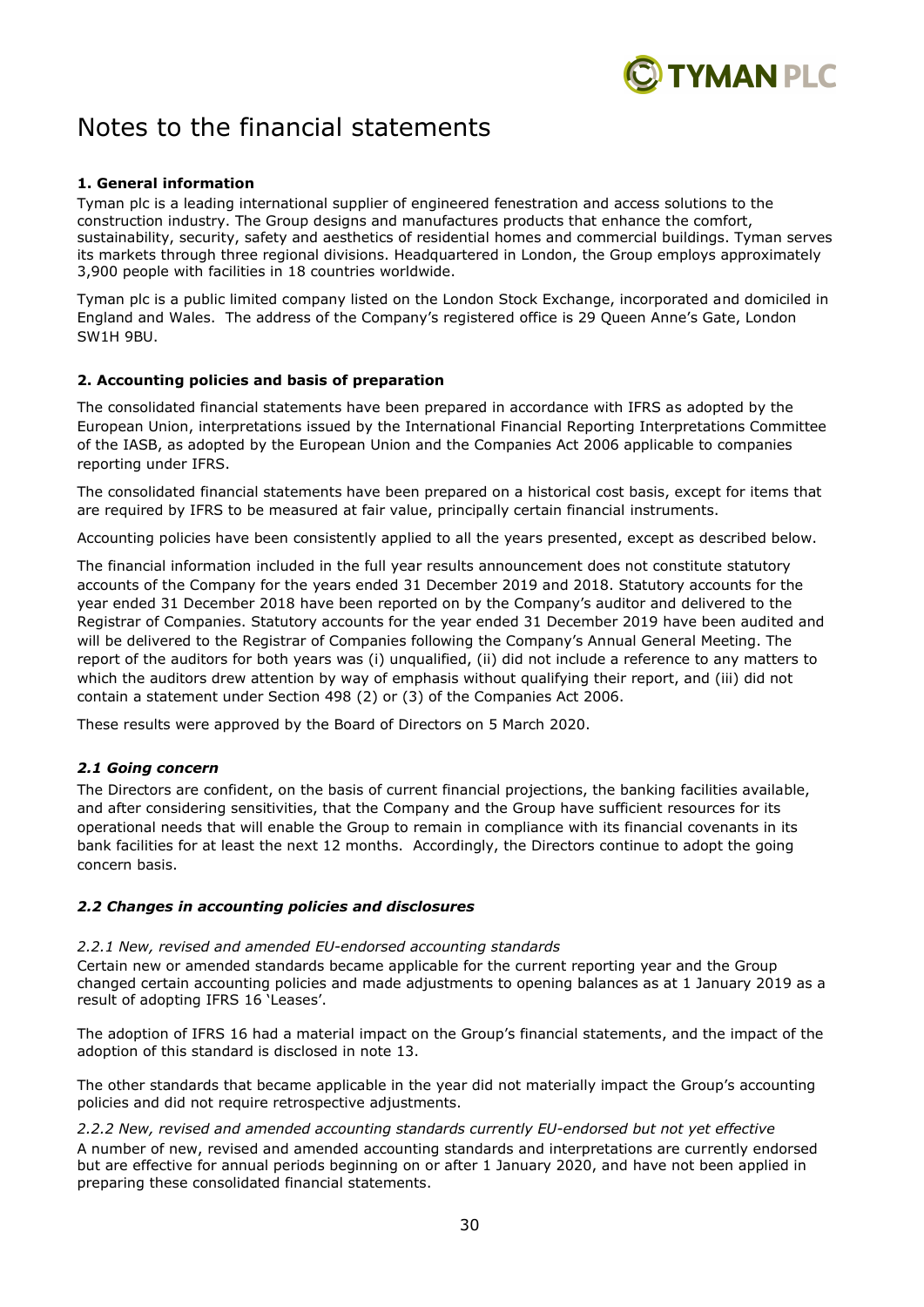

None of the standards which have been issued by the IASB but are not yet effective are expected to have a material impact on the Group.

#### *2.2.3 Other changes to accounting policies*

In 2019, depreciation on assets used in the manufacturing process was reclassified from administrative expenses to cost of sales to better reflect the nature of this charge. For comparability, the 2018 comparatives were amended to reflect the new classification. The effect of this was to increase cost of sales by £10.2 million and reduce administrative expenses by £10.2 million. There is no net effect on profit and no impact on the statement of financial position.

In addition, following changes to the information reported to the Chief Operating Decision Maker in 2019, an amendment has been made to the presentation of segment information. The 2018 comparatives have been restated the reflect the new basis. See note 3.1 for further information.

#### **3. Segment reporting**

#### *3.1 Change to segment reporting*

In 2019, an amendment was made to the method of eliminating inter-segment revenue as well as the allocation of share-based payment charges in the internal reporting provided to the Chief Operating Decision maker. Consequently, for comparability the 2018 comparatives have been restated to reflect the new method of presentation. The changes were not material and there is no effect on the total Group. Inter-segment revenue has been disclosed separately to provide additional information.

#### *3.2 Segment information*

The reporting segments reflect the manner in which performance is evaluated and resources are allocated. The Group operates through three clearly defined divisions: AmesburyTruth, ERA and SchlegelGiesse.

AmesburyTruth comprises all the Group's operations within the US, Canada and Mexico. ERA comprises the Group's UK and Ireland hardware business, together with Access 360, Ventrolla, and Tyman Sourcing Asia. SchlegelGiesse comprises the Group's remaining businesses outside the US, Canada, Mexico and the UK (although includes the two UK seal manufacturing plants).

Centrally incurred functional costs that are directly attributable to a Division are allocated or recharged to the Division. All other centrally incurred costs and eliminations are disclosed as a separate line item in the segment analysis.

Each reporting segment broadly represents the Group's geographical focus, being the North American, UK and international operations respectively. In the opinion of the Board, there is no material difference between the Group's operating segments and segments based on geographical splits. Accordingly, the Board does not consider geographically defined segments to be reportable. For completeness, the Group discloses certain financial data for business carried on in the UK that is not accounted for in ERA in notes 3.2.1 and 3.2.4.

The following tables present Group revenue and profit information for the Group's reporting segments, which have been generated using the Group accounting policies, with no differences of measurement applied, other than those noted above.

|                      |                | 2019    |                 |         | 2018<br>(Restated) |          |
|----------------------|----------------|---------|-----------------|---------|--------------------|----------|
|                      |                | £'m     |                 | E'm     |                    |          |
|                      |                | Inter-  |                 |         |                    |          |
|                      | <b>Segment</b> | segment | <b>External</b> | Segment | Inter-segment      | External |
|                      | revenue        | revenue | revenue         | revenue | revenue            | revenue  |
| AmesburyTruth        | 388.3          | (2.3)   | 386.0           | 380.5   | (2.6)              | 377.9    |
| ERA                  | 107.5          | (0.3)   | 107.2           | 97.6    | (0.2)              | 97.4     |
| SchlegelGiesse       | 122.8          | (2.3)   | 120.5           | 118.7   | (2.5)              | 116.2    |
| <b>Total revenue</b> | 618.6          | (4.9)   | 613.7           | 596.8   | (5.3)              | 591.5    |

#### *3.2.1 Revenue*

Included within the SchlegelGiesse segment is revenue attributable to the UK of £19.4 million (2018: £18.6 million). There are no single customers which account for greater than 10% of total revenue.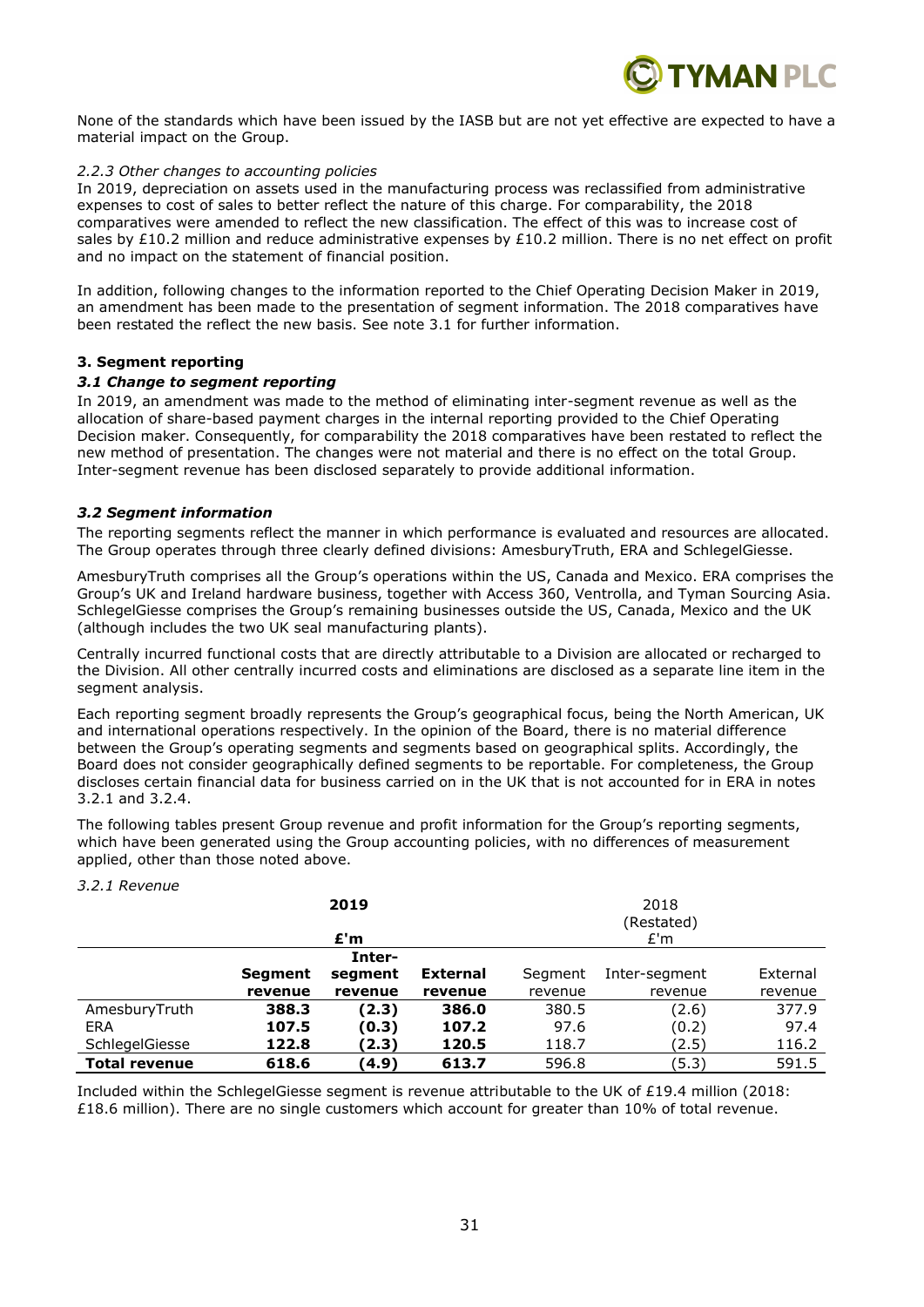

#### *3.2.2 Profit before taxation*

|                                            |      | 2019   | 2018<br>(Restated) |
|--------------------------------------------|------|--------|--------------------|
|                                            | Note | E'm    | E'm                |
| AmesburyTruth                              |      | 64.5   | 62.5               |
| ERA                                        |      | 13.8   | 12.7               |
| SchlegelGiesse                             |      | 14.8   | 15.2               |
| Operating segment result                   |      | 93.1   | 90.4               |
| Centrally incurred costs                   |      | (7.7)  | (6.8)              |
| <b>Adjusted operating profit</b>           |      | 85.4   | 83.6               |
| <b>Exceptional items</b>                   | 4    | (18.9) | (7.3)              |
| Amortisation of acquired intangible assets | 7    | (23.5) | (25.8)             |
| Impairment of acquired intangibles         |      | (2.5)  |                    |
| <b>Operating profit</b>                    |      | 40.5   | 50.5               |
| Net finance costs                          |      | (15.7) | (11.6)             |
| <b>Profit before taxation</b>              |      | 24.8   | 38.9               |

#### *3.2.3 Operating profit disclosures*

|                | Cost of sales |            | Depreciation |        | Amortisation |        |
|----------------|---------------|------------|--------------|--------|--------------|--------|
|                | 2019          | 2018       |              | 2018   | 2019         | 2018   |
|                |               | (Restated) |              |        |              |        |
|                | £'m           | E'm        | £'m          | E'm    | £'m          | E'm    |
| AmesburyTruth  | (269.6)       | (264.3)    | (13.3)       | (8.7)  | (17.1)       | (21.2) |
| <b>ERA</b>     | (69.1)        | (62.3)     | (2.6)        | (1.2)  | (4.1)        | (3.0)  |
| SchlegelGiesse | (69.4)        | (66.8)     | (4.7)        | (2.6)  | (3.8)        | (3.0)  |
| <b>Total</b>   | (408.1)       | (393.4)    | (20.6)       | (12.5) | (25.0)       | (27.2) |

#### *3.2.4 Segment assets and liabilities*

|                | Segment assets |       | Segment liabilities <sup>1</sup> |         | Non-current assets <sup>2</sup> |       |
|----------------|----------------|-------|----------------------------------|---------|---------------------------------|-------|
|                | 2019           | 2018  | 2019                             | 2018    | 2019                            | 2018  |
|                | £'m            | E'm   | £'m                              | E'm     | £'m                             | E'm   |
| AmesburyTruth  | 530.5          | 562.1 | (169.5)                          | (180.1) | 422.6                           | 428.1 |
| ERA            | 142.2          | 132.8 | (40.1)                           | (28.7)  | 92.1                            | 82.1  |
| SchlegelGiesse | 153.8          | 156.3 | (70.2)                           | (64.0)  | 85.9                            | 84.8  |
| Unallocated    | 6.2            | 6.0   | (136.6)                          | (150.6) | 1.0                             |       |
| Total          | 832.7          | 857.2 | (416.4)                          | (423.4) | 601.6                           | 595.0 |

1 Included within unallocated segment liabilities are centrally held borrowings of £133.0 million (2018: £145.4million), provisions of £0.4 million (2018: £0.4 million) and other liabilities of £3.2 million (2018: £4.8 million). Where borrowings can be directly attributed to segments, these have been allocated.

2 Non-current assets exclude amounts relating to deferred tax assets.

Non-current assets of the SchlegelGiesse segment include £14.2 million (2018: £13.3 million) attributable to the UK.

#### *3.2.5 Capital expenditure*

|                | Property, plant and equipment |      | Intangible assets |           |
|----------------|-------------------------------|------|-------------------|-----------|
|                | 2018<br>2019                  |      | 2019              | 2018      |
|                | £'m                           | £'m  | £'m               | E'm       |
| AmesburyTruth  | 5.8                           | 11.1 | 0.2               | 0.9       |
| ERA            | 0.8                           | 1.3  | $\blacksquare$    | 0.3       |
| SchlegelGiesse | 4.1                           | 3.3  | 0.5               | 0.5       |
| <b>Total</b>   | 10.7                          | 15.  | 0.7               | <b>L.</b> |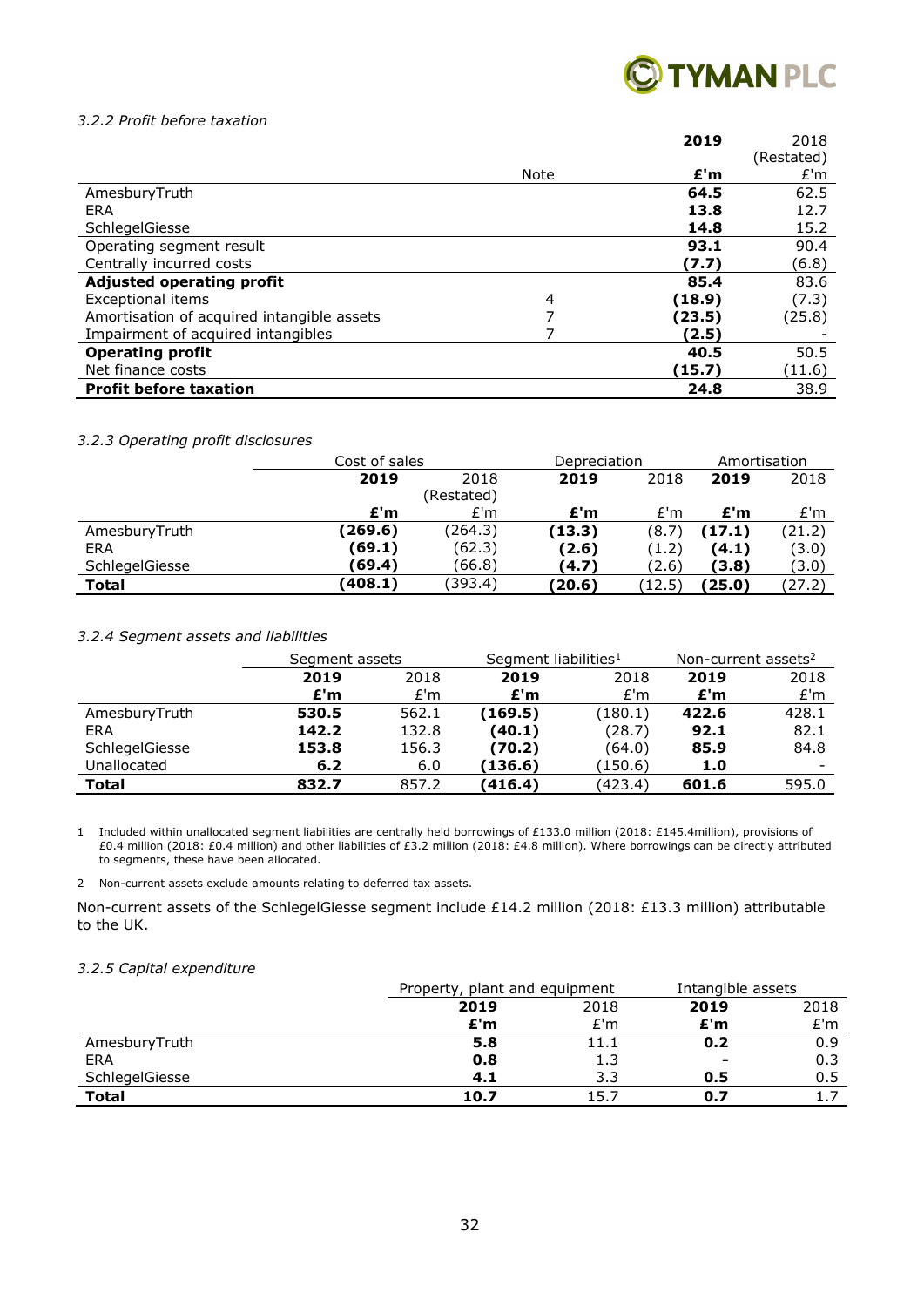

#### *3.2.6 Other disclosures*

|                |          |       |                   |       | Retirement benefit |        |
|----------------|----------|-------|-------------------|-------|--------------------|--------|
|                | Goodwill |       | Intangible assets |       | obligations        |        |
|                | 2019     | 2018  | 2019              | 2018  | 2019               | 2018   |
|                | £'m      | E'm   | £'m               | E'm   | £'m                | E'm    |
| AmesburyTruth  | 275.7    | 286.0 | 68.8              | 91.7  | (7.7)              | (7.0)  |
| <b>ERA</b>     | 60.2     | 59.7  | 11.3              | 14.5  |                    |        |
| SchlegelGiesse | 35.4     | 36.4  | 23.9              | 28.6  | (3.5)              | (3.8)  |
| Total          | 371.3    | 382.1 | 104.0             | 134.8 | (11.2)             | (10.8) |

#### **4. Exceptional items**

|                                               | 2019   | 2018  |
|-----------------------------------------------|--------|-------|
|                                               | £'m    | E'm   |
| Footprint restructuring - costs               | (7.1)  | (4.8) |
| Footprint restructuring - credits             | 0.6    | 0.9   |
| Footprint restructuring - net                 | (6.5)  | (3.9) |
| M&A and integration - costs                   | (5.3)  | (1.7) |
| Write-off of inventory fair value adjustments |        | (2.5) |
| Loss on disposal of business                  | (1.7)  | (0.1) |
| Impairment charges                            | (5.4)  |       |
| Other                                         |        | 0.9   |
|                                               | (18.9) | (7.3) |

#### **5. Taxation**

#### **5.1 Taxation – income statement and other comprehensive income**

*5.1.1 Tax on profit on ordinary activities* 

|                                                       | 2019   | 2018   |
|-------------------------------------------------------|--------|--------|
|                                                       | E'm    | E'm    |
| <b>Current taxation</b>                               |        |        |
| Current tax on profit for the year                    | (15.0) | (15.6) |
| Prior year adjustments                                | 1.6    | 0.2    |
| Total current taxation                                | (13.4) | (15.4) |
| <b>Deferred taxation</b>                              |        |        |
| Origination and reversal of temporary differences     | 6.8    | 4.0    |
| Rate change adjustment                                | (0.1)  | 1.1    |
| Prior year adjustments                                | (0.4)  | (2.3)  |
| Total deferred taxation                               | 6.3    | 2.8    |
| Income tax charge in the income statement             | (7.1)  | (12.6) |
| Total (charge)/credit relating to components of other |        |        |
| comprehensive income                                  |        |        |
| Current tax (charge)/credit on translation            |        | (0.4)  |
| Current tax credit on share-based payments            | 0.2    |        |
| Deferred tax charge on actuarial gains and losses     | 0.3    | (0.3)  |
| Deferred tax (charge)/credit on share-based payments  | (0.1)  | (0.1)  |
| Deferred tax (charge)/credit on translation           | 0.3    | (0.3)  |
| Income tax (charge)/credit in the statement of other  |        |        |
| comprehensive income                                  | 0.7    | (1.1)  |
| Total current taxation                                | (13.2) | (15.8) |
| Total deferred taxation                               | 6.8    | 2.1    |
| <b>Total taxation</b>                                 | (6.4)  | (13.7) |

The Group's UK profits for this financial year are taxed at the statutory rate of 19.0% (2018: 19.0%). A reduction to the UK corporation tax rate to 17.0% was introduced in the Finance Act 2016 with effect from 1 April 2020. The deferred tax balances have been measured using the applicable enacted rates.

Under the Tax Cuts and Jobs Act 2017 the US Federal tax rate reduced from 35.0% to 21.0% with effect from 1 January 2018. Accordingly, the Group's US profits are taxed at 21.0% (2018: 21.0%).

Taxation for other jurisdictions is calculated at rates prevailing in those respective jurisdictions.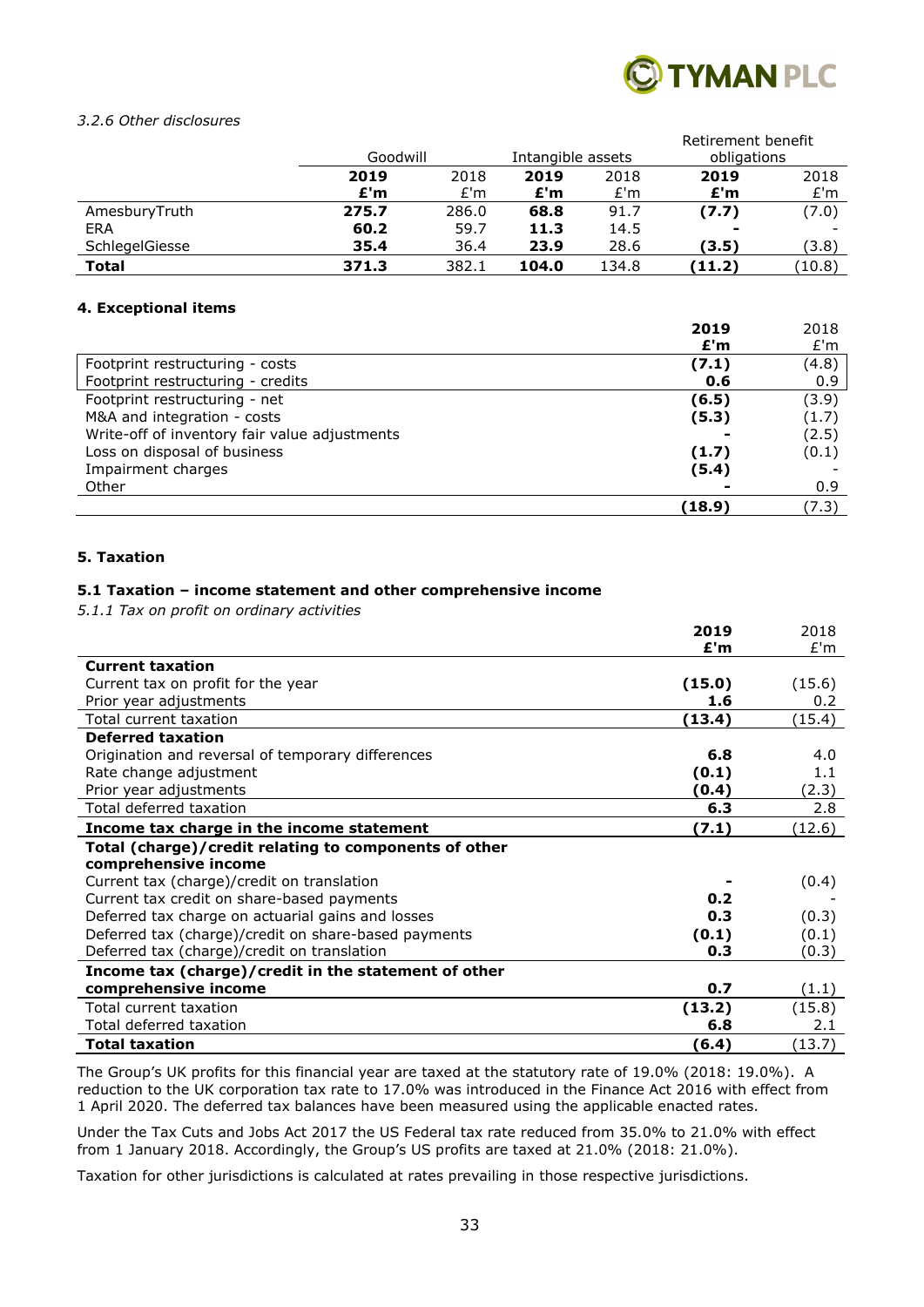

#### *5.1.2 Reconciliation of the total tax charge*

The tax assessed for the year differs from the standard rate of tax in the UK of 19.0% (2018: 19.0%). The differences are explained below:

|                                                          | 2019  | 2018   |
|----------------------------------------------------------|-------|--------|
|                                                          | £'m   | E'm    |
| <b>Profit before taxation</b>                            | 24.8  | 38.9   |
| Rate of corporation tax in the UK of 19.0% (2018: 19.0%) | (4.7) | (7.4)  |
| Effects of:                                              |       |        |
| Expenses not deductible for tax purposes                 | (1.6) | (1.3)  |
| Overseas tax rate differences                            | (1.9) | (3.0)  |
| Rate change adjustment                                   | (0.1) | 1.1    |
| Prior year adjustments                                   | 1.2   | (2.0)  |
| Income tax charge in the income statement                | (7.1) | (12.6) |

#### *5.1.3 Factors that may affect future tax charges*

On 25 April 2019, the European Commission published its final decision regarding its investigation into the UK CFC rules, concluding that the exemption applied to income derived from UK activities constituted a breach of EU State Aid rules. On 12 June 2019, the UK government applied to the EU General Court to annul this decision. Like many other multinational Groups that have acted in accordance with UK legislation, the Group may be affected by the final outcome of this case. The Group estimates the potential range of exposure is between £nil and £4 million. The Group does not consider that a provision is required at this stage based on the level of uncertainty that exists over the potential liability. This is considered to be a contingent liability at 31 December 2019.

#### **6. Earnings per share**

#### *6.1 Earnings per share*

|                            | 2019              | 2018   |
|----------------------------|-------------------|--------|
|                            | £'m               | E'm    |
| Profit for the year        | 17.7              | 26.3   |
| Basic earnings per share   | 9.08 <sub>p</sub> | 13.76p |
| Diluted earnings per share | 9.05 <sub>p</sub> | 13.66p |

Basic earnings per share amounts are calculated by dividing net profit for the year attributable to ordinary equity holders by the weighted average number of ordinary shares outstanding during the year.

Diluted earnings per share amounts are calculated by dividing the net profit attributable to ordinary equity holders by the weighted average number of ordinary shares outstanding during the year plus the weighted average number of ordinary shares that would be issued on the conversion of all the diluted potential ordinary shares into ordinary shares.

#### 6*.1.1 Weighted average number of shares*

|                                                                                                             | 2019<br>E'm    | 2018<br>E'm    |
|-------------------------------------------------------------------------------------------------------------|----------------|----------------|
| Weighted average number of shares (including treasury shares)<br>Treasury and Employee Benefit Trust shares | 196.8<br>(1.9) | 193.2<br>(1.8) |
| Weighted average number of shares - basic                                                                   | 194.9          | 191.4          |
| Effect of dilutive potential ordinary shares - LTIP awards and<br>options                                   | 0.8            | 1.5            |
| Weighted average number of shares - diluted                                                                 | 195.7          | 192.9          |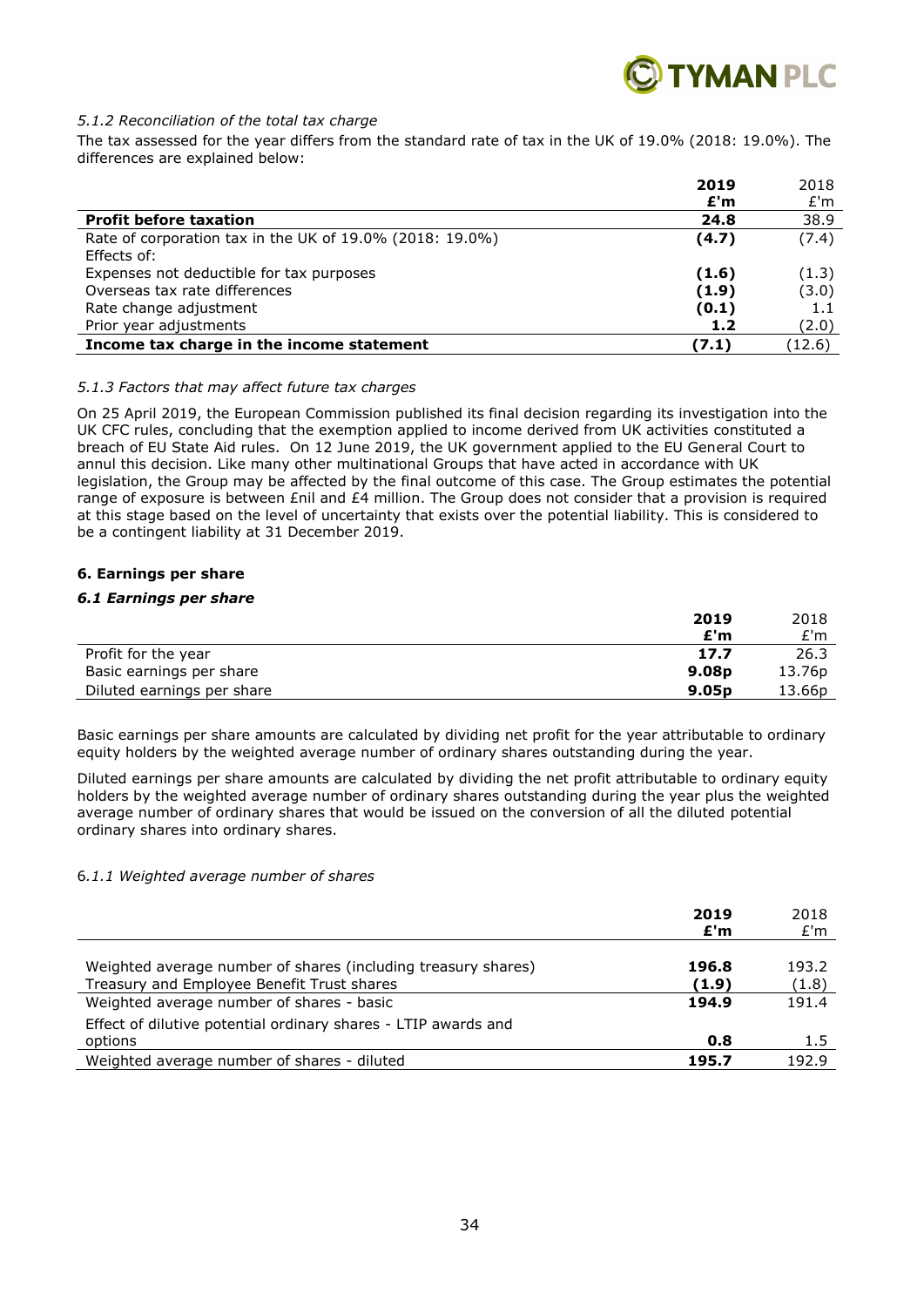

#### *6.1.2 Non-GAAP Alternative Performance Measure: Adjusted earnings per share*

The Group presents an Adjusted earnings per share measure which excludes the impact of exceptional items, certain non-cash finance costs, amortisation of acquired intangible assets and certain non-recurring items. Adjusted earnings per share has been calculated using the adjusted profit before taxation and using the same weighted average number of shares in issue as the earnings per share calculation.

Adjusted profit after taxation is derived as follows:

|                                                | 2019   | 2018   |
|------------------------------------------------|--------|--------|
|                                                | £'m    | E'm    |
| <b>Profit before taxation</b>                  | 24.8   | 38.9   |
| Exceptional items                              | 18.9   | 7.3    |
| Gain/(Loss) on revaluation of fair value hedge | 0.8    | (0.3)  |
| Amortisation of borrowing costs                | 0.5    | 1.0    |
| Amortisation of acquired intangible assets     | 23.5   | 25.8   |
| Impairment of acquired intangible assets       | 2.5    |        |
| Adjusted profit before taxation                | 71.0   | 72.7   |
| Income tax charge                              | (7.1)  | (12.6) |
| Add back: Adjusted tax effect <sup>1</sup>     | (10.4) | (7.1)  |
| <b>Adjusted profit after taxation</b>          | 53.5   | 53.0   |

1 Tax effect of exceptional items, amortisation of borrowings costs, amortisation of acquired intangible assets, gain or loss on revaluation of fair value hedge and unwinding of discount on provisions.

Adjusted earnings per share is summarised as follows:

|                                     | 2019               | 2018               |
|-------------------------------------|--------------------|--------------------|
| Basic Adjusted earnings per share   | 27.46 <sub>p</sub> | 27.68p             |
| Diluted Adjusted earnings per share | 27.35 <sub>p</sub> | 27.47 <sub>p</sub> |

### **7. Goodwill and intangible assets**

#### *7.1 Carrying amount of goodwill*

|                              | Note | E'm    |
|------------------------------|------|--------|
| Net carrying value           |      |        |
| At 1 January 2018            |      | 323.8  |
| Acquisitions of subsidiaries |      | 40.8   |
| Exchange difference          |      | 17.5   |
| At 31 December 2018          |      | 382.1  |
| Acquisitions of subsidiaries | 10   | 0.9    |
| Exchange difference          |      | (11.7) |
| At 31 December 2019          |      | 371.3  |

Goodwill is monitored principally on an operating segment basis and the net book value of goodwill is allocated by CGU as follows:

|                | 2019  | 2018  |
|----------------|-------|-------|
|                | E'm   | E'm   |
| AmesburyTruth  | 275.7 | 286.0 |
| <b>ERA</b>     | 60.20 | 59.7  |
| SchlegelGiesse | 35.4  | 36.4  |
|                | 371.3 | 382.1 |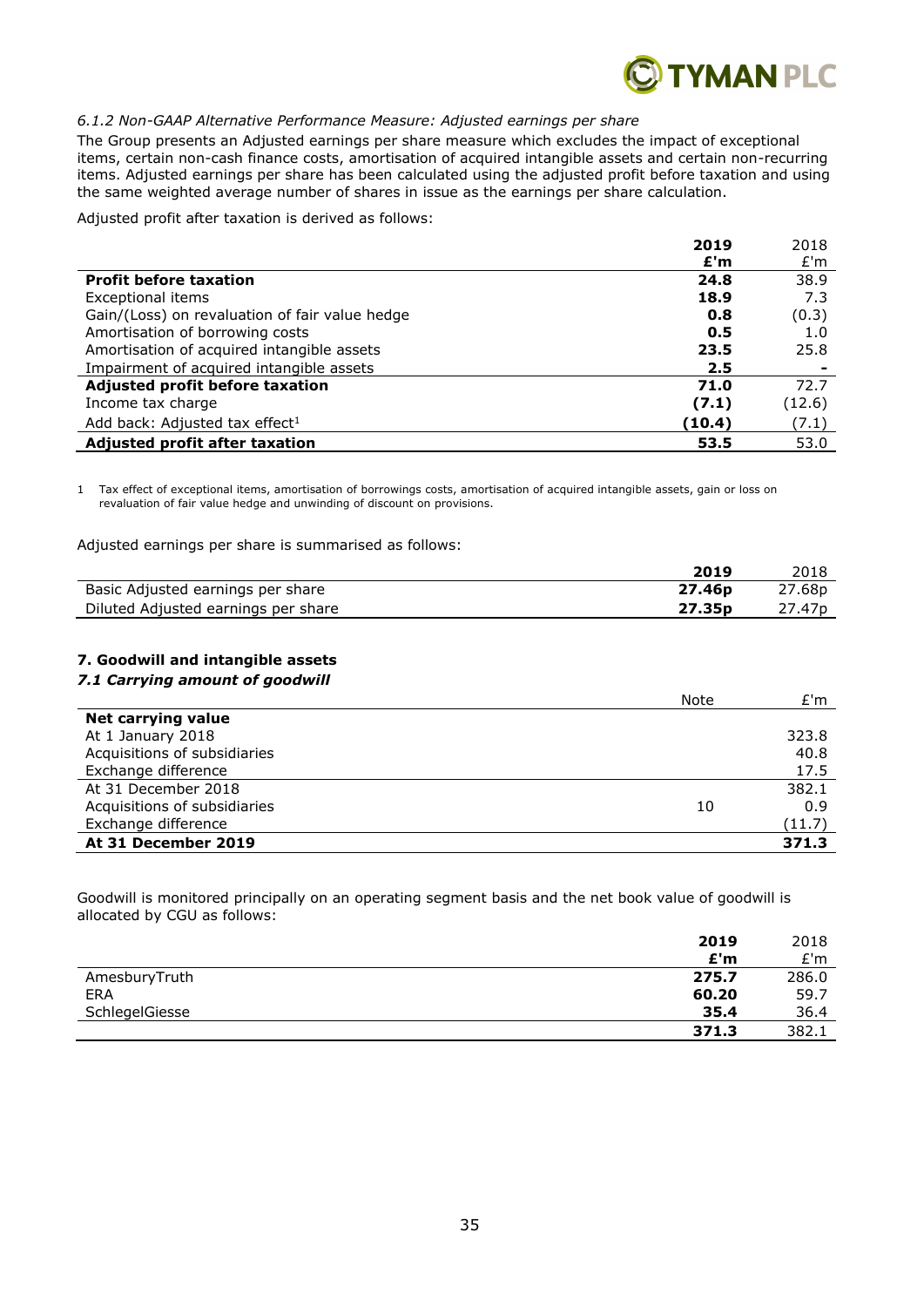

#### *7.2 Carrying amount of intangible assets*

|                                  |      | Computer | Acquired | Customer      |         |
|----------------------------------|------|----------|----------|---------------|---------|
|                                  |      | software | brands   | relationships | Total   |
|                                  | Note | E'm      | £'m      | E'm           | £'m     |
| Cost                             |      |          |          |               |         |
| At 1 January 2018                |      | 13.0     | 73.5     | 216.7         | 303.2   |
| Additions                        |      | 1.7      |          |               | 1.7     |
| <b>Disposals</b>                 |      | (0.3)    | (0.9)    |               | (1.2)   |
| Acquisitions of subsidiaries     |      |          | 12.3     | 38.1          | 50.4    |
| Transfers to property, plant and |      |          |          |               |         |
| equipment                        |      | (0.1)    |          |               | (0.1)   |
| Exchange difference              |      | 0.6      | 4.0      | 12.1          | 16.7    |
| At 31 December 2018              |      | 14.9     | 88.9     | 266.9         | 370.7   |
| Additions                        |      | 0.7      |          |               | 0.7     |
| <b>Disposals</b>                 |      | (1.8)    |          |               | (1.8)   |
| Acquisitions of subsidiaries     | 10   |          | 0.6      |               | 0.6     |
| Transfers to property, plant and |      |          |          |               |         |
| equipment                        |      |          | 0.3      |               | 0.3     |
| Exchange difference              |      | (0.6)    | (3.3)    | (8.8)         | (12.7)  |
| At 31 December 2019              |      | 13.2     | 86.5     | 258.1         | 357.8   |
|                                  |      |          |          |               |         |
| <b>Accumulated amortisation</b>  |      |          |          |               |         |
| At 1 January 2018                |      | (4.1)    | (41.6)   | (154.1)       | (199.8) |
| Amortisation charge for the year |      | (1.4)    | (5.3)    | (20.5)        | (27.2)  |
| <b>Disposals</b>                 |      | 0.3      | 0.9      |               | 1.2     |
| Impairment                       |      | (0.1)    |          |               | (0.1)   |
| Exchange difference              |      | (0.2)    | (2.1)    | (7.7)         | (10.0)  |
| At 31 December 2018              |      | (5.5)    | (48.1)   | (182.3)       | (235.9) |
| Amortisation charge for the year |      | (1.5)    | (6.4)    | (17.1)        | (25.0)  |
| Disposals                        |      | 0.5      |          |               | 0.5     |
| Impairment                       |      |          |          | (2.5)         | (2.5)   |
| Exchange difference              |      | 0.6      | 2.0      | 6.5           | 9.1     |
| At 31 December 2019              |      | (5.9)    | (52.5)   | (195.4)       | (253.8) |
|                                  |      |          |          |               |         |
| <b>Net carrying value</b>        |      |          |          |               |         |
| At 1 January 2018                |      | 8.9      | 31.9     | 62.6          | 103.4   |
| At 31 December 2018              |      | 9.4      | 40.8     | 84.6          | 134.8   |
| At 31 December 2019              |      | 7.3      | 34.0     | 62.7          | 104.0   |

The amortisation charge for the year has been included in administrative expenses in the income statement and comprises £23.5 million (2018: £25.8 million) relating to amortisation of acquired intangible assets and £1.5 million (2018: £1.4 million) relating to amortisation of other intangible assets.

An impairment charge of £2.5 million was recognised on customer relationship intangibles in 2019 as a result of the closure of the Fremont, Nebraska facility. An impairment charge of £0.1 million was recognised on computer software in 2018.

#### *8. Leases*

#### *8.1 The Group's leasing arrangements*

The Group leases manufacturing and warehousing facilities, offices, and various items of plant, machinery, and vehicles used in its operations.

Leases of manufacturing and warehousing facilities and offices generally have lease terms between 5 and 25 years, while plant, machinery, and vehicles generally have lease terms between 6 months and 5 years. The Group's obligations under its leases are secured by the lessor's title to the leased assets. Generally, the Group is restricted from assigning and subleasing the leased assets. There are several lease contracts that include extension and termination options and variable lease payments, which are further discussed below.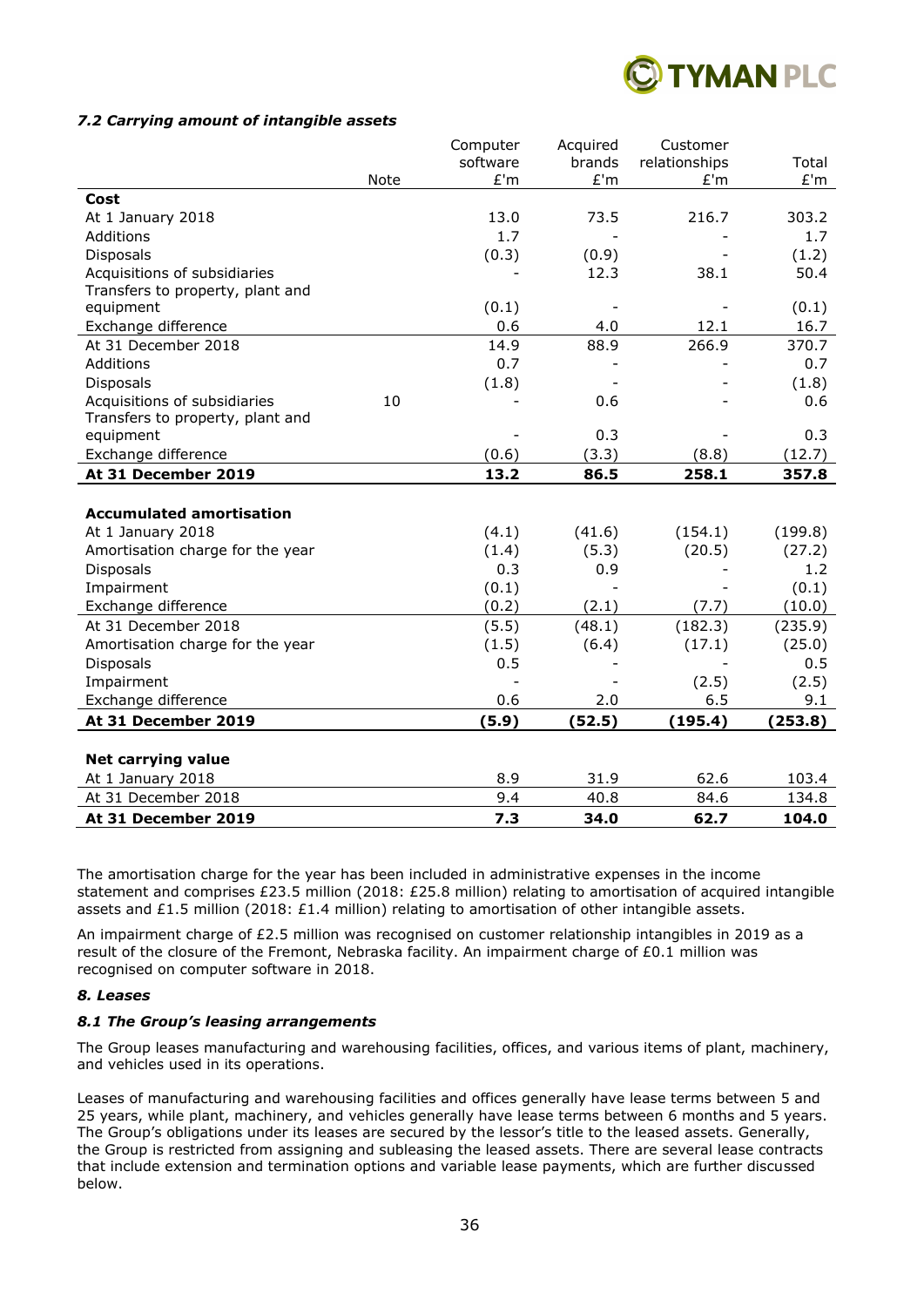

### *8.2 Carrying value of right of use assets*

Set out below are the carrying amounts of right-of-use assets recognised and the movements during the year

|                             |      | Land and<br>buildings | Plant and<br>machinery | Total |
|-----------------------------|------|-----------------------|------------------------|-------|
|                             | Note | E'm                   | E'm                    | E'm   |
| At 31 December 2018         |      |                       |                        |       |
| Change in accounting policy | 13   | 62.8                  | 2.2                    | 65.0  |
| At 1 January 2019 (revised) |      | 62.8                  | 2.2                    | 65.0  |
| Additions                   |      | 1.9                   | 1.2                    | 3.1   |
| Depreciation charge         |      | (6.5)                 | (1.0)                  | (7.5) |
| Exchange difference         |      | (1.2)                 | (0.0)                  | (1.2) |
| At 31 December 2019         |      | 57.0                  | 2.4                    | 59.4  |

#### *8.3 Carrying value of lease liabilities*

Set out below are the carrying amounts of lease liabilities (included under interest-bearing loans and borrowings) and the movements during the year:

|                             |    | 2019<br>E'm |
|-----------------------------|----|-------------|
| At 31 December 2018         |    |             |
| Change in accounting policy | 13 | (63.7)      |
| At 1 January 2019 (revised) |    | (63.7)      |
| New leases                  |    | (3.0)       |
| Lease modifications         |    | (0.1)       |
| Interest charge             |    | (3.0)       |
| Lease payments              |    | 8.6         |
| Foreign exchange            |    | 1.2         |
| At 31 December 2019         |    | (60.0)      |

|                         | 2019   | 1 January 2019 |
|-------------------------|--------|----------------|
|                         | £'m    | E'm            |
| Current liabilities     | (6.0)  | (5.5)          |
| Non-current liabilities | (54.0) | (58.2)         |
|                         | (60.0) | (63.7)         |

#### *8.4 Amounts recognised in profit of loss*

The following are the amounts recognised in profit or loss

|                                                                                                                                                                                                                                                                                       | 2019<br>E'm |
|---------------------------------------------------------------------------------------------------------------------------------------------------------------------------------------------------------------------------------------------------------------------------------------|-------------|
| Depreciation of RoU assets                                                                                                                                                                                                                                                            | (7.5)       |
| Interest expense (included in finance cost)                                                                                                                                                                                                                                           | (3.0)       |
| Expense relating to short-term and low-value assets not<br>included in lease liabilities (included in cost of sales and<br>administration expenses)<br>Expense relating to variable lease payments not included in<br>lease liabilities (included in cost of sales and administration | (1.3)       |
| expenses)                                                                                                                                                                                                                                                                             | (0.5)       |
|                                                                                                                                                                                                                                                                                       | (12.3)      |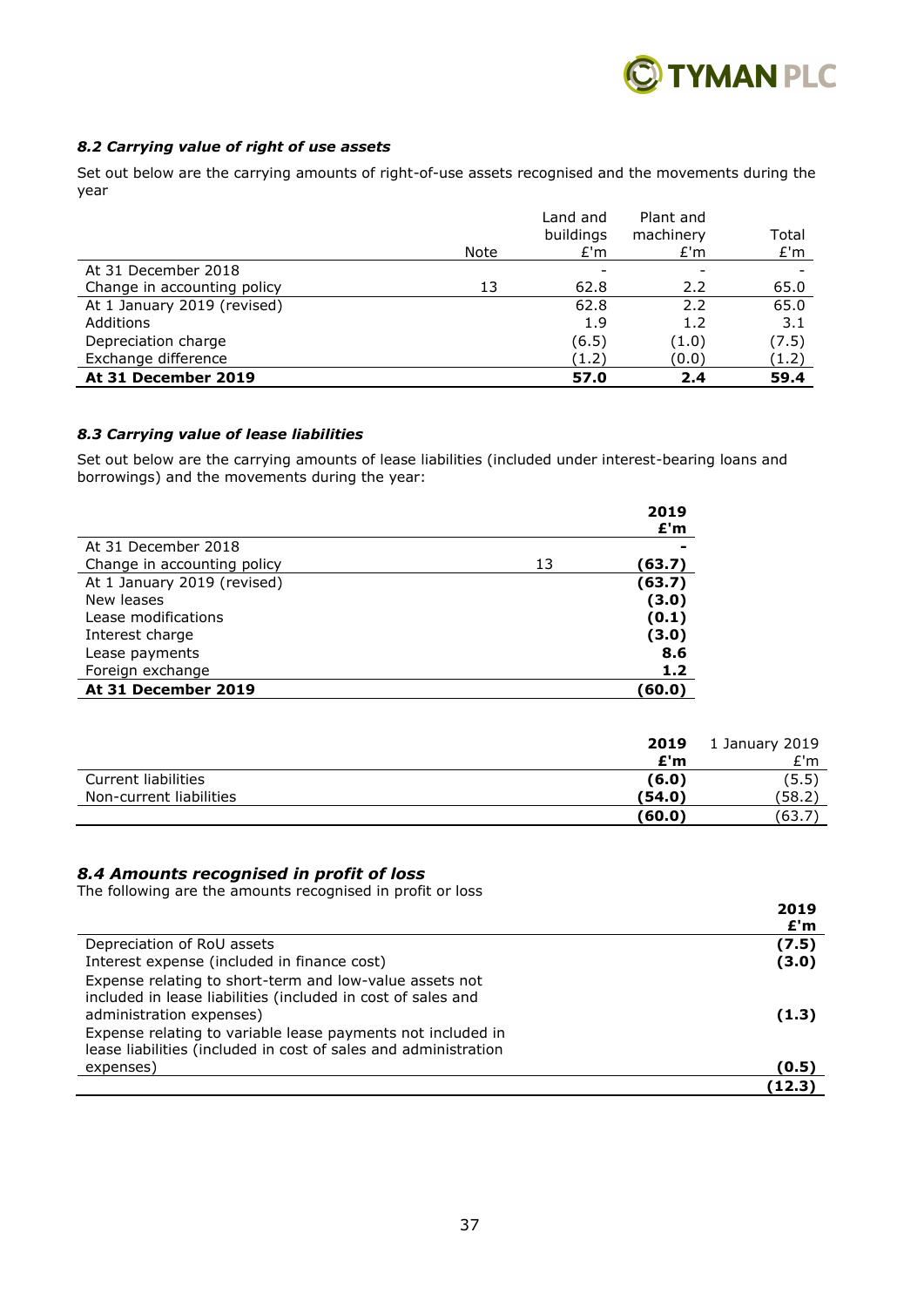

#### *8.5 Extension and termination options*

The Group has several lease contracts that include extension and termination options. These options are negotiated by management to provide flexibility in managing the leased-asset portfolio and align with the Group's business needs.

As at 31 December 2019, potential future cash outflows of £63.0 (undiscounted) have not been included in the lease liability because it is not reasonably certain that the leases will be extended (or not terminated).

#### **9. Interest-bearing loans and borrowings**

#### *9.1 Carrying amounts of interest-bearing loans and borrowings*

|                                         |   | 2019    | 2018    |
|-----------------------------------------|---|---------|---------|
|                                         |   | £'m     | E'm     |
| Unsecured borrowings at amortised cost: |   |         |         |
| Bank borrowings                         |   | (137.7) | (183.8) |
| Senior notes                            |   | (75.8)  | (78.5)  |
| Finance leases                          |   |         | (0.2)   |
| Capitalised borrowing costs             |   | 1.7     | 1.8     |
| <b>Borrowings</b>                       |   | (211.8) | (260.7) |
| Lease liabilities                       | 8 | (60.0   |         |
| Total interest-bearing liabilities      |   | (271.8) | (260.7) |
| Analysed as:                            |   |         |         |
| Current liabilities                     |   | (6.3)   | (1.5)   |
| Non-current liabilities                 |   | (265.5) | (259.2) |
|                                         |   | 【271.8】 | (260.7) |

There were no defaults in interest payments in the year under the terms of the existing loan agreements.

Non-cash movements in the carrying amount of interest-bearing loans and borrowings relate to the amortisation of borrowing costs.

The carrying amounts of interest-bearing loans and borrowings are denominated in the following currencies:

|                   | 2019    | 2018    |
|-------------------|---------|---------|
|                   | E'm     | E'm     |
| Sterling          | 1.7     | (4.2)   |
| <b>US Dollars</b> | (146.7) | (188.1) |
| Euros             | (66.8)  | (68.4)  |
|                   | (211.8) | (260.7) |

#### *9.1.2 Bank borrowings*

#### *Multi-currency revolving credit facility*

On 19 February 2018, the Group entered into the 2018 Facility. The 2018 Facility gives the Group access to up to £310.0 million of borrowings and comprises a £240.0 million committed revolving credit facility and a £70.0 million uncommitted accordion facility, expiring in February 2024. The banking facility is unsecured and is guaranteed by Tyman plc and its principal subsidiary undertakings.

As at 31 December 2019, the Group has undrawn amounts committed under the multi-currency revolving credit facility of £102.8 million (2018: £58.5 million). These amounts are floating rate commitments which expire beyond 12 months.

#### *Other borrowings*

The Group acquired bank borrowings as part of the acquisitions of Giesse, Zoo Hardware, and Reguitti. At 31 December 2019, the remaining facilities have a carrying value of £0.5 million (2018: £2.3 million) an undrawn value of £Nil (2018: £Nil). These facilities have a maturity ranging between 28 May 2020 and 10 September 2020 and are unsecured. In 2018, £0.8 million was secured against trade receivables in a factoring arrangement, which was terminated in 2019.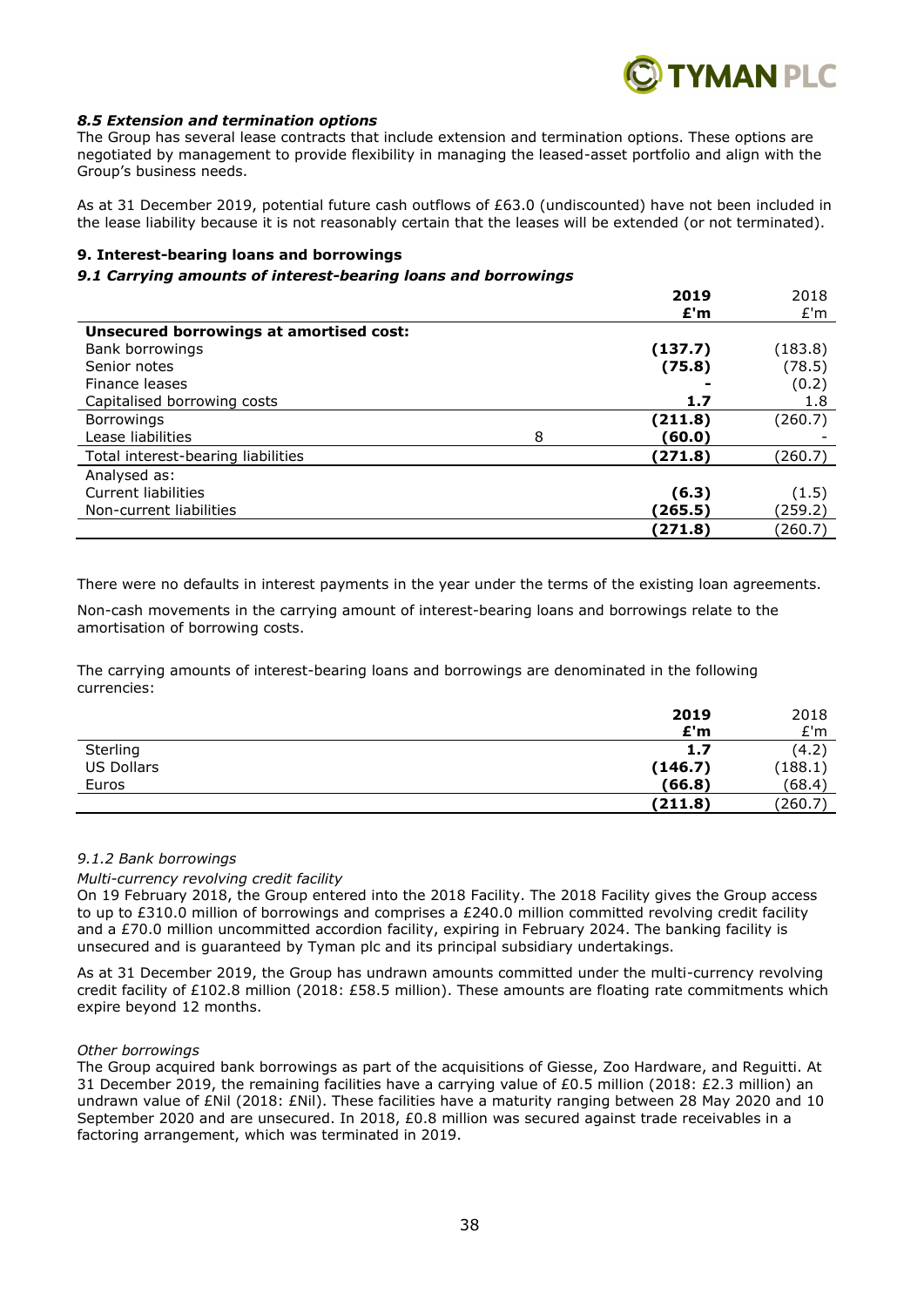

#### *9.1.3 Private placement notes*

On 19 November 2014, the Group issued private debt placement notes with US financial institutions totalling US\$100.0 million.

The debt placement is unsecured and comprises US\$55.0 million debt with a seven-year maturity at a coupon of 4.97% and US\$45.0 million with a 10-year maturity at a coupon of 5.37%

# *9.2 Net debt*

#### *9.2.1 Net debt summary*

|                   | 2019    | 2018                     |
|-------------------|---------|--------------------------|
|                   | £'m     | E'm                      |
| Borrowings        | (211.8) | (260.7)                  |
| Lease liabilities | (60.0)  | $\overline{\phantom{0}}$ |
| Cash              | 49.0    | 51.9                     |
| At 31 December    | (222.8) | (208.8)                  |

#### *9.2.2 Net debt reconciliation*

|                                 |       |                   | Lease       |         |
|---------------------------------|-------|-------------------|-------------|---------|
|                                 | Cash  | <b>Borrowings</b> | liabilities | Total   |
| At 1 January 2018               | 42.6  | (205.4)           |             | (162.8) |
| Cash flows                      | 9.6   | (41.2)            |             | (31.6)  |
| Acquisitions                    | 1.5   | (2.5)             |             | (1.0)   |
| Foreign exchange adjustments    | (1.8) | (10.6)            |             | (12.4)  |
| Amortisation of borrowing costs |       | (1.0)             |             | (1.0)   |
| At 31 December 2018             | 51.9  | (260.7)           |             | (208.8) |
| Change in accounting policy     |       |                   | (63.7)      | (63.7)  |
| At 1 January 2019               | 51.9  | (260.7)           | (63.7)      | (272.5) |
| Cash flows                      |       | 40.4              | 8.6         | 49.0    |
| Acquisitions                    | (0.9) |                   |             | (0.9)   |
| New leases                      |       |                   | (3.0)       | (3.0)   |
| Lease modifications             |       |                   | (0.1)       | (0.1)   |
| Lease interest accretion        |       |                   | (3.0)       | (3.0)   |
| Foreign exchange adjustments    | (2.0) | 9.0               | 1.2         | 8.2     |
| Amortisation of borrowing costs |       | (0.5)             |             | (0.5)   |
| At 31 December 2019             | 49.0  | (211.8)           | (60.0)      | (222.8) |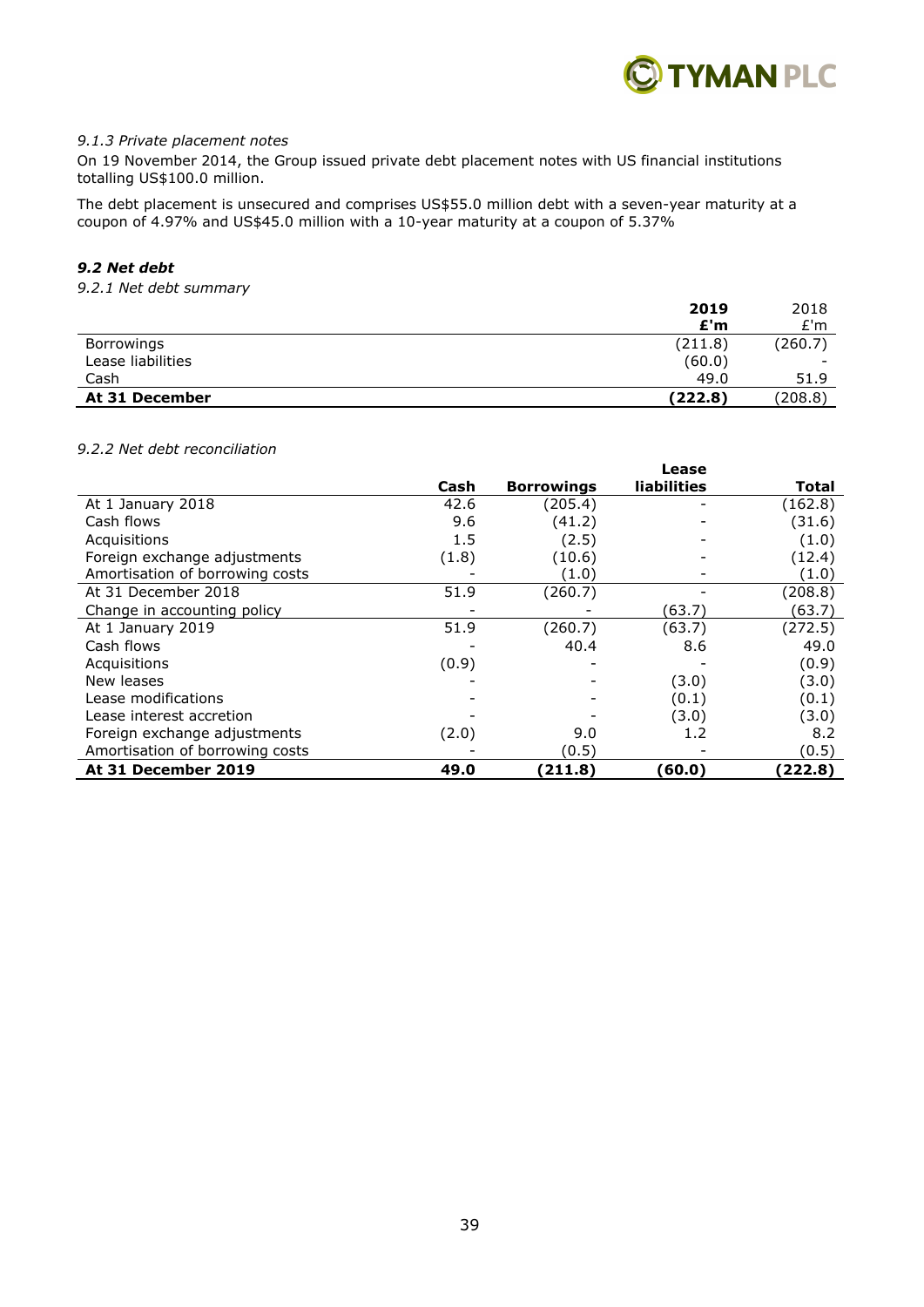

#### **10. Business combinations**

#### *10.1 Summary of business combinations*

The following table summarises the consideration paid and the fair value of assets acquired and liabilities assumed for all acquisitions in the year at the respective acquisition dates. The fair values will be finalised within 12 months of each acquisition date.

|                                          |     |               | <b>Amendments</b> |       |
|------------------------------------------|-----|---------------|-------------------|-------|
|                                          |     |               | to 2018           |       |
|                                          |     | Y-cam         | acquisition       |       |
|                                          |     | (provisional) | fair values       | Total |
|                                          |     | £'m           | £'m               |       |
| Intangible assets                        | 7.2 | 0.6           |                   | 0.6   |
| Inventories                              |     | 0.1           | (0.1)             |       |
| Trade and other receivables              |     | (0.1)         |                   | (0.1) |
| Cash and cash equivalents                |     | 0.1           |                   | 0.1   |
| Trade and other payables                 |     | (0.1)         |                   | (0.1) |
| Current tax liabilities                  |     |               | (0.3)             | (0.3) |
| Deferred tax liabilities                 |     | (0.1)         |                   | (0.1) |
| Total identifiable net assets            |     | 0.5           | (0.4)             | 0.1   |
| Goodwill arising on acquisition          | 7.1 | 0.5           | 0.4               | 0.9   |
| <b>Total consideration</b>               |     | 1.0           |                   | 1.0   |
| Satisfied by:                            |     |               |                   |       |
| Cash                                     |     | 1.0           |                   | 1.0   |
| Deferred consideration                   |     |               |                   |       |
| <b>Total consideration</b>               |     | 1.0           |                   | 1.0   |
| Net cash outflow arising on acquisition: |     |               |                   |       |
| Cash consideration                       |     | 1.0           |                   | 1.0   |
| Net cash and cash equivalents acquired   |     | (0.1)         |                   | (0.1) |
| <b>Net cash outflow</b>                  |     | 0.9           |                   | 0.9   |

1 Subsequent to publishing the interim financial statements, the Group has made amendments to the fair value of inventory acquired, deferred tax liabilities, and consideration as part of the progression of the acquisition accounting process.

#### *10.2 Description of business combinations*

#### **Acquisition of Y-cam**

On 18 February 2019, ERA completed the acquisition of Y-cam Solutions Limited, a UK-based smart home security pioneer for initial cash consideration of £1.0 million. The agreement includes provision for additional consideration of up to £10 million, subject to reaching certain performance targets, to be paid in instalments over a three-year period. Based on the current projections, no deferred consideration will be payable.

Intangible assets acquired relate to technology assets and residual goodwill is attributable to the expected benefits of using the acquired technology platform in conjunction with ERA smartware products and the acquired workforce. The estimated value of intangibles, including goodwill, deductible for tax purposes is nil.

Acquisition related costs of £0.2 million have been included in exceptional costs in the Group's consolidated income statement (note 4).

The fair value of trade and other receivables at the acquisition date, revenue and profit in the consolidated income statement since 18 February 2019 are not material. Had Y-cam been acquired on 1 January 2019, the Groups' revenue and profit would not have been materially different.

#### **Changes to 2018 acquisition fair values**

A number of changes have been made to the fair values of assets and liabilities in relation to Ashland, Zoo, and Reguitti which were acquired in 2018 as part of the finalisation of the acquisition accounting. These adjustments are not material and have therefore been recognised as adjustments to goodwill in the current year without restating prior years.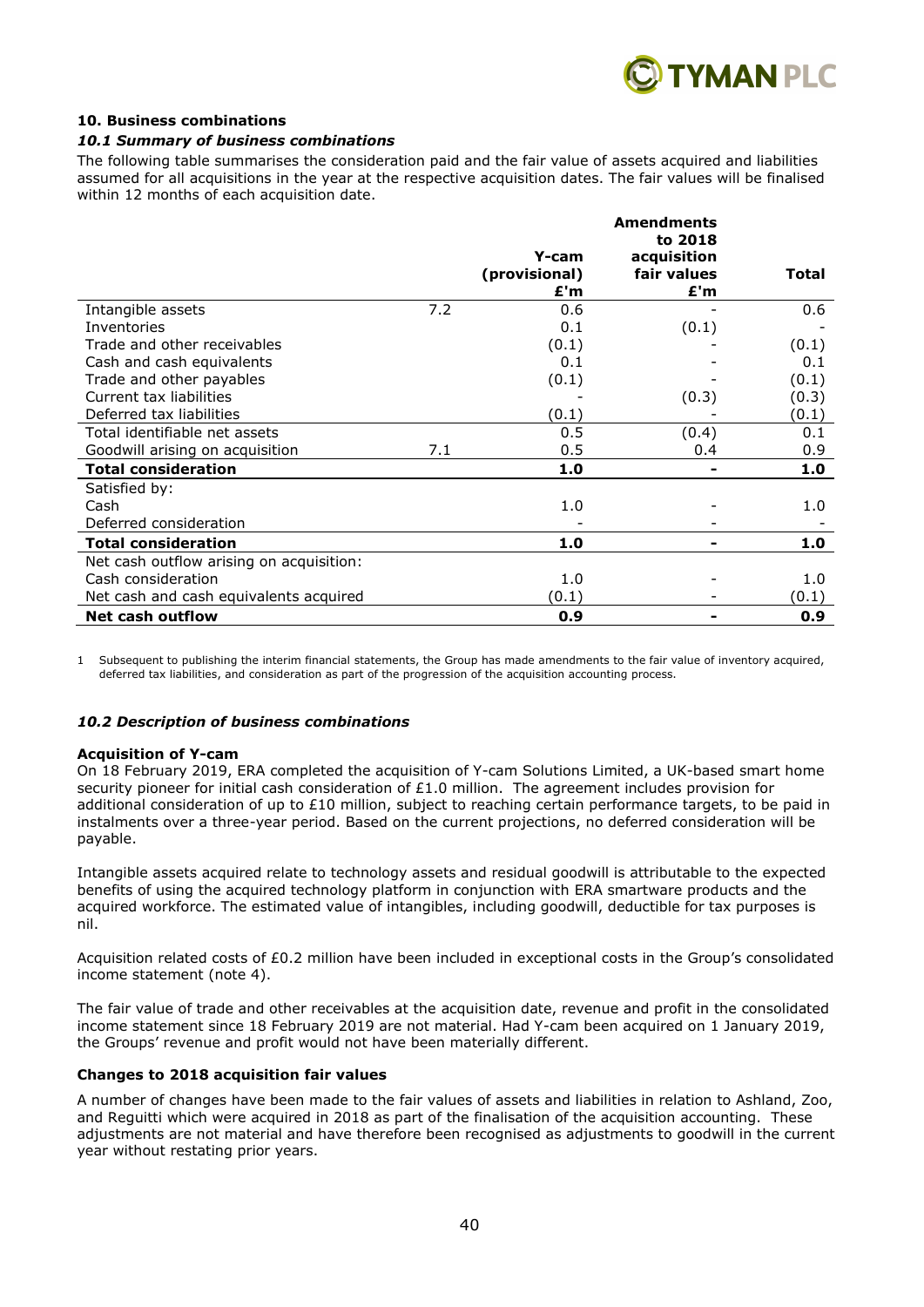

#### **11. Adjustments to cash flows from operating activities**

The following non-cash and financing adjustments have been made to profit before taxation to arrive at operating cash flow:

|                                                            |      | 2019 | 2018  |
|------------------------------------------------------------|------|------|-------|
|                                                            | Note | £'m  | E'm   |
| Net finance costs                                          |      | 15.7 | 11.6  |
| Depreciation of PPE                                        |      | 13.1 | 12.5  |
| Depreciation of right of use assets                        |      | 7.5  |       |
| Amortisation of intangible assets                          |      | 25.0 | 27.2  |
| Impairment of intangible assets                            |      | 2.3  | 0.1   |
| Impairment of property, plant and equipment                |      | 4.3  |       |
| (Profit)/loss on disposal of property, plant and equipment |      | 1.6  |       |
| Write-off of inventory fair value adjustments              |      |      | 2.5   |
| Pension service costs and expected administration costs    |      | 0.3  | 0.6   |
| Non-cash provision movements                               |      | 1.3  | (1.9) |
| Share-based payments                                       |      | 0.8  | 1.0   |
|                                                            |      | 71.9 | 53.6  |

### **12. Events after the balance sheet date**

There were no events after the balance sheet date.

#### **13. Changes in accounting policies**

This note explains the impact of the adoption of IFRS 16 'Leases' on the Group's financial statements.

The Group has adopted IFRS 16 from 1 January 2019, but has not restated comparatives for the 2018 reporting year, as permitted under the specific transitional provisions in the standard. The reclassifications and adjustments arising from the new standard are recognised in the opening balance sheet as at 1 January 2019.

#### *13.1 Impact on the balance sheet*

The change in accounting policy affected the following items in the balance sheet on 1 January 2019:

|                               | Increase/ |        |
|-------------------------------|-----------|--------|
|                               | decrease  | £m     |
| Property, plant and equipment | Decrease  | (0.8)  |
| Right of use assets           | Increase  | 65.0   |
| Deferred tax liability        | Increase  | (0.5)  |
| Prepayments                   | Decrease  | (0.5)  |
| Other payables                | Decrease  | 2.9    |
| Lease liabilities             | Increase  | (63.7) |

The net impact on retained earnings on 1 January 2019 was an increase of  $E2.4$  million.

#### *13.1.1 Lease liabilities*

On adoption of IFRS 16, the Group recognised lease liabilities in relation to leases which had previously been classified as 'operating leases' under the principles of IAS 17 Leases*.* These liabilities were measured at the present value of the remaining lease payments, discounted using the lessee's incremental borrowing rate as of 1 January 2019.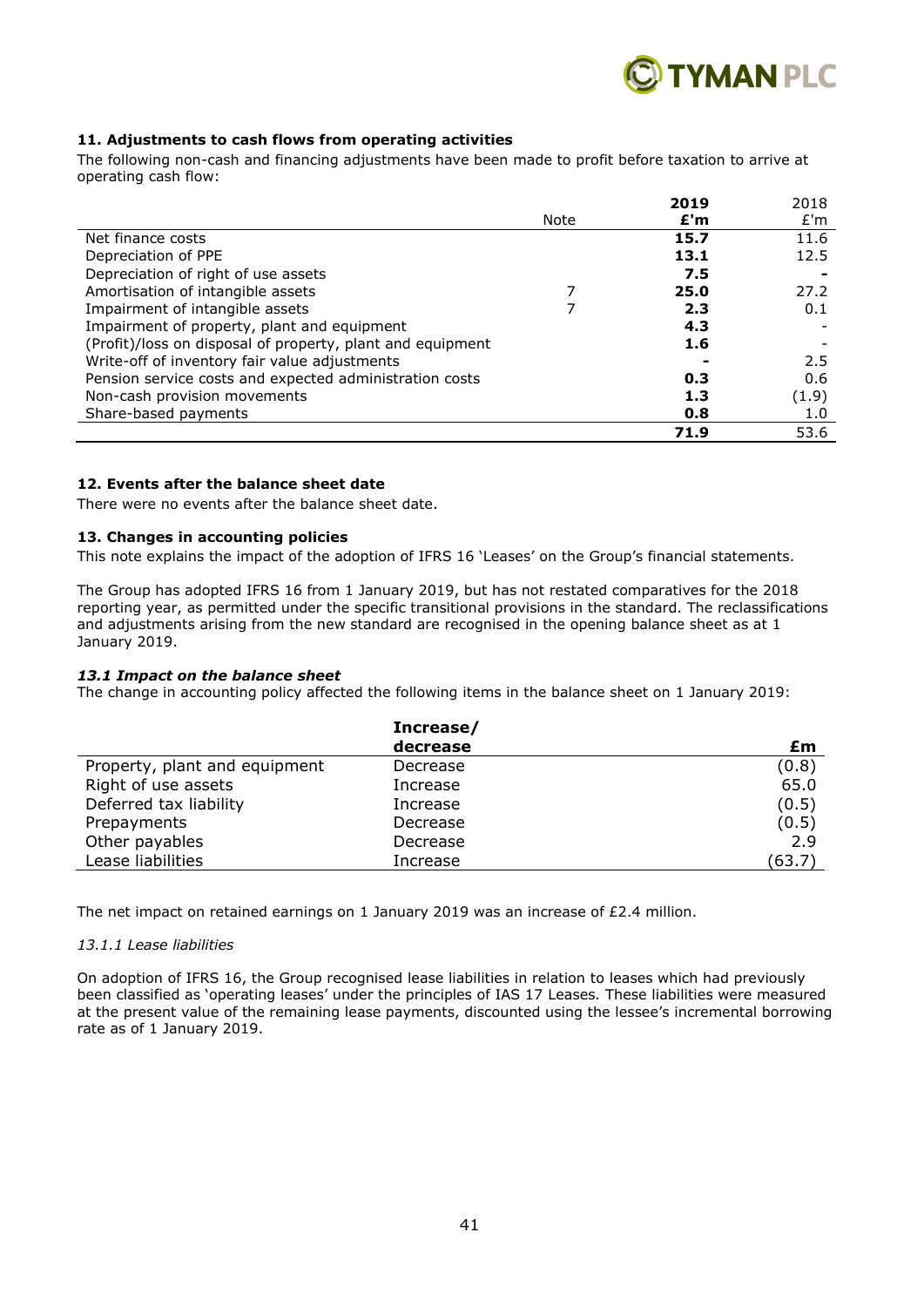

The lease liabilities at 31 December 2019 and 1 January 2019 were as follows:

|                         |        | 1 January |  |
|-------------------------|--------|-----------|--|
|                         | 2019   | 2019      |  |
|                         | £'m    | E'm       |  |
| Current liabilities     | (6.0)  | (5.5)     |  |
| Non-current liabilities | (54.0) | (58.2     |  |
|                         | (60.0) | (63.7)    |  |

Lease liabilities recorded at 1 January 2019 can be reconciled to operating lease disclosures as at 31 December 2018 as follows:

|                                                                          | £m     |
|--------------------------------------------------------------------------|--------|
| Operating lease commitments disclosed as at 31 December 2018             | 91.5   |
| (Less): short-term leases recognised on a straight-line basis as expense | (0.7)  |
| (Less): low-value leases recognised on a straight-line basis as expense  | (0.4)  |
| Gross future lease cashflows                                             | 90.4   |
| Effect of discounting                                                    | (26.5) |
| Add: finance lease liabilities recognised as at 31 December 2018         | (0.2)  |
| Lease liability recognised as at 1 January 2019                          | 63.7   |

#### *13.1.2 Right of use assets*

Right of use assets were measured at the amount equal to the lease liability, adjusted by the amount of prepaid or accrued lease payments relating to leases and dilapidations assets recognised in the balance sheet as at 31 December 2018. There were no onerous lease contracts that would have required an adjustment to the right of use assets at the date of initial application.

The recognised right-of-use assets relate to the following types of assets:

|                               |      | 1 January |
|-------------------------------|------|-----------|
|                               | 2019 | 2019      |
|                               | E'm  | E'm       |
| Properties                    | 57.0 | 62.8      |
| Plant, equipment and vehicles | 2.4  | 2.2       |
| Total                         | 59.4 | 65.0      |

#### *13.2 Impact on the income statement and earnings per share*

For year ended 31 December 2019, Adjusted Operating Profit was £1.6 million higher as a result of applying IFRS 16 due to a portion of the lease expense now being recorded as interest expense. Profit before tax was £1.4 million lower due to interest expenses being higher at the beginning of the lease term. This also reduced Earnings Per Share by 0.73p.

The impact on Adjusted Operating Profit by operating segment for the year was:

|                | £m   |
|----------------|------|
| AmesburyTruth  | 3. 1 |
| ERA            | 0.1  |
| SchlegelGiesse | 0.2  |
| <b>Total</b>   | 1.6  |

#### *13.3 Impact on the cash flow statement*

Payments in respect of leases which were previously recognised within cash flows from operating activities are now recorded within cash flow from financing activities, separated between payment of interest and payment of principal elements. This has increased net cash generated from operations and increased net cash used in financing activities by £8.6 million.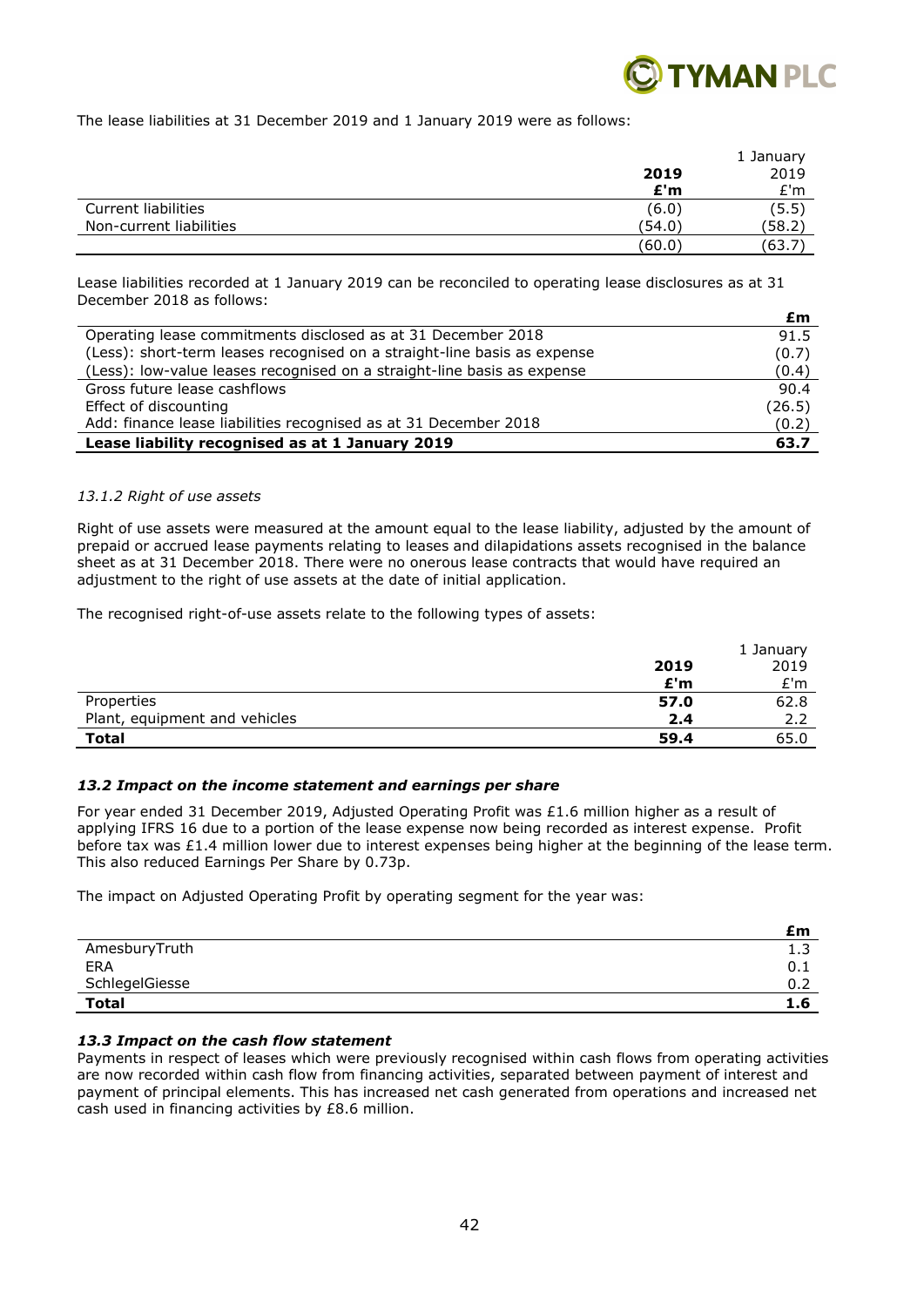

# Alternative performance measures

The Group uses a number of alternative performance measures. APMs provide additional useful information to shareholders on the underlying performance of the business. These APMs are consistent with how business performance is measured internally by the Group, align with the Group's strategy, and remuneration policies. These measures are not recognised under IFRS and may not be comparable with similar measures used by other companies. APMs are not intended to be superior to or a substitute for GAAP measures.

The following summarises the key APMs used, why they are used by the Group, and how they are calculated. Where appropriate, a reconciliation to the nearest GAAP number is presented. Details of other APMs are included in the Group's Annual Report and Accounts. Measures formerly referred to as 'Underlying' are now referred to as 'Adjusted'.

# **Adjusted operating profit and adjusted operating margin**

### *Definition*

Operating profit before amortisation of acquired intangible assets, impairment of acquired intangible assets, impairment of goodwill, and exceptional items.

Adjusted operating margin is calculated as adjusted operating profit divided by revenue, expressed as a percentage.

#### *Purpose*

This measure is used to evaluate the trading operating performance of the Group.

Exceptional items are excluded from this measure as they are largely one off and non-trading in nature and therefore create volatility in reported earnings.

Amortisation of acquired intangible assets is excluded from this measure as this is a significant non-cash fixed charge that is not affected by the trading performance of the business.

Impairment of acquired intangible assets and goodwill is excluded, as this is a significant noncash charge.

### *Reconciliation/calculation*

Adjusted operating profit is reconciled on the face of the income statement on page 25.

### **Like-for-like or LFL revenue and adjusted operating profit**

### *Definition*

The comparison of revenue or operating profit, as appropriate, excluding the impact of IFRS 16, any acquisitions made during the current year and, for acquisitions made in the comparative year, excluding from the current year result the impact of the equivalent current year preacquisition period. For disposals, results are excluded for the whole of the current and prior period. The prior period comparative is retranslated at the current period average exchange rate. The result of Y-cam is not adjusted as it is not material.

#### *Change in current year*

This measure has been amended in the current period to exclude the impact of applying IFRS 16. The Group considers this amendment provides shareholders with a comparable basis from which to understand the organic trading performance in the year.

### *Purpose*

This measure is used by management to evaluate the Group's organic growth in revenue and adjusted operating profit, excluding the impact of M&A and currency movements.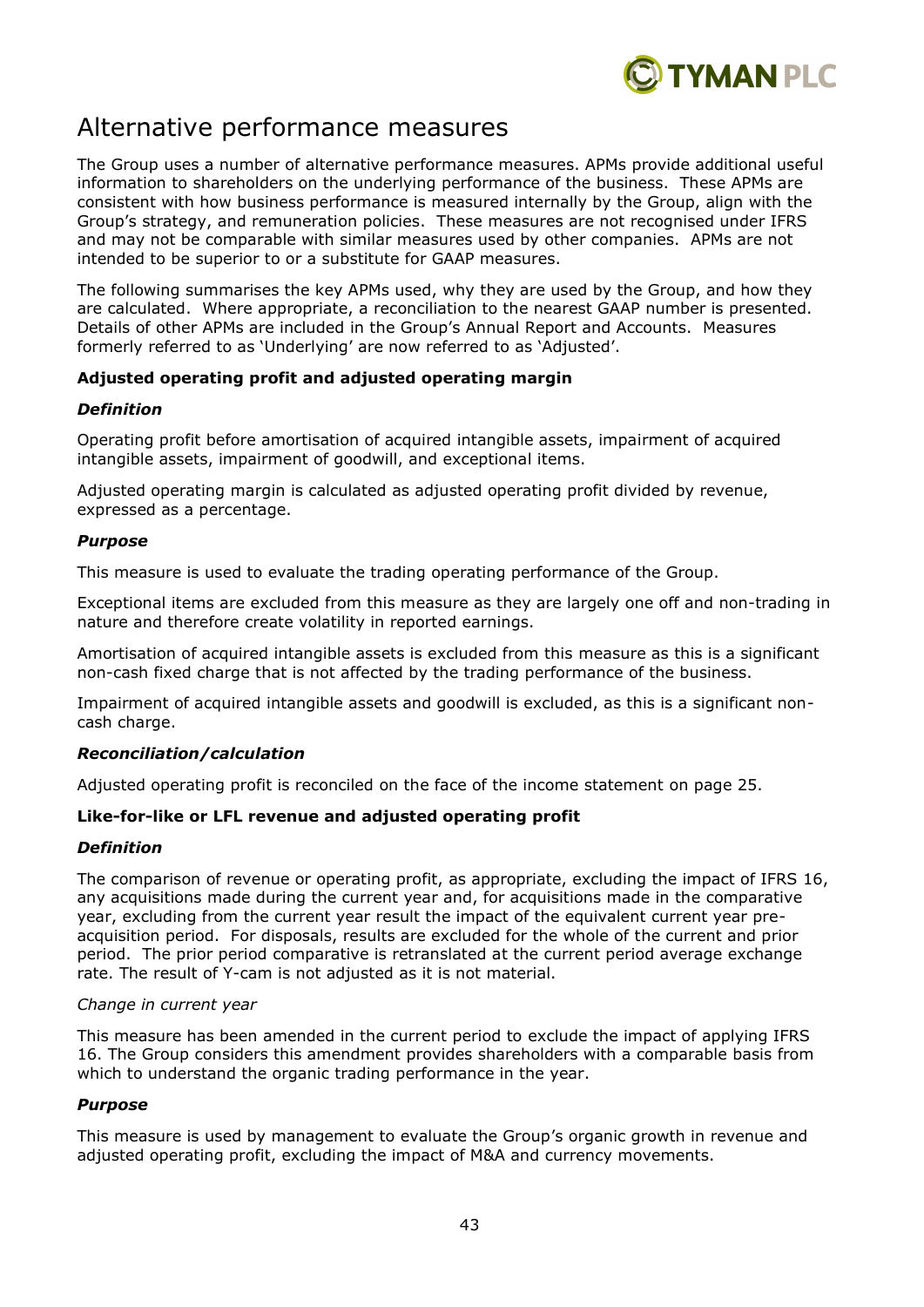

# *Reconciliation/calculation*

|                                         | 2019   | 2018  |
|-----------------------------------------|--------|-------|
|                                         | E'm    | E'm   |
| Reported revenue                        | 613.7  | 591.5 |
| <b>Disposals</b>                        |        | (5.6) |
| Acquisitions                            | (24.3) |       |
| Effect of exchange rates                |        | 14.6  |
| Like-for-like revenue                   | 589.4  | 600.5 |
|                                         |        |       |
| Adjusted operating profit               | 85.4   | 83.6  |
| Acquisitions                            | (3.2)  |       |
| <b>Disposals</b>                        |        | (1.4) |
| Impact of IFRS 16                       | (1.6)  |       |
| Effect of exchange rates                |        | 2.5   |
| Like-for-like adjusted operating profit | 80.6   | 84.7  |

# **Adjusted profit before and after tax**

# *Definition*

Profit before amortisation of acquired intangible assets, deferred tax on amortisation of acquired intangible assets, impairment of acquired intangible assets, impairment of goodwill, exceptional items, gains and losses on the fair value of derivative financial instruments, amortisation of borrowing costs and associated tax effects.

### *Purpose*

This measure is used to evaluate the profit generated by the Group through trading activities. In addition to the items excluded from operating profit above, the gains and losses on the fair value of derivative financial instruments, amortisation of borrowing costs, and the associated tax effect are excluded. These items are excluded as they are of a non-trading nature.

### *Reconciliation/calculation*

A reconciliation is included in note 6.1.2.

### **Adjusted earnings per share**

### *Definition*

Adjusted profit after tax divided by the basic weighted average number of ordinary shares in issue during the year, excluding those held as treasury shares.

### *Purpose*

This measure is used to assess the trading operating performance per share in issue. This is used as the basis of the Group's long-term incentive plan targets and is the measure used in determining the level of dividend to be paid under the Group's dividend policy.

### *Reconciliation/calculation*

A reconciliation of adjusted profit after tax and the number of shares can be found in note 6.

### **Leverage**

# *Definition*

Adjusted net debt translated at the average exchange rate for the year divided by Adjusted EBITDA, calculated using the prevailing GAAP at February 2018 (excluding the impact of IFRS 15, 9, and 16). This calculation is the covenant calculation defined in the Group's banking facility and private placement debt documents.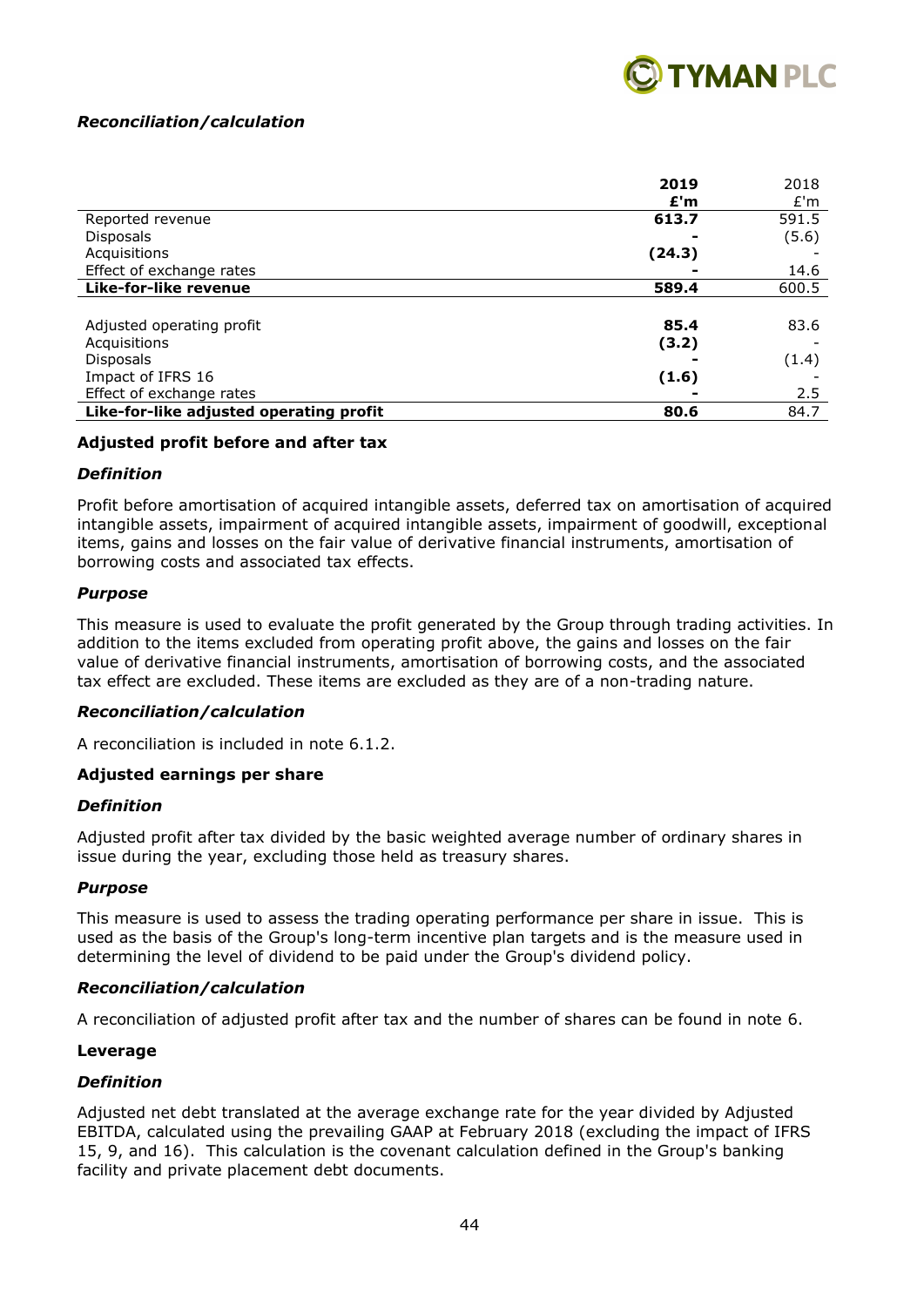

# *Purpose*

This measure is used to evaluate the ability of the Group to generate sufficient cash flows to cover its contractual debt servicing obligations and to provide users of the accounts with details of whether the Group remains in compliance with its lending covenants.

#### *Reconciliation/calculation*

|                                                | 2019  | 2018  |
|------------------------------------------------|-------|-------|
|                                                | E'm   | £'m   |
| Adjusted Net Debt (at average exchange rate)   | 170.1 | 202.2 |
| Adjusted EBITDA (in accordance with covenants) | 98.9  | 103   |
| Leverage                                       | 1.72x | 1.96x |

# **Return on Capital Employed (ROCE)**

#### *Definition*

LTM adjusted operating profit as a percentage of the LTM average capital employed (expressed as a 13 point average).

#### *Purpose*

This measure is used to evaluate how efficiently the Group's capital is being employed to improve profitability.

#### *Reconciliation/calculation*

|                           | 2019  | 2018  |
|---------------------------|-------|-------|
|                           | £'m   | £'m   |
| Adjusted operating profit | 85.4  | 83.6  |
| Average capital employed  | 709.9 | 621.8 |
| <b>ROCE</b>               | 12.0% | 13.4% |

### **Return on acquisition investment (ROAI)**

### *Definition*

Adjusted operating profit attributable to the acquired business divided by the gross cost of investment (original cost plus acquisition and integration costs), plus the change in fair value of controllable capital employed between the date of acquisition and the date of measurement. The denominator is adjusted for seasonality where appropriate.

For acquisitions made within the last 12 months, adjusted operating profit is an annualised measure. For acquisitions made more than 12 months ago, adjusted operating profit is measured over the last 12 months. ROAI is measured for 2 years following acquisition.

### *Purpose*

This measure is used to evaluate the efficiency and returns achieved by the Group from its investments in recent material business acquisitions and allows users of the accounts to compare the relative performance of each acquisition made by the Group. ROAI is measured over a two year period following acquisition.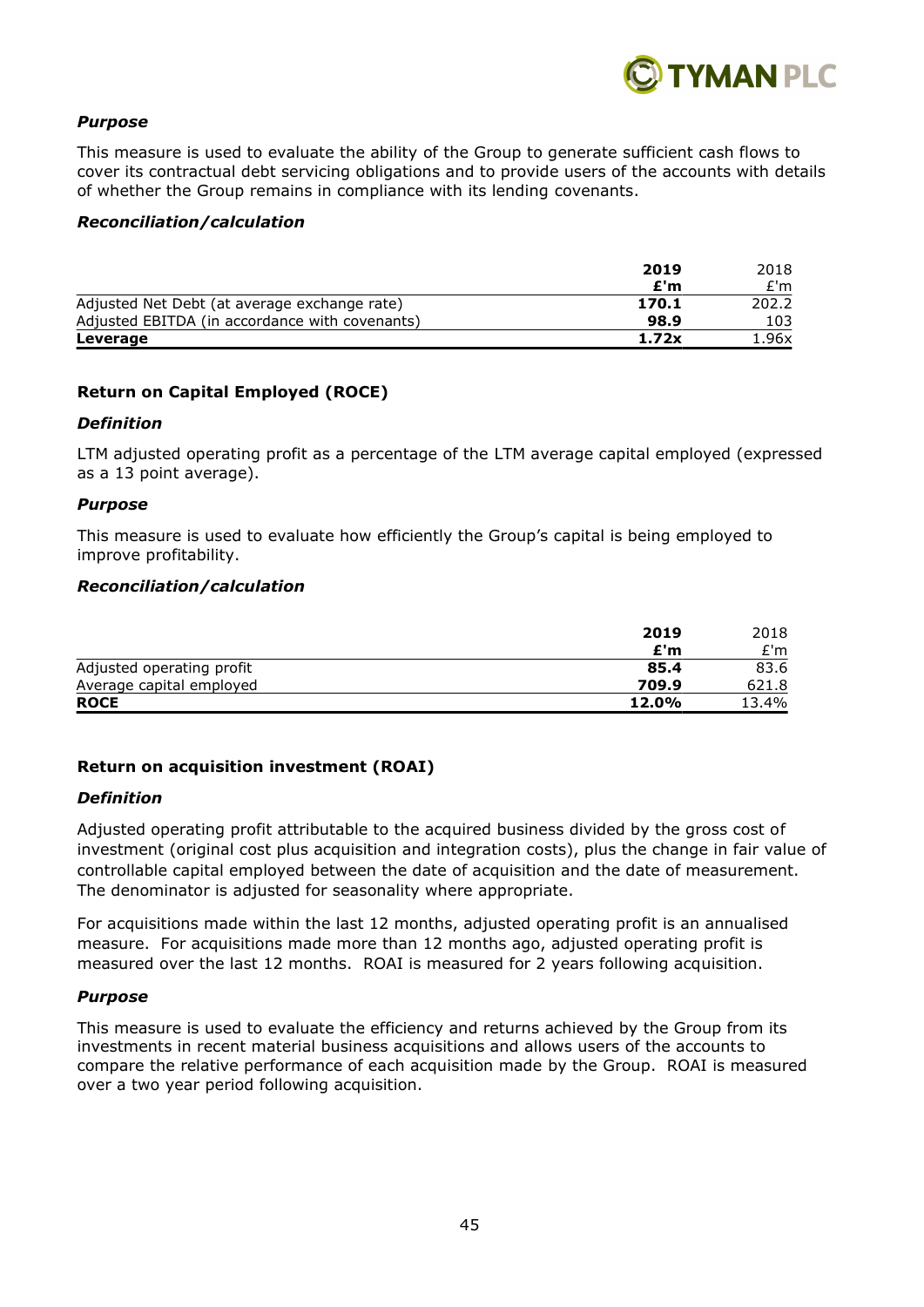

# *Reconciliation/calculation*

|                                         | <b>Howe Green</b> | Ashland | Zoo   | Profab | Reguitti |
|-----------------------------------------|-------------------|---------|-------|--------|----------|
|                                         | £m                | \$m     | £m    | £m     | €m       |
| Adjusted operating profit               | 1.2               | 17.0    | 3.6   | 0.4    | 1.5      |
| Acquisition enterprise value            | 6.4               | 106.3   | 19.1  | 4.4    | 16.5     |
| Change in controllable capital employed | 0.6               | (2.8)   | (0.2) | (0.6)  | 2.7      |
|                                         | 7.0               | 103.5   | 18.9  | 3.8    | 19.2     |
| <b>ROAI</b>                             | 17.0%             | 16.4%   | 18.9% | 10.5%  | 7.8%     |

### **Operating cash conversion and operational cash flow**

### *Definition*

### *Operational cash flow*

Net cash generated from operations before income tax paid, exceptional costs cash settled in the year and pension contributions, and after proceeds on disposal of property, plant and equipment, payments to acquire property, plant and equipment and payments to acquire intangible assets.

### *Adjusted operational cash flow*

Operational cash flow, less lease payments.

#### *Operating cash conversion*

Operational cash flow divided by adjusted operating profit.

#### *Purpose*

These measures are used to evaluate the cash flow generated by the business operations in order to pay down debt, return cash to shareholders and invest in acquisitions. Cash conversion provides users of the accounts with a measure of the extent that the Group's profitability converts into cash.

### *Reconciliation/calculation*

A reconciliation is included in the financial review on page 18.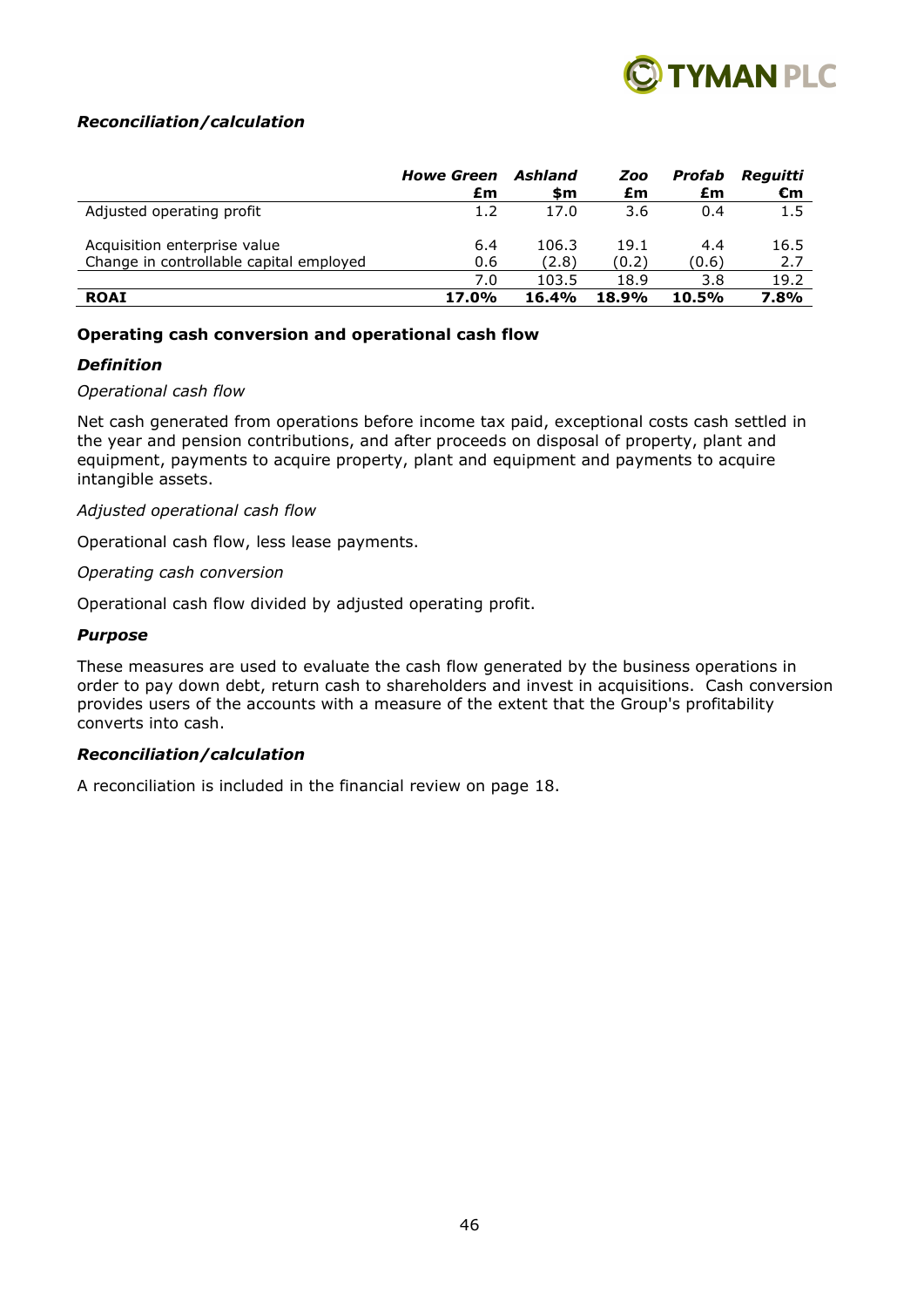

# Definitions and glossary of terms

| Access 360                                     | The Access Solutions business of ERA, constituting Bilco UK,<br>Profab and Howe Green                                                   |
|------------------------------------------------|-----------------------------------------------------------------------------------------------------------------------------------------|
| <b>APM</b>                                     | Alternative Performance Measure                                                                                                         |
| <b>ASEAN</b>                                   | Association of Southeast Asian Nations                                                                                                  |
| Ashland or Ashland<br>Hardware<br><b>Bilco</b> | Ashland Hardware Holdings Inc, acquired by AmesburyTruth on<br>15 March 2018<br>The Bilco Company acquired by the Group's AmesburyTruth |
| bps                                            | Division on 1 July 2016<br>Basis points                                                                                                 |
| CGU                                            | Cash Generating Unit                                                                                                                    |
| <b>EBITDA</b>                                  | Earnings before Interest, Taxation, Depreciation and<br>Amortisation                                                                    |
| EBT                                            | <b>Employee Benefit Trust</b>                                                                                                           |
| <b>EMEAI</b>                                   | Europe, Middle East and Africa and India region                                                                                         |
| <b>EPS</b>                                     | Earnings per Share                                                                                                                      |
| <b>FENSA</b>                                   | A government-authorised scheme that monitors building<br>regulation compliance for replacement windows and doors.                       |
| Giesse                                         | Giesse Group acquired by the Group's Schlegel International<br>Division on 7 March 2016.                                                |
| Howe Green                                     | Howe Green Limited acquired by the Group on 3 March 2017                                                                                |
| <b>IFRS</b>                                    | <b>International Financial Reporting Standards</b>                                                                                      |
| <b>LIRA</b>                                    | Leading Indicator of Remodelling Activity published by the Joint<br>Centre for Housing Studies of Harvard University                    |
| <b>LTM</b>                                     | Last twelve months                                                                                                                      |
| M&A                                            | Mergers and acquisitions                                                                                                                |
| <b>NAHB</b>                                    | The National Association of Home Builders                                                                                               |
| <b>NPD</b>                                     | New Product Development                                                                                                                 |
| <b>OEM</b>                                     | Original equipment manufacturer                                                                                                         |
| <b>PPE</b>                                     | Property, plant and equipment                                                                                                           |
| Profab                                         | Profab Access Solutions Limited acquired by ERA on 31 July<br>2018                                                                      |
| Reguitti                                       | Reguitti S.P.A acquired by SchlegelGiesse on 31 August 2018                                                                             |
| <b>RMI</b>                                     | Renovation, maintenance and improvement                                                                                                 |
| Tyman                                          | Any references to Tyman, the Group, or the Company refer to<br>Tyman plc and its subsidiaries.                                          |
| Y-cam                                          | Y-cam Solutions Limited acquired by ERA on 18 February 2019                                                                             |
| Zoo or Zoo Hardware                            | Zoo Hardware Limited acquired by ERA on 10 May 2018                                                                                     |